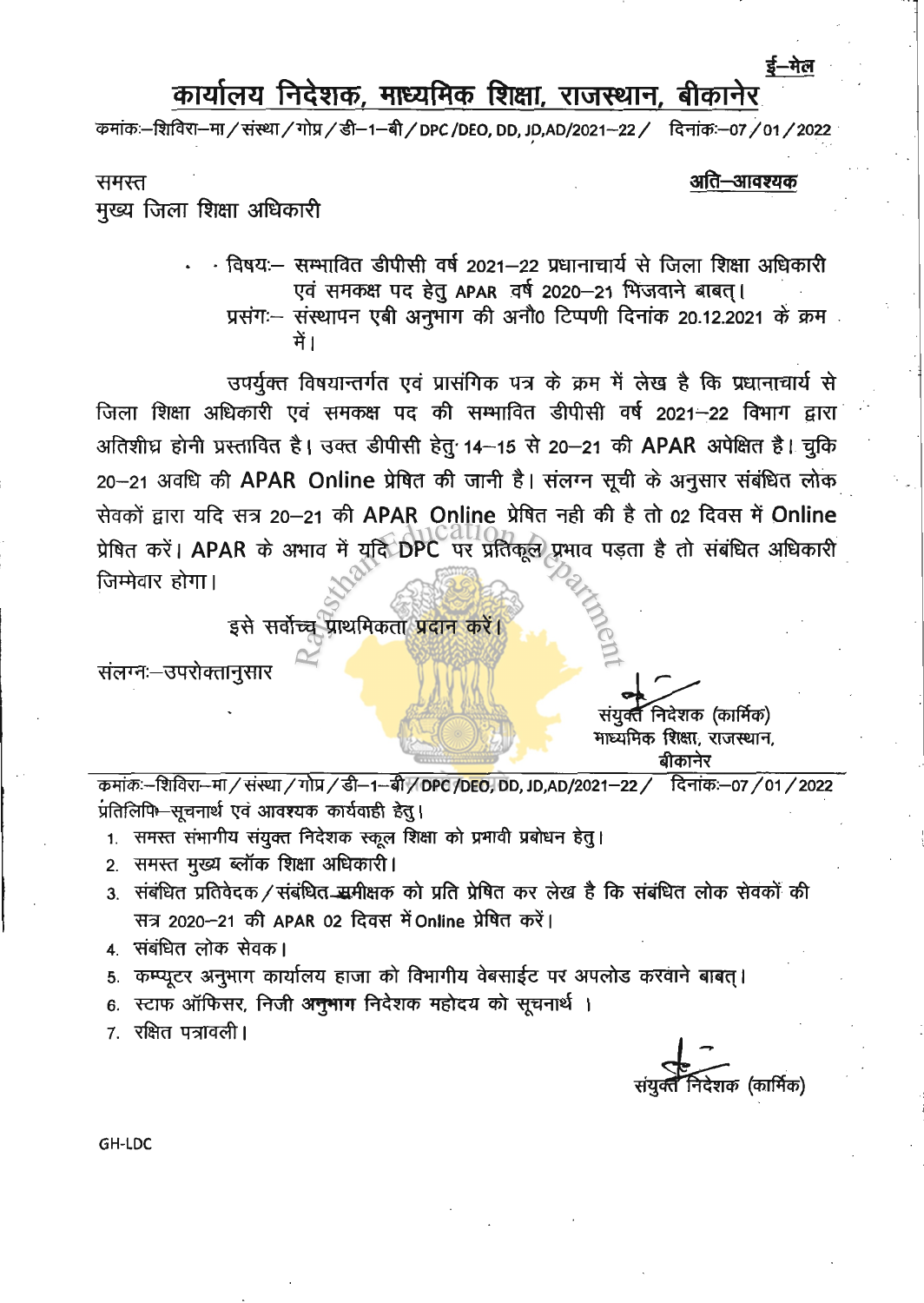|      |                   |      |                                        |               | APAR year 2020-21 Onlin भिजवाने बाबत |                            |                                                                                                                |                  |              |  |  |  |  |
|------|-------------------|------|----------------------------------------|---------------|--------------------------------------|----------------------------|----------------------------------------------------------------------------------------------------------------|------------------|--------------|--|--|--|--|
| S.NO | <b>EMPLOEE ID</b> | GEN. | <b>NAME</b>                            | <b>CAT</b>    | <b>DOB</b>                           | princip<br>al sel-<br>year | POSTING OLD PALACE                                                                                             | <b>BLOCK</b>     | DISTT.       |  |  |  |  |
| 16   | RJAJ199106020785  | M    | <b>ASHOK KUMAR RAO</b>                 | SC            | 02.10.1966                           | 2008                       | GSSS, BUDHA KHURD                                                                                              | <b>BHINAI</b>    | <b>AJMER</b> |  |  |  |  |
| 32   | RJAJ199201019655  | F    | USHA DABLEY<br>(DEATH 03-05-21)        | SC            | 06.07.1967                           | 2009                       | G.G.HR.SEC.SCHOOL<br><b>ARAIN</b>                                                                              | ARAIN            | <b>AJMER</b> |  |  |  |  |
| 56   | RJAJ199701001769  | F    | <b>KIRAN BALA</b>                      | SC            | 02.08.1968                           | 2009                       | <b>G.PUSIBAI HR. S. SCHOOL</b><br><b>SARWAR</b>                                                                | <b>SARWAR</b>    | <b>AJMER</b> |  |  |  |  |
| 61   | RJRA199431005841  | F    | KAVITA MAURYA                          | SC            | 09.06.1968                           | 2009                       | G.G. HR. SEC.SCHOOL<br>ALAWAJ.                                                                                 | <b>JAWAJA</b>    | <b>AJMER</b> |  |  |  |  |
| 101  | RJAJ199401009079  | M    | <b>BHAGCHAND</b>                       | <b>SC</b>     | 01.12.1968                           | 2011                       | SHAHID HAWALDAR DEBI<br>KHAN KAYAMKHANI GOVT.<br>SENIOR SECONDARY<br>SCHOOL SOMALPUR<br>(214339)               | PEESANGAN        | <b>AJMER</b> |  |  |  |  |
| 134  | RJNA199028012891  | M    | <b>SIYA RAM TALEPA</b>                 | SC            | 01.12.1963                           | 2011                       | <b>GOVT. SENIOR SECONDARY</b><br>SCHOOL AMARPURA<br>(221505)                                                   | KISHANGARH       | <b>AJMER</b> |  |  |  |  |
| 140  | RJAJ199501011071  | F    | <b>KALIND NANDINI</b><br>SHARMA        |               | 21-04-1968                           | 2011                       | GOVT. SENIOR SECONDARY<br>SCHOOL BADLYA (214266)                                                               | SRI NAGAR        | <b>AJMER</b> |  |  |  |  |
| 200  | RJAJ199301019490  | M    | DR. RAKESH KATARA                      |               | 06-04-1970                           | 2011                       | <b>GOVT. SENIOR SECONDARY</b><br>SCHOOL PALRA (214262)                                                         | <b>SRI NAGAR</b> | <b>AJMER</b> |  |  |  |  |
| 221  | RJAJ199001009934  | M    | ANIL KUMAR JOSHI                       |               | 21-12-1966                           | 2011                       | <b>GOVT. SENIOR SECONDARY</b><br>SCHOOL KADHA (221524)                                                         | KISHANGARH       | <b>AJMER</b> |  |  |  |  |
| 332  | RJAJ199301002770  | M    | <b>BRIJ KISHORE</b><br>SHARMA          |               | 30-06-1966                           | 2012                       | <b>GOVT. SENIOR SECONDARY</b><br>SCHOOL JUNIYA (221817)                                                        | <b>KEKRI</b>     | <b>AJMER</b> |  |  |  |  |
| 337  | RJAJ198901001348  | M    | <b>GOPI LAL KEER</b>                   |               | 01-08-1967                           | 2012                       | <b>GOVT. SENIOR SECONDARY</b><br>SCHOOL TAJPURA (214182)                                                       | SARWAR           | <b>AJMER</b> |  |  |  |  |
| 357  | RJAJ199606008290  | M    | RAJESH<br>JINDAL(DEATH 30-<br>$08-21)$ |               | 25-12-1969                           | 2012                       | GOVT PATEL.SR.SEC.SCHOOL<br>BEAWAR GOVT. SENIOR<br>SECONDARY SCHOOL BEAWAR<br>(221701)                         | <b>JAWAJA</b>    | <b>AJMER</b> |  |  |  |  |
| 392  | RJUD199337005194  | F    | NIRMALA MISHRA                         | <b>CONTIN</b> | 30-06-1969                           | 2012                       | <b>GOVT. SENIOR SECONDARY</b><br>SCHOOL PINGLOD (221508)                                                       | KISHANGARH       | <b>AJMER</b> |  |  |  |  |
| 397  | RJBW199608006246  | F    | ARCHANA TAILOR                         | ירט           | 30-06-1970                           | 2012                       | <b>GOVT. SENIOR SECONDARY</b><br>SCHOOL GSSS KASHIR (214200)                                                   | <b>ARAIN</b>     | <b>AJMER</b> |  |  |  |  |
| 424  | RJAJ199601002064  | F    | DARSHANA SHARMA                        |               | 08-11-1973                           | 2012                       | OFaleFaleice oFale District<br><b>Education OFaleFaleicer (Head</b><br>quarters) Secondary Education,<br>Ajmer |                  | AJMER        |  |  |  |  |
| 428  | RJAJ198501002738  | F    | ANITA BHATI                            |               | 13-06-1961                           | 2012                       | <b>RTD</b>                                                                                                     | <b>KEKRI</b>     | <b>AJMER</b> |  |  |  |  |
| 444  | RJAJ199101013194  | F    | DR. ASHA SARASWAT                      |               | 05-09-1966                           | 2012                       | Institute oFale Advanced Studies<br>In Education, Ajmer                                                        |                  | AJMER        |  |  |  |  |
| 471  | RJAJ199301010557  | F    | VEENA AGRAWAT                          |               | 03-06-1970                           | 2012                       | GOVT. GIRLS SENIOR SECONDARY<br>SCHOOL PAHAR GANJ (221860)                                                     | AJMER(U)         | <b>AJMER</b> |  |  |  |  |
| 488  | RJAJ199206007189  | F    | PRAMILA RASLOT                         |               | 23-09-1968                           | 2012                       | <b>GOVT. SENIOR SECONDARY</b><br><b>SCHOOL BADI (221738)</b>                                                   | <b>MASUDA</b>    | AJMER        |  |  |  |  |
| 507  | RJAJ199406014720  | M    | <b>NARENDRA KUMAR</b>                  |               | 11-05-1971                           | 2012                       | GOVT. SENIOR SECONDARY<br><b>SCHOOL SARVEENA</b><br>(221660)                                                   | <b>JAWAJA</b>    | <b>AJMER</b> |  |  |  |  |
| 514  | RJAJ199001000474  | F    | SHANTA BHIRYANI                        |               | 10-04-1962                           | 2012                       | GOVT. GIRLS SENIOR SECONDARY<br>SCHOOL ADARSH NAGAR AJMER<br>(221883)                                          | AJMER(U)         | <b>AJMER</b> |  |  |  |  |
| 515  | RJAJ199101012859  | F    | PRITI BALA                             |               | 04-05-1963                           | 2012                       | Institute of Advanced Studies In<br>Education, Ajmer                                                           |                  | <b>AJMER</b> |  |  |  |  |
| 520  | RJAJ199001001795  | F    | <b>BINU MEHRA</b>                      |               | 19-11-1963                           | 2012                       | GOVT. GIRLS SENIOR SECONDARY<br>SCHOOL MODEL SUNDER VILAS<br>AJMER (221871)                                    | AJMER(U)         | AJMER        |  |  |  |  |
| 539  | RJAJ199006000023  | M    | RAJA RAM TAK                           |               | 01-07-1965                           | 2012                       | <b>GOVT. SENIOR SECONDARY</b><br>SCHOOL BADKOCHRA (221670)                                                     | <b>JAWAJA</b>    | AJMER        |  |  |  |  |
| 552  | RJAJ199001002524  | M    | SHAHIDUL HAQUE<br><b>CHISHTY</b>       |               | 15-05-1963                           | 2012                       | GOVT. SENIOR SECONDARY<br>SCHOOL MOINIA ISLAMIA AJMER<br>(221866)                                              | AJMER(U)         | AJMER        |  |  |  |  |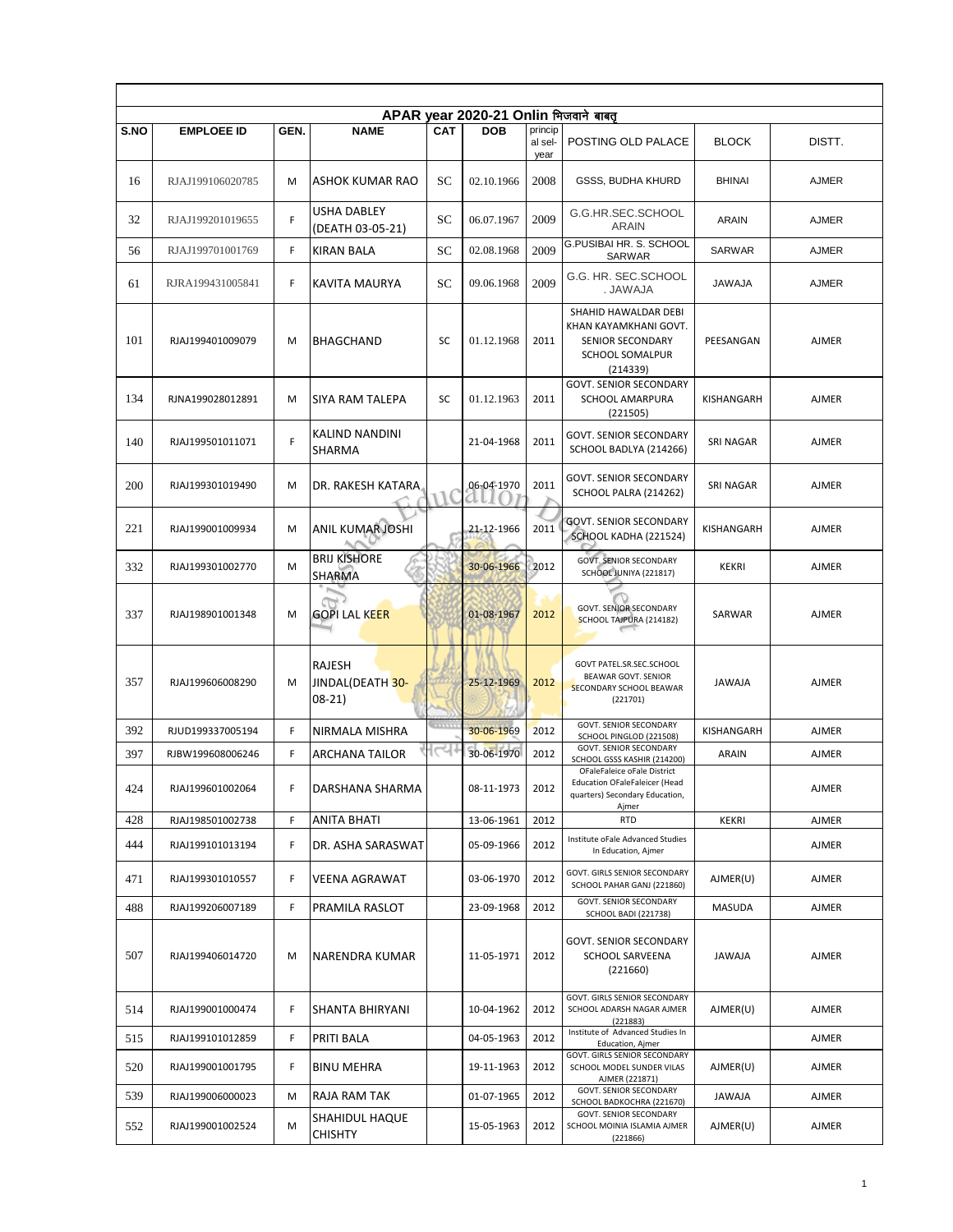|      | APAR year 2020-21 Onlin भिजवाने बाबत |      |                                     |                             |                     |                            |                                                                                                                  |                          |              |  |  |  |  |
|------|--------------------------------------|------|-------------------------------------|-----------------------------|---------------------|----------------------------|------------------------------------------------------------------------------------------------------------------|--------------------------|--------------|--|--|--|--|
| S.NO | <b>EMPLOEE ID</b>                    | GEN. | <b>NAME</b>                         | <b>CAT</b>                  | <b>DOB</b>          | princip<br>al sel-<br>year | POSTING OLD PALACE                                                                                               | <b>BLOCK</b>             | DISTT.       |  |  |  |  |
| 16   | RJAJ199106020785                     | M    | ASHOK KUMAR RAO                     | SC                          | 02.10.1966          | 2008                       | <b>GSSS, BUDHA KHURD</b>                                                                                         | <b>BHINAI</b>            | <b>AJMER</b> |  |  |  |  |
| 563  | RJRA198831016523                     | M    | <b>BADAMI LAL</b>                   |                             | 29-12-1963          | 2012                       | <b>GOVT. SENIOR SECONDARY</b><br>SCHOOL MATHUWADA (221694)                                                       | <b>JAWAJA</b>            | <b>AJMER</b> |  |  |  |  |
| 578  | RJNA198928017318                     | M    | ASHOK KUMAR<br>SHARMA               |                             | 10-08-1962          | 2012                       | GOVT. SENIOR SECONDARY<br>SCHOOL BANSELI (214330)                                                                | PEESANGAN                | <b>AJMER</b> |  |  |  |  |
| 604  | RJAJ199001002945                     | M    | <b>ARUN KUMAR</b><br>SHARMA         |                             | 30-08-1964          | 2012                       | Office of District Education<br>Officer(Head quarters)<br>EleMaleentary Education, AjMER                         |                          | <b>AJMER</b> |  |  |  |  |
| 629  | RJAJ199201013502                     | M    | RAJ KUMAR JARWAL                    | SC                          | 27-11-1963          | 2012                       | GOVT. SENIOR SECONDARY<br>SCHOOL KALYANIPURA-AJMER<br>(221885)                                                   | AJMER(U)                 | <b>AJMER</b> |  |  |  |  |
| 11   | RJDA199713006282                     | M    | RAGHUNANDAN<br><b>VERMA</b>         | SC                          | 01.07.1966          | 2008                       | GOVT. AADARSH<br>SENIOR SECONDARY<br><b>SCHOOL HAZIPUR</b><br><b>DADIKAR</b>                                     | <b>UMRAIN</b>            | <b>ALWAR</b> |  |  |  |  |
| 51   | RJDA199713021463                     | M    | ROOP SINGH MEENA                    | <b>ST</b>                   | 10.07.1973          | 2009                       | <b>GOVERNMENT SENIOR</b><br>SECONDARY SCHOOL<br><b>SORAI</b>                                                     | LAKSHMANGA<br><b>RH</b>  | <b>ALWAR</b> |  |  |  |  |
| 68   | RJAL199402002473                     | F    | SHAKUNTLA MEENA                     | <b>ST</b><br>$\overline{1}$ | 01.07.1971<br>ation | 2009                       | SHREE RAMPRTAP KATTA<br><b>GOVT. GIRLS SENIOR</b><br>SECONDARY SCHOOL<br>SAHAJAHN PUR, BLOCK-<br>NEEMRANA, ALWAR | <b>NEEMRANA</b>          | <b>ALWAR</b> |  |  |  |  |
| 69   | RJAL199702012328                     | F    | LEELAWATI MEENA                     | ST                          | 27.05.1973          | 2009                       | <b>GOVT. SENIOR</b><br>SECONDARY SCHOOL<br>(GIRLS) BARODA MEO                                                    | LAXMANGARH               | <b>ALWAR</b> |  |  |  |  |
| 85   | RJAL199102016976                     | M    | <b>CHIRANJI LAL</b><br><b>MEENA</b> | <b>ST</b>                   | 25.07.1968          | 2010                       | <b>GOVT. SENIOR SECONDARY</b><br>SCHOOL PRAGPURA RAINI<br>ALWAR (216485)                                         | RAINI                    | <b>ALWAR</b> |  |  |  |  |
| 113  | RJBW199508008277                     | M    | <b>RAMESH KUMAR</b><br><b>MEGH</b>  | <b>SC</b>                   | 21.03.1972          | 2011                       | <b>GOVT. SENIOR SECONDARY</b><br><b>SCHOOL BAGHERIKALAN</b><br>(216332)                                          | KISHANGARH<br><b>BAS</b> | <b>ALWAR</b> |  |  |  |  |
| 167  | RJJP199017016204                     | M    | <b>SUNIL KUMAR</b><br>SHARMA        |                             | 20-06-1967          | 2011                       | <b>GOVT. SENIOR SECONDARY</b><br>SCHOOL RAJPUR CHHOTA<br>(216503)                                                | RAINI                    | <b>ALWAR</b> |  |  |  |  |
| 240  | RJAL199102004778                     | M    | MANOJ KUMAR<br>SHARMA               | ط،                          | 30-06-1970          | 2011                       | Office of Add. District<br>Project Coordinator,<br>SMaleSA, Alwar                                                |                          | ALWAR        |  |  |  |  |
| 261  | RJAL199702003073                     | F    | SEEMA SHARMA                        |                             | 08-06-1974          | 2011                       | <b>GOVT. GIRLS SENIOR</b><br>SECONDARY SCHOOL SMD<br>MOTI DUNGRI ALWAR<br>(215737)                               | <b>UMRAIN</b>            | ALWAR        |  |  |  |  |
| 289  | RJSK199033002492                     | М    | SURESH CHAND<br><b>GOTHWAL</b>      | SC                          | 16-04-1966          | 2011                       | <b>GOVT. SENIOR</b><br>SECONDARY SCHOOL<br>PIPLI (216291)                                                        | MUNDAWAR                 | ALWAR        |  |  |  |  |
| 356  | RJJJ199423008903                     | M    | NARESH KUMAR<br>GUPTA               |                             | 01-12-1969          | 2012                       | GOVT. SENIOR SECONDARY<br>SCHOOL BAWAD SAKATPURA<br>(216267)                                                     | MUNDAWAR                 | ALWAR        |  |  |  |  |
| 408  | RJAL199502001153                     | м    | BHEEM SINGH JAT                     |                             | 01-07-1971          | 2012                       | GOVT. SENIOR SECONDARY<br>SCHOOL ARRUWA (216599)                                                                 | KATHUMAR                 | ALWAR        |  |  |  |  |
| 409  | RJAL200402002346                     | м    | <b>MAHESH KUMAR</b><br>MEHTA        |                             | 16-07-1971          | 2012                       | <b>GOVT. SENIOR SECONDARY</b><br>SCHOOL KYARA (216427)                                                           | THANAGAZI                | ALWAR        |  |  |  |  |
| 410  | RJAL199402013577                     | М    | <b>RAM SINGH YADAV</b>              |                             | 07-08-1971          | 2012                       | GOVT. SENIOR SECONDARY<br>SCHOOL MAHESHRA (215071)                                                               | TIZARA                   | <b>ALWAR</b> |  |  |  |  |
| 415  | RJAL199502007553                     | F.   | SHAKUNTLA YADAV                     |                             | 05-01-1972          | 2012                       | GOVT. GIRLS SENIOR SECONDARY<br>SCHOOL HARSORA BANSUR<br>ALWAR (215752)                                          | <b>BANSUR</b>            | <b>ALWAR</b> |  |  |  |  |
| 417  | RJAL199702011837                     | М    | ARJUN SINGH                         |                             | 28-07-1972          | 2012                       | GOVT. SENIOR SECONDARY<br>SCHOOL JASAI (216287)                                                                  | MUNDAWAR                 | ALWAR        |  |  |  |  |
| 440  | RJAL199302013003                     | М    | SURENDRA KUMAR                      |                             | 15-03-1966          | 2012                       | GOVT. SENIOR SECONDARY<br>SCHOOL GUNTI (216167)                                                                  | <b>BEHRORE</b>           | ALWAR        |  |  |  |  |
| 452  | RJJP199018013999                     | М    | JASWANT SINGH                       |                             | 13-10-1967          | 2012                       | <b>GOVT. SENIOR SECONDARY</b><br>SCHOOL KHEDA MANGAL SINGH<br>(216539)                                           | LAKSHMANGAR<br>н         | ALWAR        |  |  |  |  |
| 459  | RJAL199102008538                     | F.   | ANITA BAI RAGHAV                    |                             | 02-08-1968          | 2012                       | GOVT. SENIOR SECONDARY<br>SCHOOL KESARPUR (215727)                                                               | <b>UMRAIN</b>            | ALWAR        |  |  |  |  |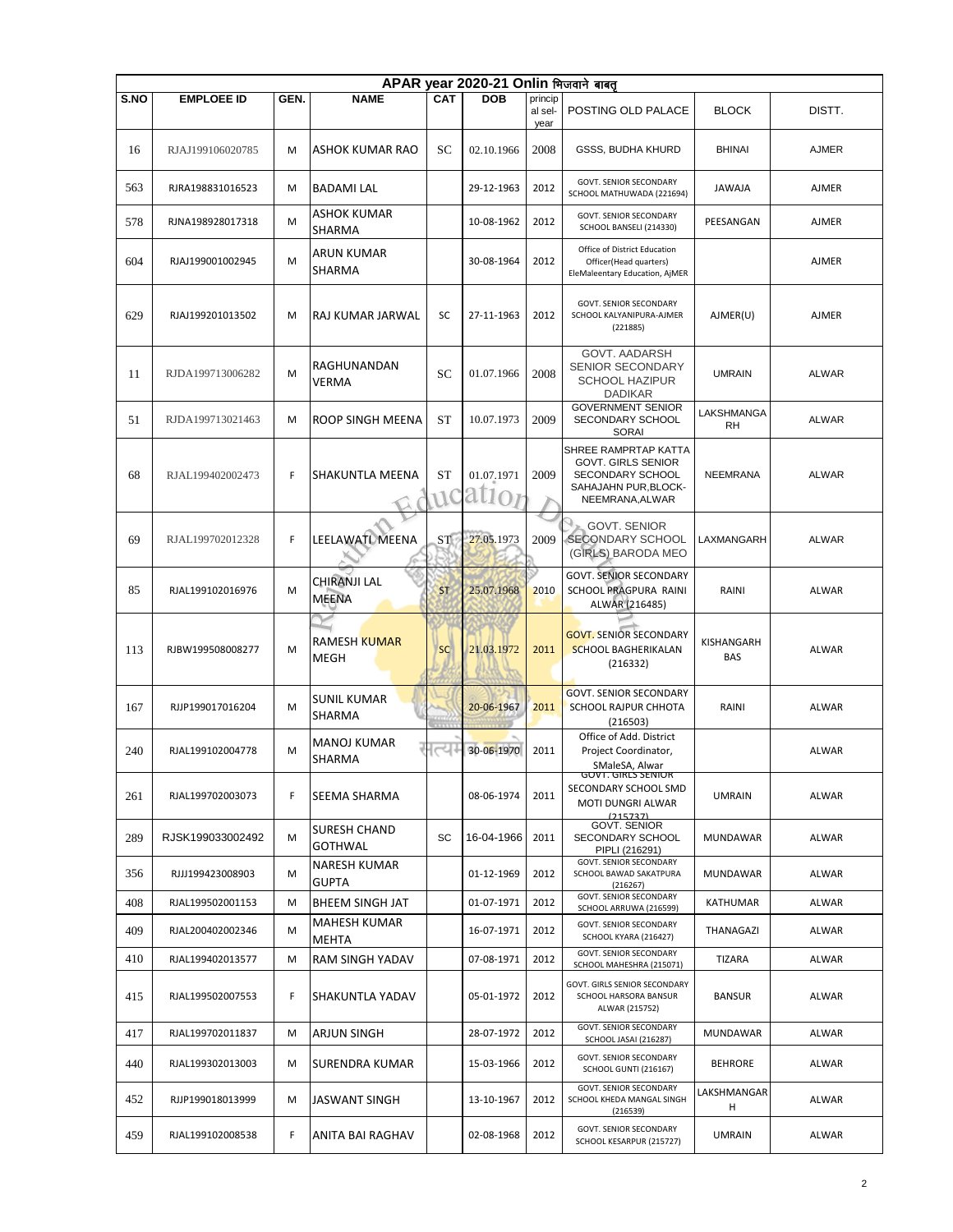|             | APAR year 2020-21 Onlin भिजवाने बाबत् |      |                                          |                    |            |                            |                                                                                                                   |                   |                 |  |  |  |  |
|-------------|---------------------------------------|------|------------------------------------------|--------------------|------------|----------------------------|-------------------------------------------------------------------------------------------------------------------|-------------------|-----------------|--|--|--|--|
| <b>S.NO</b> | <b>EMPLOEE ID</b>                     | GEN. | <b>NAME</b>                              | <b>CAT</b>         | <b>DOB</b> | princip<br>al sel-<br>year | POSTING OLD PALACE                                                                                                | <b>BLOCK</b>      | DISTT.          |  |  |  |  |
| 16          | RJAJ199106020785                      | м    | <b>ASHOK KUMAR RAO</b>                   | SС                 | 02.10.1966 | 2008                       | <b>GSSS, BUDHA KHURD</b>                                                                                          | <b>BHINAI</b>     | AJMER           |  |  |  |  |
| 468         | RJAL199402007185                      | M    | CHANDRA BHAN<br>YADAV                    |                    | 11-01-1970 | 2012                       | Office of Chief Block Education<br>Officer, Block- KISHANGARH BAS,<br>District- ALWAR                             | KISHANGARH<br>BAS | ALWAR           |  |  |  |  |
| 480         | RJAL199502001406                      | F    | KAMLESH YADAV                            |                    | 01-07-1972 | 2012                       | GOVT. GIRLS SENIOR SECONDARY<br>SCHOOL GANDALA (216190)                                                           | <b>BEHRORE</b>    | <b>ALWAR</b>    |  |  |  |  |
| 500         | RJAL199202016186                      | F    | RAMKALA YADAV                            |                    | 01-07-1966 | 2012                       | GOVT. GIRLS SENIOR SECONDARY<br>SCHOOL BEHROR ALWAR (216201)                                                      | <b>BEHRORE</b>    | ALWAR           |  |  |  |  |
| 510         | RJAL199302008958                      | M    | OM PRAKASH                               | SC                 | 15-08-1967 | 2012                       | <b>GOVT. SENIOR SECONDARY</b><br>SCHOOL RASGAN (216309)                                                           | <b>MUNDAWAR</b>   | <b>ALWAR</b>    |  |  |  |  |
| 512         | RJAL199302007743                      | M    | <b>AKHTAR HUSAIN</b>                     |                    | 12-01-1969 | 2012                       | <b>GOVT. SENIOR SECONDARY</b><br>SCHOOL BAGAD MEV (215140)                                                        | RAMGARH           | ALWAR           |  |  |  |  |
| 564         | RJAL199002007941                      | M    | RAMESH CHAND<br>SHARMA                   |                    | 07-07-1964 | 2012                       | GOVT. SENIOR SECONDARY<br>SCHOOL RAMGARH (215657)                                                                 | RAMGARH           | ALWAR           |  |  |  |  |
| 566         | RJAL199102015097                      | M    | <b>RAMESH CHAND</b>                      |                    | 08-05-1964 | 2012                       | Office of Chief Block Education<br>Officer, Block-RAMaleGARH,<br>District- ALWAR                                  | RAMGARH           | ALWAR           |  |  |  |  |
| 598         | RJAL198602014956                      | M    | HOSHIYAR SINGH<br>YADAV                  |                    | 01-10-1961 | 2012                       | <b>RTD</b>                                                                                                        | <b>BEHRORE</b>    | <b>ALWAR</b>    |  |  |  |  |
| 608         | RJAL198602002056                      | M    | <b>VIJAY KUMAR</b><br><b>UPADHYAY</b>    |                    | 15-09-1961 | 2012                       | <b>RTD</b>                                                                                                        | LAKSHMANGAR<br>н  | ALWAR           |  |  |  |  |
| 615         | RJAL199002007580                      | M    | <b>BAHADUR SINGHA</b>                    |                    | 11-07-1964 | 2012                       | <b>GOVT. SENIOR SECONDARY</b><br>SCHOOL BAGHANA (215032)                                                          | <b>KOTKASIM</b>   | <b>ALWAR</b>    |  |  |  |  |
| 620         | RJAL199102016667                      | M    | <b>KRISHAN LAL</b><br><b>DHAWARIA</b>    |                    | 04-09-1963 | 2012                       | Office of Chief District Education<br>Officer and Ex officio District<br>Project Coordinator, SMaleSA,<br>Alwar   |                   | ALWAR           |  |  |  |  |
| 627         | RJAL198502022440                      | M    | <b>BANSHIDHAR</b><br>RAIGAR              |                    | 17-07-1962 | 2012                       | <b>GOVT. SENIOR SECONDARY</b><br><b>SCHOOL TODA (211643)</b>                                                      | <b>KATHUMAR</b>   | ALWAR           |  |  |  |  |
| 642         | RJAL198802013032                      | M    | <b>MURARI LAL</b>                        | <b>SC</b>          | 05-04-1965 | 2012                       | <b>GOVT. SENIOR SECONDARY</b><br><b>SCHOOL DEVTI (216451)</b>                                                     | RAJGARH           | ALWAR           |  |  |  |  |
| 659         | RJNA198428016503                      | М    | <b>MADU RAM MEENA</b>                    | <b>ST</b>          | 06-07-1961 | 2012                       | <b>RTD</b>                                                                                                        | MUNDAWAR          | ALWAR           |  |  |  |  |
| 668         | RJAL199102001697                      | М    | PRAKASH CHAND<br>MEENA                   | <b>ST</b>          | 17-07-1968 | 2012                       | SHAHEED ASHISH PAL SINGH<br>GOVT. SENIOR SECONDARY<br>SCHOOL SANTO (216239)                                       | <b>NEEMRANA</b>   | ALWAR           |  |  |  |  |
| 669         | RJAL198802008060                      | M    | VISHRAM KUMAR<br>MEENA                   | 11111<br>ST<br>mU. | 15-08-1962 | 2012                       | <b>GOVT. SENIOR SECONDARY</b><br>SCHOOL JAIN NASIYA KE PASS<br><b>RENI ALWAR (216479)</b>                         | RAINI             | ALWAR           |  |  |  |  |
| 18          |                                       | м    | <b>GANGA SAHAY</b><br>MEENA              | <b>ST</b>          | 09.07.1965 | 2008                       | ACBEO SWAIMADHOPUR                                                                                                |                   | <b>BAMANVAS</b> |  |  |  |  |
| 35          | RJBN200403001337                      | F    | REKHA ROAT                               | <b>ST</b>          | 27.09.1968 | 2009                       | <b>TADA</b>                                                                                                       | <b>BANSWARA</b>   | <b>BANSWARA</b> |  |  |  |  |
| 92          | RJBN198703003838                      | M    | <b>KESHAV CHANDRA</b><br><b>BAMANIYA</b> | ST                 | 15.09.1966 | 2010                       | <b>GOVT. SENIOR SECONDARY</b><br>SCHOOL SAGWA (223977)                                                            | SAJJANGARH        | BANSWARA        |  |  |  |  |
| 170         | RJBM199930301935                      | M    | <b>BUDHI SAGAR</b><br><b>UPADHYAY</b>    |                    | 31-01-1970 | 2011                       | EKLAVYA MODEL<br>RESIDENTIAL SCHOOL,<br>KUSHALGARH                                                                |                   | <b>BANSWARA</b> |  |  |  |  |
| 174         | RJBN199403010471                      | M    | İSUSHIL KUMAR JAIN                       |                    | 16-06-1971 | 2011                       | <b>GOVT. SENIOR SECONDARY</b><br><b>SCHOOL NAGAR</b><br>BANSWARA (223864)                                         | <b>BANSWARA</b>   | <b>BANSWARA</b> |  |  |  |  |
| 190         | RJBN199603004735                      | F    | SHAME FROZ BATUL<br><b>ANJUM</b>         |                    | 25-07-1968 | 2011                       | OFaleFaleice oFale District<br><b>Education OFaleFaleicer</b><br>(Head quarters) Secondary<br>Education, Banswara |                   | BANSWARA        |  |  |  |  |
| 206         | RJJP199618022866                      | M    | <b>SUNIL KUMAR</b><br>SINGHAL            |                    | 22-07-1973 | 2011                       | <b>GOVT. SENIOR SECONDARY</b><br><b>SCHOOL TAMTIYA</b><br><b>ANANDPURI (214996)</b>                               | ANANDPURI         | BANSWARA        |  |  |  |  |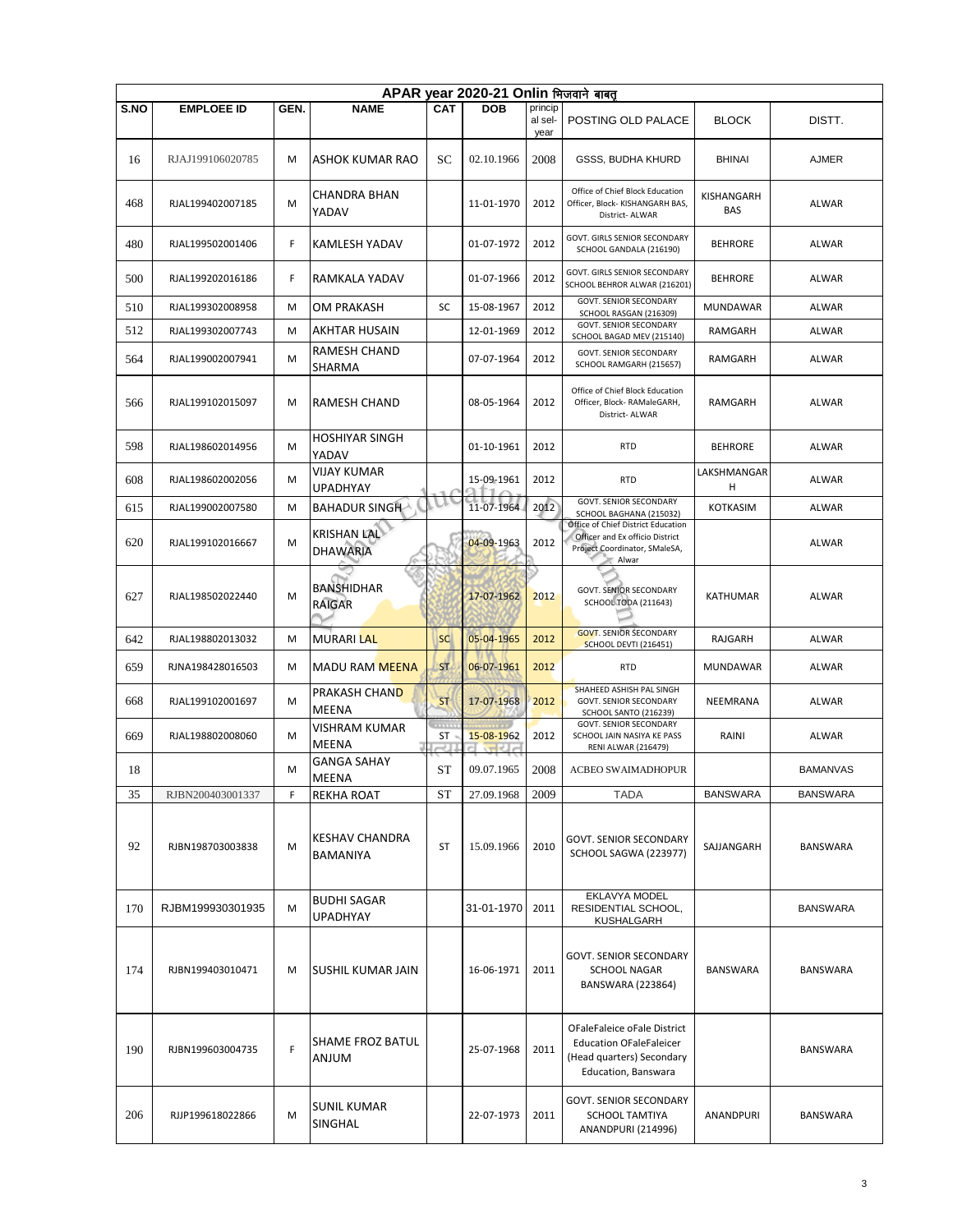|      | APAR year 2020-21 Onlin भिजवाने बाबत् |      |                                      |            |            |                 |                                                                                                |                   |                  |  |  |  |  |
|------|---------------------------------------|------|--------------------------------------|------------|------------|-----------------|------------------------------------------------------------------------------------------------|-------------------|------------------|--|--|--|--|
| S.NO | <b>EMPLOEE ID</b>                     | GEN. | <b>NAME</b>                          | <b>CAT</b> | <b>DOB</b> | princip         |                                                                                                |                   |                  |  |  |  |  |
|      |                                       |      |                                      |            |            | al sel-<br>year | POSTING OLD PALACE                                                                             | <b>BLOCK</b>      | DISTT.           |  |  |  |  |
| 16   | RJAJ199106020785                      | M    | ASHOK KUMAR RAO                      | SC         | 02.10.1966 | 2008            | GSSS, BUDHA KHURD                                                                              | <b>BHINAI</b>     | AJMER            |  |  |  |  |
| 277  | RJBN198703002966                      | M    | OMPRAKASH<br><b>MAHAVAI</b>          | ST         | 08-11-1964 | 2011            | <b>GOVT. SENIOR SECONDARY</b><br>SCHOOL RAIYANA (214960)                                       | ARTHUNA           | BANSWARA         |  |  |  |  |
| 288  | RJBN199103001419                      | M    | JEETMAL PANDA                        | ST         | 16-05-1965 | 2011            | Office of Chief Block<br>Education Officer, Block-<br>KUSHALGARH, District-<br><b>BANSWARA</b> | KUSHALGARH        | BANSWARA         |  |  |  |  |
| 329  | RJBN199103022849                      | M    | <b>VINOD KUMAR</b><br><b>RATHORE</b> |            | 28-02-1966 | 2012            | <b>GOVT. SENIOR SECONDARY</b><br>SCHOOL GHATOL (223717)                                        | <b>GHATOL</b>     | <b>BANSWARA</b>  |  |  |  |  |
| 420  | RJBN199603016229                      | F    | <b>MAYA SAMSON</b>                   |            | 23-10-1972 | 2012            | MAHATMA GANDHI GOVT.<br>SCHOOL, KHANDU COLONY<br>BANSWARA                                      | <b>BANSWARA</b>   | BANSWARA         |  |  |  |  |
| 422  | RJBN199603003364                      | М    | DEVENDRA PATIDAR                     |            | 05-07-1973 | 2012            | Office of Chief Block Education<br>Officer, Block- TALWARA, District-<br><b>BANSWARA</b>       | <b>TALWARA</b>    | BANSWARA         |  |  |  |  |
| 484  | RJBN199303008752                      | F    | <b>SUMAN DWIVEDI</b>                 |            | 19-12-1972 | 2012            | GOVT. GIRLS SENIOR SECONDARY<br>SCHOOL KHANDU COLONY<br>(223869)                               | BANSWARA          | BANSWARA         |  |  |  |  |
| 582  | rjjp199018019639                      | М    | <b>JOGENDRA SINGH</b>                |            | 01-01-1965 | 2012            | <b>GOVT. SENIOR SECONDARY</b><br>SCHOOL KOTDA RANGA (224005)                                   | KUSHALGARH        | <b>BANSWARA</b>  |  |  |  |  |
| 638  | RJBN199103011406                      | M    | ROOPJI BARIYA                        | <b>ST</b>  | 15-03-1967 | 2012            | ACBEO OFFICE, SAJJANGARH                                                                       |                   | <b>BANSWARA</b>  |  |  |  |  |
| 660  | RJBN198503010999                      | M    | UNKARLAL KHANT                       | ST         | 10-07-1961 | 2012            | <b>RTD</b>                                                                                     | ANANDPURI         | BANSWARA         |  |  |  |  |
| 122  | RJBU198710012593                      | M    | RAMKISHAN<br><b>JAGARWAL</b>         | <b>SC</b>  | 01.07.1963 | 2011            | <b>GOVT. SENIOR SECONDARY</b><br><b>SCHOOL SIMLI (216835)</b>                                  | BARAN             | <b>BARAN</b>     |  |  |  |  |
| 183  | RJBU199010000777                      | M    | RAJENDRA KUMAR<br><b>VYAS</b>        |            | 10-02-1965 | 2011            | <b>GOVT. SENIOR SECONDARY</b><br><b>SCHOOL KHARKHADA</b><br><b>RAMLOTHAN (216926)</b>          | <b>ATRU</b>       | <b>BARAN</b>     |  |  |  |  |
| 247  | RJKO200427000866                      | F    | <b>MAMTA</b><br>CHOUDHARY            |            | 20-09-1972 | 2011            | <b>GOVT. SENIOR SECONDARY</b><br>SCHOOL ANTA KOTA-<br><b>BARAN MAIN ROAD</b><br>(216921)       | <b>ANTA</b>       | <b>BARAN</b>     |  |  |  |  |
| 316  | RJBU198810002978                      | М    | MOHD. IRFAN                          | ₩₩         | 01-07-1964 | 2012            | <b>GOVT. SENIOR SECONDARY</b><br>SCHOOL SAKRAVDA KISHANGANJ<br>BARAN (217643)                  | KISHANGANJ        | <b>BARAN</b>     |  |  |  |  |
| 371  | RJBU199110010069                      | F    | KANTA BAWA                           | त्य        | 01-09-1963 | 2012            | <b>GOVT. SENIOR SECONDARY</b><br>SCHOOL BAHARI (216977)                                        | CHHABRA           | <b>BARAN</b>     |  |  |  |  |
| 385  | RJJW199222016902                      | М    | PRAKASH CHANDRA<br>SONI              |            | 01-07-1967 | 2012            | <b>GOVT. SENIOR SECONDARY</b><br>SCHOOL JARELA (216866)                                        | <b>ANTA</b>       | <b>BARAN</b>     |  |  |  |  |
| 434  | RJKO199627004283                      | F.   | NEETA CHATURVEDI                     |            | 10-10-1962 | 2012            | GOVT. SENIOR SECONDARY<br>SCHOOL MIRJAPUR (216899)                                             | <b>ANTA</b>       | BARAN            |  |  |  |  |
| 464  | RJKA200426002426                      | F.   | PRITI BALA SHARMA                    |            | 01-06-1969 | 2012            | GOVT. SENIOR SECONDARY<br>SCHOOL BARLA (216966)                                                | ATRU              | BARAN            |  |  |  |  |
| 546  | RJKO199027001948                      | F    | KRITI MEHROTRA                       |            | 20-07-1967 | 2012            | <b>GOVT. SENIOR SECONDARY</b><br>SCHOOL DARA (216964)                                          | ATRU              | <b>BARAN</b>     |  |  |  |  |
| 619  | RJBR199104013869                      | М    | ABDUL SALAM AZAD                     |            | 24-12-1962 | 2012            | GOVT. SENIOR SECONDARY<br>SCHOOL BATAWADA (216845)                                             | <b>BARAN</b>      | BARAN            |  |  |  |  |
| 672  | RJBR198804009154                      | М    | LAXMINATH MEENA                      | ST         | 22-07-1963 | 2012            | GOVT. SENIOR SECONDARY<br>SCHOOL FATEHPUR (216858)                                             | <b>BARAN</b>      | BARAN            |  |  |  |  |
| 224  | RJBMale198605010760                   | М    | <b>KRISHAN SINGH</b><br>MAHECHA      |            | 03-09-1967 | 2011            | Office of Chief Block<br>Education Officer, Block-<br>BARMaleER, District-<br><b>BARMaleER</b> | <b>BARMER</b>     | <b>BARMaleER</b> |  |  |  |  |
| 21   | RJBM198505029443                      | М    | <b>BHAGA RAM</b><br><b>CHOUDHARY</b> |            | 25.08.1965 | 2009            | GOVT.SR.SEC.SCHOOL,<br>RAJBERA                                                                 | <b>SHIV</b>       | <b>BARMER</b>    |  |  |  |  |
| 38   | RJDA199313006406                      | М    | KAMLESH KUMAR<br>MEENA               | ST         | 16.03.1970 | 2009            | GOVT.<br>SR.SEC.SHCOOL, BARASA<br>N                                                            | <b>GUDAMALANI</b> | <b>BARMER</b>    |  |  |  |  |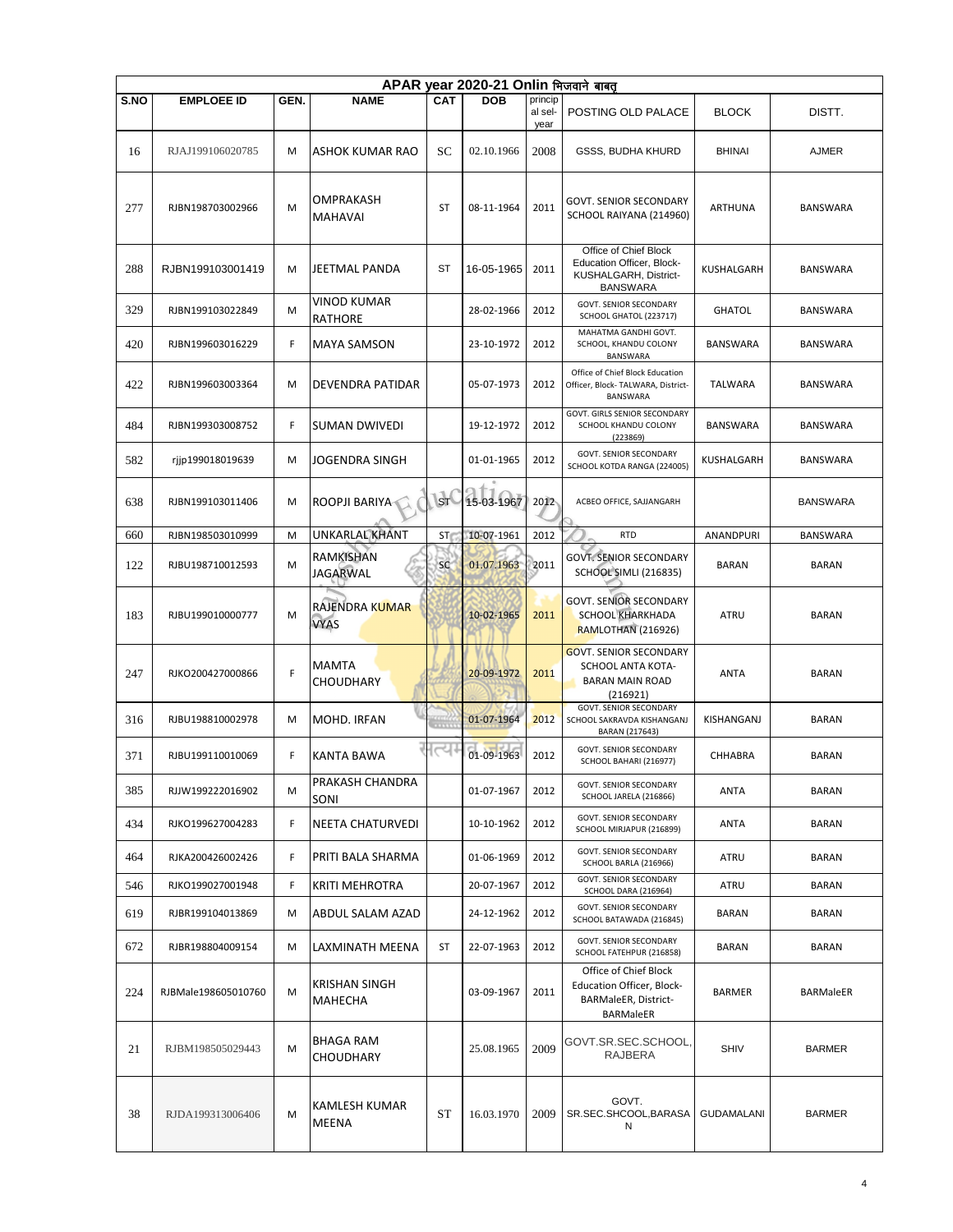|      | APAR year 2020-21 Onlin भिजवाने बाबत |      |                                        |            |            |                            |                                                                                                                |                   |                  |  |  |  |  |
|------|--------------------------------------|------|----------------------------------------|------------|------------|----------------------------|----------------------------------------------------------------------------------------------------------------|-------------------|------------------|--|--|--|--|
| S.NO | <b>EMPLOEE ID</b>                    | GEN. | <b>NAME</b>                            | <b>CAT</b> | <b>DOB</b> | princip<br>al sel-<br>year | POSTING OLD PALACE                                                                                             | <b>BLOCK</b>      | DISTT.           |  |  |  |  |
| 16   | RJAJ199106020785                     | M    | ASHOK KUMAR RAO                        | SC         | 02.10.1966 | 2008                       | <b>GSSS, BUDHA KHURD</b>                                                                                       | <b>BHINAI</b>     | <b>AJMER</b>     |  |  |  |  |
| 99   | RJBM198605006344                     | м    | ASHU RAM                               | SC         | 17.09.1963 | 2011                       | <b>GOVT. SENIOR SECONDARY</b><br>SCHOOL DHORIMANA<br>(220915)                                                  | DHORIMANA         | BARMER           |  |  |  |  |
| 106  | RJJP199017018079                     | M    | POORAN MAL<br><b>BUNKER</b>            | SC         | 14.07.1965 | 2011                       | GOVT. SENIOR SECONDARY<br>SCHOOL DHARVI KALLAN<br>(213550)                                                     | <b>SHIV</b>       | <b>BARMER</b>    |  |  |  |  |
| 115  | RJBM198605002111                     | M    | RAMA RAM                               | SC         | 01.12.1961 | 2011                       | Office of District Education<br>Officer (Head quarters)<br>Elementary Education,<br>Barmer                     |                   | <b>BARMER</b>    |  |  |  |  |
| 207  | RJBM199605014229                     | M    | <b>CHAINA RAM</b>                      |            | 20-12-1973 | 2011                       | MAHATMA GANDHI GOVT.<br><b>SCHOOL (ENGLISH</b><br>MEDIUM), STATION ROAD,<br><b>BARMER</b>                      | <b>BARMER</b>     | <b>BARMER</b>    |  |  |  |  |
| 305  | RJBM199505001926                     | М    | <b>BHAVENDRA</b><br><b>KUMAR GOYAL</b> |            | 01-04-1971 | 2012                       | <b>GOVT. SENIOR SECONDARY</b><br>SCHOOL HODU (220779)                                                          | SINDHARI          | <b>BARMER</b>    |  |  |  |  |
| 312  | RJBM199605001172                     | М    | <b>DEVA RAM</b><br><b>CHOUDHARY</b>    |            | 09-08-1974 | 2012                       | <b>GOVT. SENIOR SECONDARY</b><br>SCHOOL NEHRON KA BERA I<br>(225033)                                           | <b>GUDAMALANI</b> | <b>BARMER</b>    |  |  |  |  |
| 387  | RJJP199418011230                     | M    | <b>HARI CHAND</b><br>PRAJAPATI         | ٦.         | 01-09-1967 | 2012                       | <b>GOVT. SENIOR SECONDARY</b><br>SCHOOL JHADPA (221022)                                                        | SEDWA             | <b>BARMER</b>    |  |  |  |  |
| 401  | RJJO199625009374                     | М    | <b>SHYAM SINGH</b>                     | ◡          | 20-10-1970 | 2012                       | <b>GOVT. SENIOR SECONDARY</b><br>SCHOOL RANIYA DESHIPURA<br>(220708)                                           | KALYANPUR         | <b>BARMER</b>    |  |  |  |  |
| 416  | RJBM199505002804                     | M    | PANNA RAM<br>CHOUDHARY                 |            | 01-07-1972 | 2012                       | Office of the Block Elementary<br>Education Officer, Block-<br>RAMSAR, District-BARMER                         |                   | <b>BARMER</b>    |  |  |  |  |
| 436  | RJBM198505004393                     | М    | RAMDHAN VISHNOI                        |            | 23-07-1964 | 2012                       | <b>GOVT. SENIOR SECONDARY</b><br>SCHOOL GSSS BHUNIYA (220982)                                                  | DHANAU            | <b>BARMER</b>    |  |  |  |  |
| 458  | RJJP199118015809                     | М    | <b>SHANKAR LAL YOGI</b>                |            | 01-08-1968 | 2012                       | <b>GOVT. SENIOR SECONDARY</b><br>SCHOOL MANGLE KI BERI (220935)                                                | GUDAMALANI        | BARMER           |  |  |  |  |
| 489  | RJBM199105012438                     | F    | <b>VIMLA</b>                           |            | 04-02-1969 | 2012                       | SMT ANCHI DEVI BHOOR CHAND<br>PAREKH GOVT. GIRLS SENIOR<br><b>SECONDARY SCHOOL PACHPADRA</b><br>NAGAR (220686) | <b>BALOTRA</b>    | BARMER           |  |  |  |  |
| 503  | RJBM198605011253                     | F    | CHAMPA<br><b>CHOUDHARY</b>             | 11111      | 11-08-1968 | 2012                       | <b>GOVT. SENIOR SECONDARY</b><br>SCHOOL RAMSAR KA KUA (220825)                                                 | <b>BARMER</b>     | <b>BARMER</b>    |  |  |  |  |
| 543  | RJJP199017015472                     | M    | DAU JI RAI                             | r          | 09-01-1963 | 2012                       | GOVT.SR.SEC.SCHOOL, BANDHARA                                                                                   | GADRAROAD         | <b>BARMER</b>    |  |  |  |  |
| 42   | RJKA199126023801                     | M    | <b>HARI CHARAN</b><br>MEENA            | ST         | 19.06.1964 | 2009                       | <b>BEEO NADOTI</b>                                                                                             |                   | <b>BHARATPUR</b> |  |  |  |  |
| 80   | RJBP199107020582                     | M    | <b>MAN SINGH</b>                       | SC         | 25.10.1964 | 2010                       | SHAHEED SIPAHI BACCHU<br>SINGH GOVT. SENIOR<br>SECONDARY SCHOOL<br>RONIJA (217235)                             | NADBAI            | <b>BHARATPUR</b> |  |  |  |  |
| 98   | RJJP199118017512                     | М    | RAJENDRA PRASAD                        | SC         | 07.04.1964 | 2010                       | <b>GOVT. SENIOR SECONDARY</b><br>SCHOOL MATUKI (217058)                                                        | PAHADI            | <b>BHARATPUR</b> |  |  |  |  |
| 126  | RJJL198921010470                     | M    | DHARM SINGH                            | SC         | 01.05.1966 | 2011                       | <b>GOVT. SENIOR SECONDARY</b><br>SCHOOL PICHUNA (217445)                                                       | <b>ROOPWAS</b>    | <b>BHARATPUR</b> |  |  |  |  |
| 184  | RJBP199107000046                     | M    | <b>MANOJ KUMAR</b><br>CHAUHAN          |            | 22-04-1965 | 2011                       | <b>GOVT. SENIOR SECONDARY</b><br>SCHOOL NONERA (211668)                                                        | KAMAN             | <b>BHARATPUR</b> |  |  |  |  |
| 191  | RJBP199407011977                     | M    | RAMESHWAR<br>DAYAL BANSAL              |            | 21-09-1968 | 2011                       | GOVT. SENIOR SECONDARY<br>SCHOOL MUDHERA NAGAR<br>BHARATPUR (217027)                                           | <b>NAGAR</b>      | <b>BHARATPUR</b> |  |  |  |  |
| 199  | RJBP199207000015                     | M    | <b>ANIT KUMAR</b><br>SHARMA            |            | 05-04-1970 | 2011                       | GOVT. SR.SEC.SCHOOL,<br><b>PIPLA</b>                                                                           | <b>SEWAR</b>      | <b>BHARATPUR</b> |  |  |  |  |
| 203  | RJBP199707000018                     | M    | ATUL CHATURVEDI                        |            | 20-10-1971 | 2011                       | GOVT. SENIOR SECONDARY<br>SCHOOL TARONDAR NAGAR<br>(217026)                                                    | <b>NAGAR</b>      | <b>BHARATPUR</b> |  |  |  |  |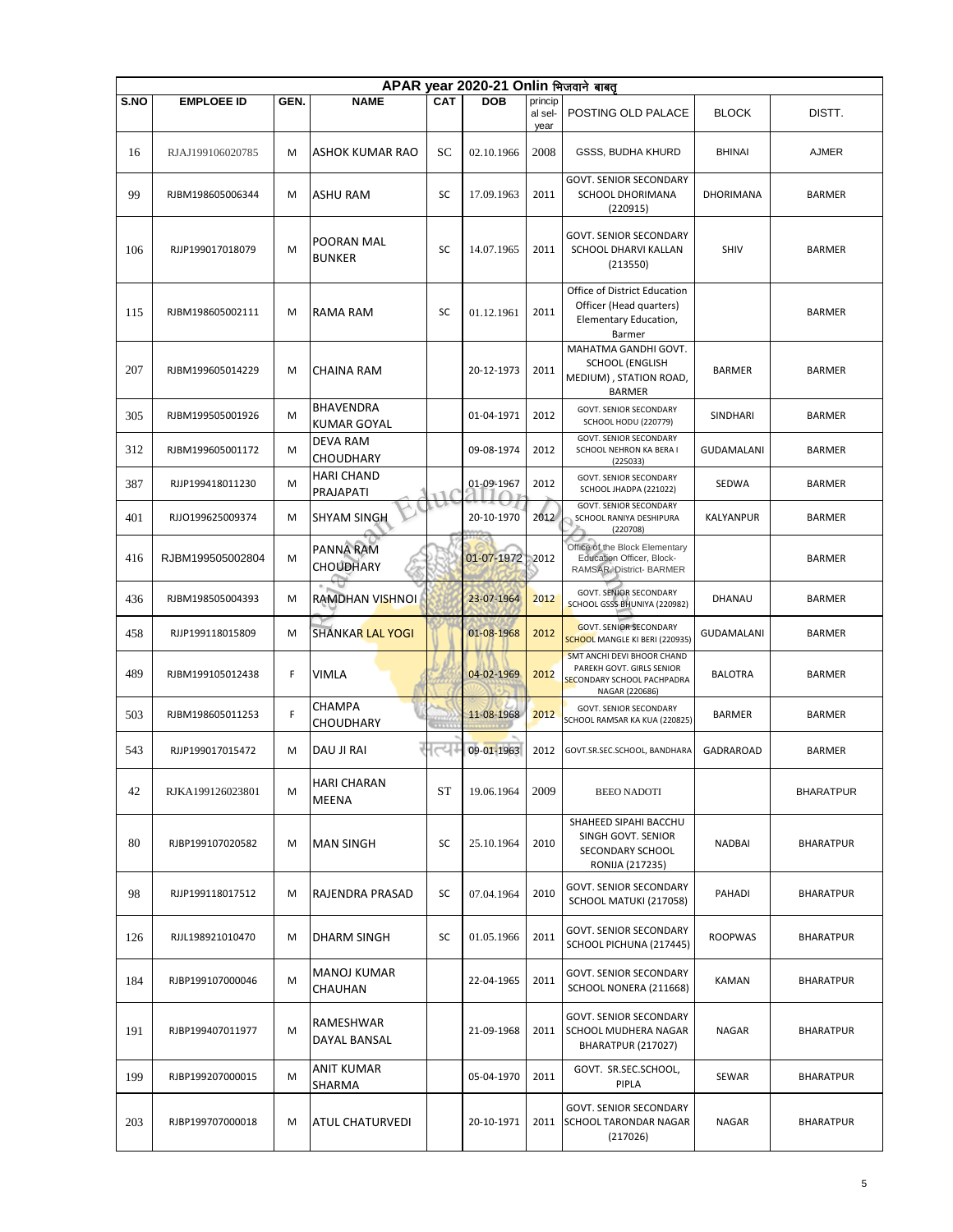|      | APAR year 2020-21 Onlin भिजवाने बाबत |      |                                   |            |            |                            |                                                                                                                     |                |                  |  |  |  |  |
|------|--------------------------------------|------|-----------------------------------|------------|------------|----------------------------|---------------------------------------------------------------------------------------------------------------------|----------------|------------------|--|--|--|--|
| S.NO | <b>EMPLOEE ID</b>                    | GEN. | <b>NAME</b>                       | <b>CAT</b> | <b>DOB</b> | princip<br>al sel-<br>year | POSTING OLD PALACE                                                                                                  | <b>BLOCK</b>   | DISTT.           |  |  |  |  |
| 16   | RJAJ199106020785                     | M    | <b>ASHOK KUMAR RAO</b>            | SC         | 02.10.1966 | 2008                       | GSSS, BUDHA KHURD                                                                                                   | <b>BHINAI</b>  | <b>AJMER</b>     |  |  |  |  |
| 218  | RJBP199507002249                     | F    | LEENA SAXENA<br>(DEATH 26-04-21)  |            | 28-02-1966 | 2011                       | OFaleFaleice oFale the<br>District Institute Faleor<br>Education and Training,<br>District- BHARATPUR               |                | <b>BHARATPUR</b> |  |  |  |  |
| 259  | RJBP199507017133                     | F    | NEELMANI<br>CHAUDHARY             |            | 20-10-1973 | 2011                       | <b>GOVT. SENIOR SECONDARY</b><br>SCHOOL MAHUA (217174)                                                              | <b>SEWAR</b>   | <b>BHARATPUR</b> |  |  |  |  |
| 268  | RJBP199307000109                     | M    | DEVENDRA SINGH<br><b>NIMESH</b>   | SC         | 13-08-1968 | 2011                       | <b>GOVT. SENIOR SECONDARY</b><br>SCHOOL GSSS LADAMKA<br>(217053)                                                    | PAHADI         | BHARATPUR        |  |  |  |  |
| 309  | RJBP199607022925                     | M    | <b>MANOJ KUMAR</b><br>KHURANA     |            | 07-03-1972 | 2012                       | Office of Chief Block Education<br>Officer, Block- KAMaleAN, District-<br><b>BHARATPUR</b>                          | KAMAN          | <b>BHARATPUR</b> |  |  |  |  |
| 364  | RJBP199707014412                     | M    | <b>BHIM SINGH</b>                 |            | 25-10-1970 | 2012                       | Office of Chief District Education<br>Officer and Ex officio District<br>Project Coordinator, SMaleSA,<br>Bharatpur |                | <b>BHARATPUR</b> |  |  |  |  |
| 447  | RJBP199407000077                     | M    | <b>BALVIR SINGH</b>               |            | 01-06-1967 | 2012                       | GOVT. SENIOR SECONDARY<br>SCHOOL BHADEERA (217248)                                                                  | <b>NADBAI</b>  | <b>BHARATPUR</b> |  |  |  |  |
| 449  | RJBP199007002438                     | M    | SURENDRA KUMAR<br><b>GOPALIYA</b> |            | 17-07-1967 | 2012                       | GOVT. SENIOR SECONDARY<br><b>SCHOOL PAAR (217178)</b>                                                               | SEWAR          | BHARATPUR        |  |  |  |  |
| 538  | RJJP198918010030                     | M    | <b>KRISHNA PAL SINGH</b>          | J (        | 01-02-1965 | 2012                       | <b>GOVT. SENIOR SECONDARY</b><br>SCHOOL SIRROND (217453)<br><b>GOVT, SENIOR SECONDARY</b>                           | <b>ROOPWAS</b> | <b>BHARATPUR</b> |  |  |  |  |
| 545  | RJBP199007014499                     | M    | <b>DEVENDRA SINGH</b>             |            | 15-04-1966 | 2012                       | SCHOOL GOPINATH KAMAN<br>(217003)                                                                                   | KAMAN          | BHARATPUR        |  |  |  |  |
| 547  | RJBP199007000088                     | M    | <b>BHUVNESH</b><br><b>GOSWAMI</b> |            | 20-03-1968 | 2012                       | <b>GOVT. SENIOR SECONDARY</b><br>SCHOOL SUNHERA (211676)<br>SWATANTRATA SAINANI SHRI                                | KAMAN          | <b>BHARATPUR</b> |  |  |  |  |
| 572  | RJBP199007000094                     | M    | DHRUV SINGH                       |            | 05-05-1962 | 2012                       | RAMCHARAN LAL GOYAL GOVT.<br>SENIOR SECONDARY SCHOOL<br>ROOPWAS (217429)                                            | <b>ROOPWAS</b> | <b>BHARATPUR</b> |  |  |  |  |
| 574  | RJDA198513010241                     | M    | RAVINDRA KUMAR<br><b>MISHRA</b>   |            | 24-04-1961 | 2012                       | <b>RTD</b>                                                                                                          | <b>KUMHER</b>  | <b>BHARATPUR</b> |  |  |  |  |
| 624  | RJDH198914011745                     | M    | NARAYAN SINGH                     | <b>SC</b>  | 01-01-1962 | 2012                       | GOVT. SENIOR SECONDARY<br>SCHOOL SAMRAYA BHARATPUR<br>(217339)                                                      | WEIR           | <b>BHARATPUR</b> |  |  |  |  |
| 63   | RJAJ199001009732                     | F    | USHA HALDANIYA                    | SC         | 02.07.1964 | 2009                       | GOVT. HR.SEC.SCH.<br>HAMEERGARDH                                                                                    | <b>SUWANA</b>  | BHELWARA         |  |  |  |  |
| 109  | RJBW199008007156                     | M    | RAMESHWAR<br>PRASAD JEENGAR       | <b>SC</b>  | 05.05.1968 | 2011                       | GOVT. SENIOR SECONDARY<br><b>SCHOOL REECHARA</b><br>(214808)                                                        | <b>SUWANA</b>  | BHILWARA         |  |  |  |  |
| 120  | RJBW198508012103                     | м    | <b>GANPAT LAL REGAR</b>           | SC         | 01.07.1961 | 2011                       | <b>RTD</b>                                                                                                          | <b>HURDA</b>   | BHILWARA         |  |  |  |  |
| 144  | RJBW199208012573                     | M    | RAJENDRA KUMAR<br>GAGGAR          |            | 14-05-1971 | 2011                       | GOVT. SENIOR SECONDARY<br>SCHOOL RAILA (214515)                                                                     | <b>BANERA</b>  | BHILWARA         |  |  |  |  |
| 149  | RJBW198508015053                     | M    | <b>GANPAT LAL VERMA</b>           |            | 08-09-1966 | 2011                       | SHREE ROOPLAL SOMANI<br>GOVT. SENIOR SECONDARY<br>SCHOOL BHAGWANPURA<br>(214570)                                    | MANDAL         | <b>BHILWARA</b>  |  |  |  |  |
| 152  | RJBW198608019105                     | м    | MURALI DHAR JOSHI                 |            | 13-11-1968 | 2011                       | <b>GOVT. SENIOR SECONDARY</b><br>SCHOOL SURAS MANDAL<br>(214584)                                                    | MANDAL         | BHILWARA         |  |  |  |  |
| 154  | RJBW199208006541                     | M    | NAROTTAM KUMAR<br>DADHEECH        |            | 23-08-1969 | 2011                       | GOVT. SENIOR SECONDARY<br>SCHOOL GANGAPUR<br>(214791)                                                               | SAHADA         | <b>BHILWARA</b>  |  |  |  |  |
| 166  | RJBW199108009286                     | M    | RAJESH KUMAR<br>SHARMA            |            | 30-11-1966 | 2011                       | <b>GOVT. SENIOR SECONDARY</b><br>SCHOOL LAMBIYA KALAN<br>(214516)                                                   | BANERA         | BHILWARA         |  |  |  |  |
| 196  | RJBW199208006256                     | F    | KALPANA SHARMA                    |            | 24-10-1969 | 2011                       | GOVT. SENIOR SECONDARY<br><b>SCHOOL PRATAPNAGAR</b><br>BHILWARA (222511)                                            | SUWANA         | BHILWARA         |  |  |  |  |
| 202  | RJBW199408002536                     | M    | LOKESH CHANDRA<br>NAGLA           |            | 13-08-1971 | 2011                       | GOVT. SENIOR SECONDARY<br>SCHOOL SHAMBHUGARH<br>(214378)                                                            | AASIND         | BHILWARA         |  |  |  |  |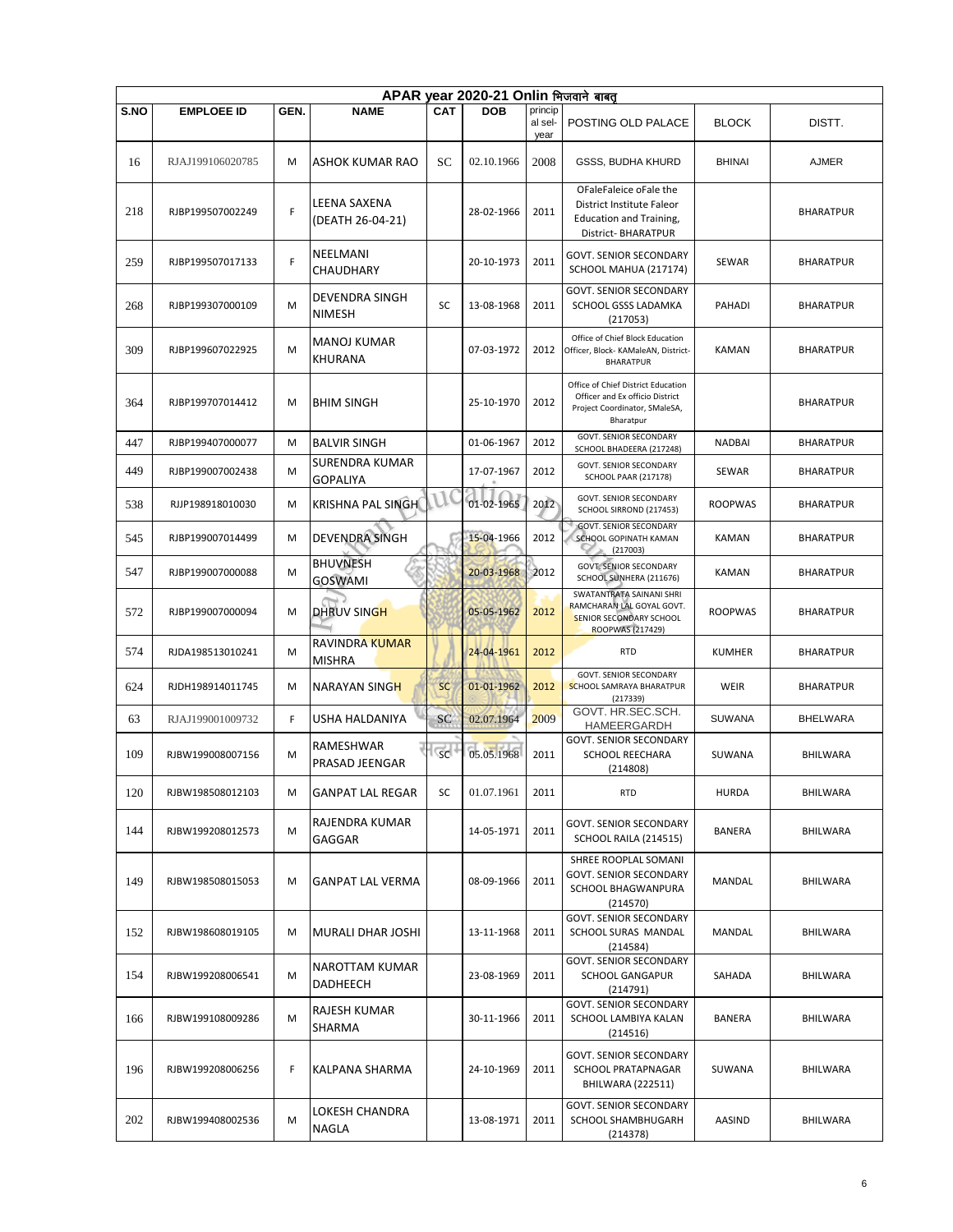|      | APAR year 2020-21 Onlin भिजवाने बाबत् |      |                                         |            |            |                            |                                                                                                     |                    |                 |  |  |  |  |
|------|---------------------------------------|------|-----------------------------------------|------------|------------|----------------------------|-----------------------------------------------------------------------------------------------------|--------------------|-----------------|--|--|--|--|
| S.NO | <b>EMPLOEE ID</b>                     | GEN. | <b>NAME</b>                             | <b>CAT</b> | <b>DOB</b> | princip<br>al sel-<br>year | POSTING OLD PALACE                                                                                  | <b>BLOCK</b>       | DISTT.          |  |  |  |  |
| 16   | RJAJ199106020785                      | M    | <b>ASHOK KUMAR RAO</b>                  | SC         | 02.10.1966 | 2008                       | GSSS, BUDHA KHURD                                                                                   | <b>BHINAI</b>      | <b>AJMER</b>    |  |  |  |  |
| 214  | RJBW198408005441                      | M    | <b>GOPAL LAL SHARMA</b>                 |            | 16-01-1964 | 2011                       | GOVT. SENIOR SECONDARY<br>SCHOOL BEMALI (214576)                                                    | MANDAL             | BHILWARA        |  |  |  |  |
| 219  | RJBW198908006374                      | M    | SATYA NARAYAN<br><b>NAGAR</b>           |            | 13-05-1966 | 2011                       | Office of Chief Block<br>Education Officer, Block-<br>HURDA, District- BHILWARA                     | <b>HURDA</b>       | <b>BHILWARA</b> |  |  |  |  |
| 229  | RJBW199308007983                      | M    | JABBAR KHAN<br><b>DESHWALI</b>          |            | 06-08-1968 | 2011                       | Office of Chief Block<br>Education Officer, Block-<br>SHAHPURA, District-<br>BHILWARA               | <b>SHAHPURA</b>    | BHILWARA        |  |  |  |  |
| 230  | RJBW199408006802                      | M    | MAHESH KUMAR<br>VYAS                    |            | 12-08-1968 | 2011                       | GOVT. SENIOR SECONDARY<br>SCHOOL BHUNAS (214627)                                                    | SAHADA             | BHILWARA        |  |  |  |  |
| 249  | RJAJ199201000498                      | F    | ANSHU BANSAL                            |            | 08-10-1966 | 2011                       | SHARBATI GADODIYA<br><b>GOVT. GIRLS SENIOR</b><br>SECONDARY SCHOOL KOTRI<br>(222535)                | <b>KOTRI</b>       | <b>BHILWARA</b> |  |  |  |  |
| 303  | RJBW199208010239                      | м    | <b>ABDUL SHAHID</b><br><b>SHEIKH</b>    |            | 02-10-1970 | 2012                       | Office of Chief Block Education<br>Officer, Block- SUWANA, District-<br><b>BHILWARA</b>             | SUWANA             | BHILWARA        |  |  |  |  |
| 307  | RJBW199308009605                      | M    | <b>NARAYAN LAL</b><br><b>JAGETIA</b>    |            | 01-08-1971 | 2012                       | Office of District Education Officer<br>(Head quarters) Secondary<br>Education, Bhilwara            |                    | BHILWARA        |  |  |  |  |
| 379  | RJBW199008008837                      | M    | <b>ASHOK KUMAR</b><br>PAREEK<br>$\circ$ |            | 12-09-1966 | 2012                       | Ele.Edu.Offices (प्रार.शि.वि. के<br>कार्यालय)BHILWARA                                               |                    | BHILWARA        |  |  |  |  |
| 393  | RJBW199608010245                      | F    | KALPANA SHARMA                          |            | 21-09-1969 | 2012                       | SWAMI VIVEKANAND GOVT.<br>MODEL SCHOOL, BANERA,<br><b>BHILWARA (225383)</b>                         | <b>BANERA</b>      | <b>BHILWARA</b> |  |  |  |  |
| 451  | RJAJ199501003788                      | F    | чO<br>VIJYANTI TILWANI                  |            | 28-08-1967 | 2012                       | <b>GOVT. SENIOR SECONDARY</b><br>SCHOOL CHAWANDIYA (214785)                                         | SAHADA             | BHILWARA        |  |  |  |  |
| 463  | RJBW199308009398                      | F    | ASHA LADDHA                             |            | 02-05-1969 | 2012                       | <b>SETH MURLIDHAR MANSINGHKA</b><br><b>GOVT. GIRLS SENIOR SECONDARY</b><br>SCHOOL BHILWARA (222512) | SUWANA             | BHILWARA        |  |  |  |  |
| 479  | RJAJ199701001433                      | F    | RENU GEHLOT                             |            | 25-06-1972 | 2012                       | GOVT. SENIOR SECONDARY<br>SCHOOL NARELI (214593)                                                    | MANDAL             | <b>BHILWARA</b> |  |  |  |  |
| 493  | RJAJ199601002318                      | F    | USHA KACHHAWA                           |            | 06-04-1971 | 2012                       | GOVT. SENIOR SECONDARY<br>SCHOOL TEHNAL (214479)                                                    | SHAHPURA           | <b>BHILWARA</b> |  |  |  |  |
| 508  | RJAJ199106005974                      | M    | ANIL KUMAR<br>SHARMA                    |            | 01-02-1972 | 2012                       | GOVT. SENIOR SECONDARY<br>SCHOOL MOTRAS. (214412)                                                   | AASIND             | BHILWARA        |  |  |  |  |
| 524  | RJCR199012006706                      | F    | <b>GEETA BHATIA</b>                     | ಸ          | 22-03-1966 | 2012                       | <b>GOVT. SENIOR SECONDARY</b><br>SCHOOL BAGAR (214622)                                              | <b>RAIPUR</b>      | <b>BHILWARA</b> |  |  |  |  |
| 529  | RJAJ199006007042                      | F    | <b>BINITA SHARMA</b>                    |            | 14-08-1962 | 2012                       | GOVT. SENIOR SECONDARY<br>SCHOOL UMMEDPURA (214787)                                                 | SAHADA             | <b>BHILWARA</b> |  |  |  |  |
| 530  | RJDA198613007402                      | M    | RAMDHAN SHARMA                          |            | 21-06-1963 | 2012                       | GOVT. HR.SEC. SCHOOL BARSANI                                                                        | AASIND             | <b>BHILWARA</b> |  |  |  |  |
| 557  | RJJP199017015536                      | м    | <b>SAKET KUMAR</b><br>PAREEK            |            | 07-11-1964 | 2012                       | GOVT. HR.SEC.SCHOOL<br>RATANPURA BHADSI                                                             | AASIND             | <b>BHILWARA</b> |  |  |  |  |
| 561  | RJTO198636012865                      | м    | <b>MAHESH KUMAR</b><br><b>GUPTA</b>     |            | 08-07-1962 | 2012                       | GOVT. GIRLS SENIOR SECONDARY<br>SCHOOL WARD NO 05 (222610)                                          | <b>JAHAJPUR</b>    | BHILWARA        |  |  |  |  |
| 581  | RJDA199013006040                      | M    | RAMESH CHAND<br><b>JANGIR</b>           |            | 15-07-1962 | 2012                       | <b>GOVT. SENIOR SECONDARY</b><br>SCHOOL RASADPURA AAROLI<br>(222669)                                | <b>BIJOLIYA</b>    | <b>BHILWARA</b> |  |  |  |  |
| 590  | RJBW199108020324                      | м    | NARENDRA KUMAR<br>SHARMA                |            | 17-07-1964 | 2012                       | <b>GOVT. SENIOR SECONDARY</b><br>SCHOOL RUPAHELI (214813)                                           | SUWANA             | <b>BHILWARA</b> |  |  |  |  |
| 6    | RJBI199109002357                      | M    | ASHOK KUMAR<br>SOLANKI                  | SС         | 10.09.1963 | 2008                       | ADEO HQ ELE BKN                                                                                     | <b>BIKANER</b>     | <b>BIKANER</b>  |  |  |  |  |
| 145  | RJBI199209000733                      | M    | ARVIND KUMAR<br><b>VYAS</b>             |            | 25-01-1972 | 2011                       | Office of Directorate<br>Secondary Education,<br>Rajasthan, Bikaner                                 |                    | <b>BIKANER</b>  |  |  |  |  |
| 162  | RJBI199109003328                      | M    | <b>GAJANAND SEWAG</b>                   |            | 12-01-1965 | 2011                       | GOVT. SENIOR SECONDARY<br>SCHOOL TOLIYASAR.<br><b>BIKANER (211477)</b>                              | Shri<br>DUNGARGARH | BIKANER         |  |  |  |  |
| 225  | RJBI198809003391                      | M    | DR. RAM GOPAL<br>SHARMA                 |            | 15-09-1967 | 2011                       | Institute of advanced<br>studies In Education,<br>Bikaner                                           |                    | BIKANER         |  |  |  |  |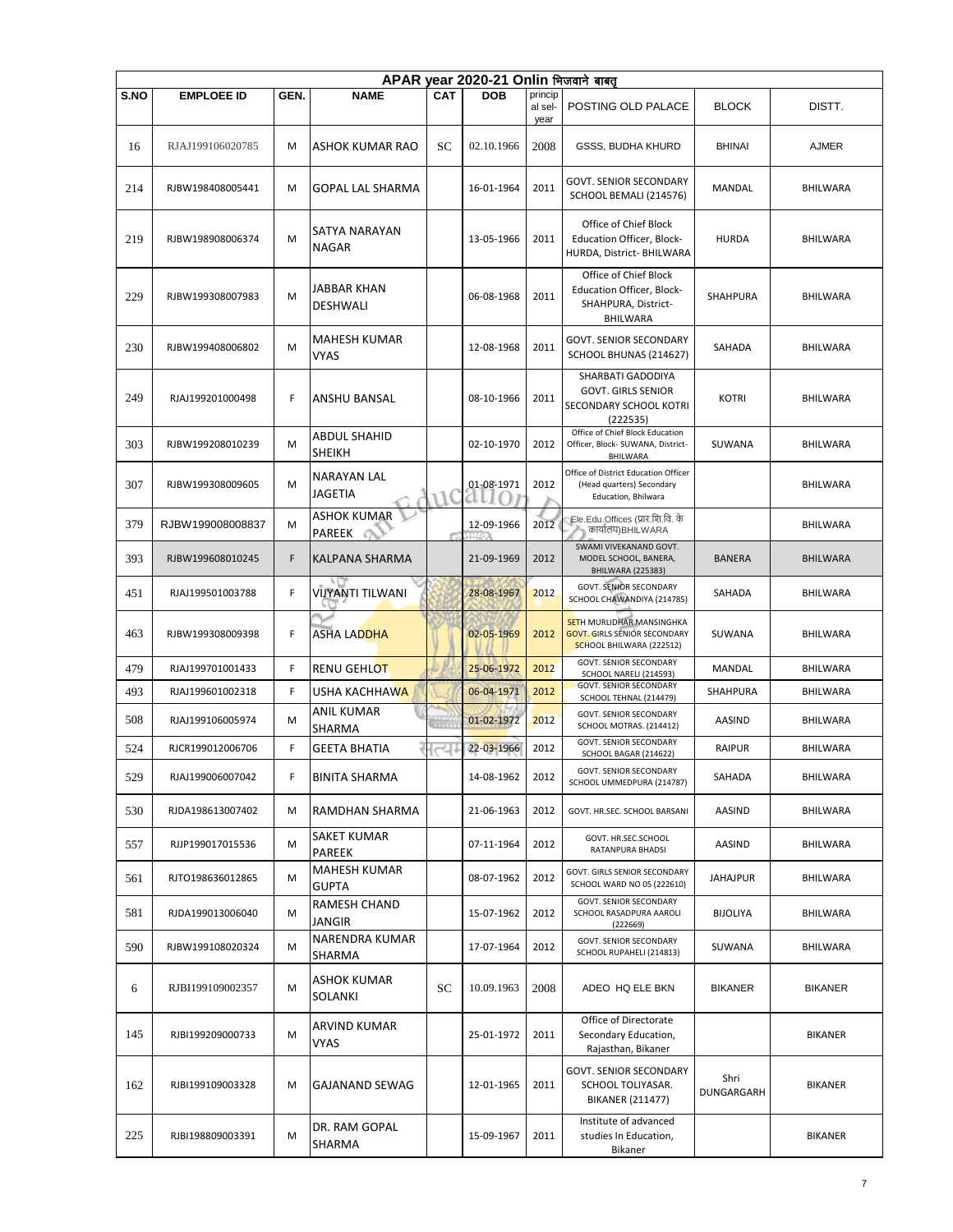|      | APAR year 2020-21 Onlin भिजवाने बाबत |      |                                        |            |                   |                 |                                                                                              |                    |                |  |  |  |  |
|------|--------------------------------------|------|----------------------------------------|------------|-------------------|-----------------|----------------------------------------------------------------------------------------------|--------------------|----------------|--|--|--|--|
| S.NO | <b>EMPLOEE ID</b>                    | GEN. | <b>NAME</b>                            | <b>CAT</b> | <b>DOB</b>        | princip         |                                                                                              |                    |                |  |  |  |  |
|      |                                      |      |                                        |            |                   | al sel-<br>year | POSTING OLD PALACE                                                                           | <b>BLOCK</b>       | DISTT.         |  |  |  |  |
| 16   | RJAJ199106020785                     | M    | ASHOK KUMAR RAO                        | SC         | 02.10.1966        | 2008            | <b>GSSS, BUDHA KHURD</b>                                                                     | <b>BHINAI</b>      | <b>AJMER</b>   |  |  |  |  |
| 227  | RJBI199509017473                     | M    | <b>KISHAN DAN</b><br>CHARAN            |            | 27-01-1968        | 2011            | Directorate of<br>EleMaleentary Education,<br>Bikaner                                        |                    | <b>BIKANER</b> |  |  |  |  |
| 365  | RJBI199409002806                     | M    | PUKHRAJ BHARGAV                        |            | 01-01-1971        | 2012            | GOVT. SENIOR SECONDARY<br>SCHOOL BIGGA (211474)                                              | Shri<br>DUNGARGARH | <b>BIKANER</b> |  |  |  |  |
| 389  | RJBI199409003642                     | M    | DR. ANAND SINGH<br><b>BITHU</b>        |            | 10-07-1968        | 2012            | Institute of advanced studies In<br>Education, Bikaner                                       |                    | <b>BIKANER</b> |  |  |  |  |
| 406  | RJBI199409010434                     | M    | RAJESH GOSWAMI                         |            | 18-03-1971        | 2012            | Directorate of EleMaleentary<br>Education, Bikaner                                           |                    | <b>BIKANER</b> |  |  |  |  |
| 450  | RJBI200409000113                     | F    | <b>INDU MEHTA</b>                      |            | 27-08-1967        | 2012            | Directorate oFale Elementary<br>Education, Bikaner                                           |                    | <b>BIKANER</b> |  |  |  |  |
| 455  | RJBI198809002175                     | M    | <b>KRISHAN KUMAR</b><br><b>BISHNOI</b> |            | 01-06-1968        | 2012            | Office of Chief Block Education<br>Officer, Block- NOKHA, District-<br><b>BIKANER</b>        | <b>NOKHA</b>       | BIKANER        |  |  |  |  |
| 477  | RJBI199409000602                     | F    | SONIA SHARMA                           |            | 25-04-1971        | 2012            | <b>GOVT. SENIOR SECONDARY</b><br>SCHOOL SADUL (211228)                                       | <b>BIKANER</b>     | <b>BIKANER</b> |  |  |  |  |
| 499  | RJBI200409000590                     | F.   | ANAMIKA GOSWAMI                        |            | 31-10-1965        | 2012            | Directorate oFale Elementary<br>Education, Bikaner                                           |                    | <b>BIKANER</b> |  |  |  |  |
| 534  | RJBI199009003098                     | M    | <b>MAHENDRA SINGH</b><br>SHEKHAWAT     |            | 01-12-1961        | 2012            | GOVT.JAWAHAR MAL BAJAJ<br>GIRLS.SR.SEC. SCHOOL<br>HIMMATSAR, NOKHA                           | <b>NOKHA</b>       | <b>BIKANER</b> |  |  |  |  |
| 562  | RJBI199009004252                     | M    | <b>MOOL SINGH</b>                      |            | 01-07-1963        | 2012            | Office of Chief Block Education<br>Officer, Block- KOLAYAT, District-<br><b>BIKANER</b>      | KOLAYAT            | <b>BIKANER</b> |  |  |  |  |
| 591  | RJBI198609000871                     | M    | RAMESHWAR LAL<br><b>CHOUDHARY</b>      |            | 26-07-1962        | 2012            | <b>GOVT. SENIOR SECONDARY</b><br>SCHOOL SUDSAR (211478)                                      | Shri<br>DUNGARGARH | <b>BIKANER</b> |  |  |  |  |
| 593  | RJBI198809002636                     | M    | SUKHCHAIN SINGH                        |            | 19-09-1962        | 2012            | <b>GOVT. SENIOR SECONDARY</b><br>SCHOOL NALBADI (211213)                                     | <b>BIKANER</b>     | <b>BIKANER</b> |  |  |  |  |
| 622  | RJBI198809002306                     | M    | <b>BHANWAR LAL JANU</b>                |            | 07-07-1965        | 2012            | <b>GOVT. SENIOR SECONDARY</b><br>SCHOOL AADSAR (211450)                                      | Shri<br>DUNGARGARH | <b>BIKANER</b> |  |  |  |  |
| 628  | RJBI199209003322                     | M    | <b>DINESH KUMAR</b><br>CHAWDA          | <b>SC</b>  | 26-03-1963        | 2012            | Institute of advanced studies In<br>Education, Bikaner                                       |                    | <b>BIKANER</b> |  |  |  |  |
| 75   | RJTO198536025349                     | M    | <b>RATI RAM BUNKAR</b>                 | <b>SC</b>  | 01.01.1963        | 2009            | GOVT. SR.SEC.<br>SCHOOL GUDHA                                                                | K.PATAN            | <b>BUNDI</b>   |  |  |  |  |
| 90   | RJBU198610019035                     | M    | RAMPARSAD MEENA                        | <b>ST</b>  | 07.09.1963        | 2010            | GOVT. SEN. SEC. R.C. KHEDA                                                                   | <b>HINDOLI</b>     | <b>BUNDI</b>   |  |  |  |  |
| 204  | RJSM199632007816                     | M    | <b>PIYUSH KUMAR</b><br>SHARMA          | الحاء      | जयत<br>20-09-1972 | 2011            | <b>GOVT. SENIOR SECONDARY</b><br>SCHOOL SUMERGANJ<br>MANDI (221577)                          | <b>K.PATAN</b>     | <b>BUNDI</b>   |  |  |  |  |
| 262  | RJBU198610018775                     | M    | UDA LAL                                | SC         | 05-07-1964        | 2011            | Office of District Education<br>Officer (Head quarters)<br>EleMaleentary Education,<br>Bundi |                    | <b>BUNDI</b>   |  |  |  |  |
| 320  | RJBU198810010724                     | M    | RISHIRAJ SHARMA                        |            | 06-09-1964        | 2012            | Office of Add. District Project<br>Coordinator, SMaleSA, Bundi                               |                    | <b>BUNDI</b>   |  |  |  |  |
| 399  | RJJP199619024121                     | F    | <b>SUREKSHA</b>                        |            | 06-09-1970        | 2012            | <b>GOVT. SENIOR SECONDARY</b>                                                                | <b>K.PATAN</b>     | <b>BUNDI</b>   |  |  |  |  |
| 443  | RJTO199336011566                     | F    | LEELA JAIN                             |            | 14-08-1966        | 2012            | SCHOOL FOLAI (221594)<br>GOVT. SENIOR SECONDARY                                              | TALERA             | <b>BUNDI</b>   |  |  |  |  |
| 584  | RJJP198518022564                     | M    | RAJESH KUMAR<br><b>INDORIA</b>         |            | 02-10-1961        | 2012            | SCHOOL BUDHPURA (222267)<br><b>RTD</b>                                                       | <b>NAINWA</b>      | <b>BUNDI</b>   |  |  |  |  |
| 142  | RJCT199211008439                     | M    | RAJENDRA KUMAR<br>SHARMA               |            | 04-11-1969        | 2011            | Office of Add. District<br>Project Coordinator, SMSA,<br>Chittaurgarh                        |                    | CHITTAURGARH   |  |  |  |  |
| 205  | RJCT199411004641                     | M    | <b>GHANSHYAM LAL</b><br><b>GOUR</b>    |            | 30-06-1973        | 2011            | Office of Chief Block<br>Education Officer, Block-<br>KAPASAN, District-<br>CHITTAURGARH     | <b>KAPASAN</b>     | CHITTAURGARH   |  |  |  |  |
| 263  | RJJL199621018066                     | M    | SATYAVEER                              | SC         | 30-06-1965        | 2011            | GOVT. SENIOR SECONDARY<br>SCHOOL GARDANA (224320)                                            | <b>BHADESAR</b>    | CHITTAURGARH   |  |  |  |  |
| 294  | RJSR198834001625                     | M    | JAGDISH PRASAD<br>MEENA                | ST         | 11-07-1964        | 2011            | GOVT. SENIOR SECONDARY<br>SCHOOL BHAINSROADGARH<br>(224120)                                  | BHAINSROADG<br>ARH | CHITTAURGARH   |  |  |  |  |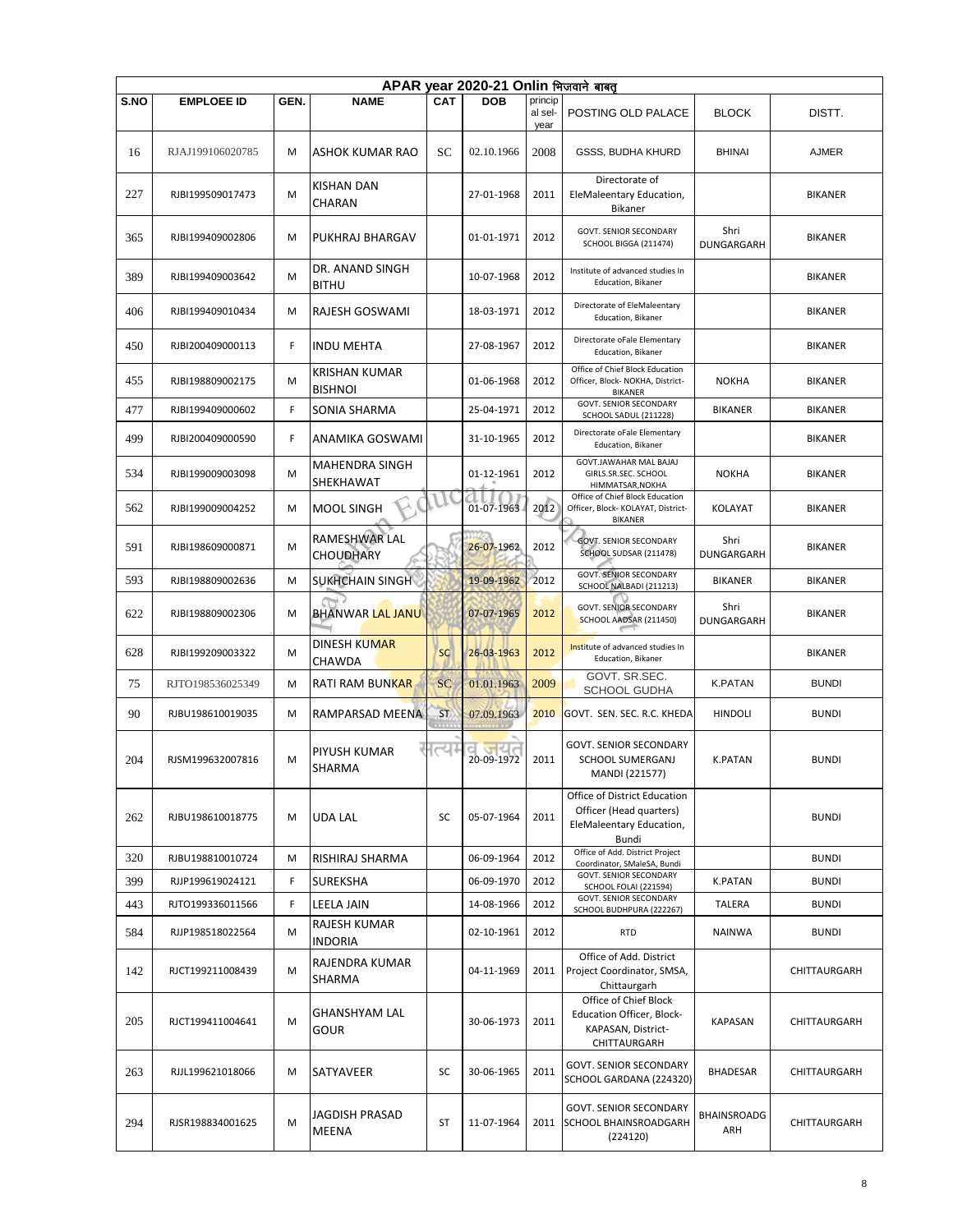|      | APAR vear 2020-21 Onlin भिजवाने बाबत |      |                                         |             |            |                            |                                                                                                       |                  |              |  |  |  |  |
|------|--------------------------------------|------|-----------------------------------------|-------------|------------|----------------------------|-------------------------------------------------------------------------------------------------------|------------------|--------------|--|--|--|--|
| S.NO | <b>EMPLOEE ID</b>                    | GEN. | <b>NAME</b>                             | <b>CAT</b>  | <b>DOB</b> | princip<br>al sel-<br>year | POSTING OLD PALACE                                                                                    | <b>BLOCK</b>     | DISTT.       |  |  |  |  |
| 16   | RJAJ199106020785                     | M    | ASHOK KUMAR RAO                         | <b>SC</b>   | 02.10.1966 | 2008                       | GSSS, BUDHA KHURD                                                                                     | <b>BHINAI</b>    | <b>AJMER</b> |  |  |  |  |
| 313  | RJDA198713006564                     | М    | <b>BANWARI LAL</b><br><b>DIGGIWAL</b>   |             | 03-07-1963 | 2012                       | <b>GOVT. SENIOR SECONDARY</b><br>SCHOOL BHATOLI BAGRIYAN<br>(224277)                                  | <b>DUNGLA</b>    | CHITTAURGARH |  |  |  |  |
| 442  | RJCT198811004416                     | M    | <b>ARVIND KUMAR</b><br><b>MUNDRA</b>    |             | 03-07-1966 | 2012                       | <b>GOVT. SENIOR SECONDARY</b><br>SCHOOL JAWADA-II (224352)                                            | NIMBAHERA        | CHITTAURGARH |  |  |  |  |
| 521  | RJDA199013005747                     | M    | ROOP NARAYAN<br><b>POSWAL</b>           |             | 01-10-1962 | 2012                       | <b>GOVT. SENIOR SECONDARY</b><br>SCHOOL FALODRA BLOCK DUNGLA<br>CHITTORGARH (224281)                  | <b>DUNGLA</b>    | CHITTAURGARH |  |  |  |  |
| 658  | RJAL199002015755                     | M    | LAXMAN SINGH                            | <b>ST</b>   | 02-07-1966 | 2012                       | 21274 GOVT. SR.SEC. SCHOOL<br><b>BADOLI MADHOSINGH</b>                                                | <b>NIMBAHERA</b> | CHITTAURGARH |  |  |  |  |
| 670  | RJDA199513006284                     | м    | JALDHARI MEENA                          | ST          | 03-06-1962 | 2012                       | <b>GOVT. SENIOR SECONDARY</b><br>SCHOOL RASHMI (224040)                                               | RASHMI           | CHITTAURGARH |  |  |  |  |
| 8    | RJCR198512007946                     | M    | SANWARMAL<br><b>GAHNOLIYA</b>           | SC          | 12.06.1964 | 2008                       | ADEO, DEO SEC HQ                                                                                      | <b>CHURU</b>     | <b>CHURU</b> |  |  |  |  |
| 64   | RJCR198912003182                     | F    | <b>BHAGWATI VERMA</b>                   | <b>SC</b>   | 15.01.1966 | 2009                       | <b>SMT SHANTI DEVI</b><br>KANDOI GOVT GIRLS SR.<br>SEC. SCHOOL<br>TARANAGAR                           | TARANAGAR        | <b>CHURU</b> |  |  |  |  |
| 108  | RJCR198812000684                     | M    | <b>NOURTAN NAYAK</b>                    | <b>SC</b>   | 20.03.1967 | 2011                       | <b>GOVT. SENIOR SECONDARY</b><br>SCHOOL DUNGRAS ATHUNA<br>(215543)                                    | <b>BIDASAR</b>   | <b>CHURU</b> |  |  |  |  |
| 128  | RJCR198812006058                     | M    | <b>KISHAN LAL</b><br><b>GAHNOLIA</b>    | SC.         | 04.07.1966 | 2011                       | <b>G BAGLA SSS CHURU</b>                                                                              | <b>CHURU</b>     | <b>CHURU</b> |  |  |  |  |
| 136  | Rjcr198312002776                     | M    | <b>SHARWAN KUMAR</b><br><b>MAHARSHI</b> |             | 04-11-1962 | 2011                       | <b>GOVT. SENIOR SECONDARY</b><br><b>SCHOOL TIDIYASAR</b><br>(215574)                                  | RATANGARH        | <b>CHURU</b> |  |  |  |  |
| 157  | RJCR199312018892                     | F    | SUMAN                                   |             | 05-10-1971 | 2011                       | <b>GOVT. GIRLS SENIOR</b><br>SECONDARY SCHOOL<br>MOHTA RAJGARH (215273)                               | RAJGARH          | CHURU        |  |  |  |  |
| 175  | RJCR199612005094                     | M    | <b>BABLESH</b>                          |             | 15-06-1972 | 2011                       | SHAHEED SUBHASH<br><b>CHANDRA GOVT. SENIOR</b><br><b>SECONDARY SCHOOL</b><br><b>PAHARSAR (215203)</b> | RAJGARH          | <b>CHURU</b> |  |  |  |  |
| 217  | RJCR199212005961                     | м    | OM DUTT SARAN                           |             | 15-12-1965 | 2011                       | <b>GOVT. SENIOR SECONDARY</b><br>SCHOOL PULASAR (215301)                                              | SARDARSHAHA<br>R | <b>CHURU</b> |  |  |  |  |
| 223  | RJCR199212004461                     | M    | SANDEEP KUMAR<br><b>VYAS</b>            | 111111<br>⊣ | 05-06-1967 | 2011                       | <b>GOVT. SENIOR SECONDARY</b><br>SCHOOL LADHASAR<br>(215588)                                          | RATANGARH        | <b>CHURU</b> |  |  |  |  |
| 232  | RJCR199512004409                     | M    | OM PRAKASH<br>PRJAPAT                   |             | 11-03-1969 | 2011                       | <b>GOVT. SENIOR SECONDARY</b><br>SCHOOL LAKHAU (215413)                                               | <b>CHURU</b>     | <b>CHURU</b> |  |  |  |  |
| 260  | RJCR199712007150                     | F.   | SUNITA POONIA                           |             | 17-12-1973 | 2011                       | <b>GOVT. SENIOR SECONDARY</b><br>SCHOOL JAITPURA (215245)                                             | RAJGARH          | <b>CHURU</b> |  |  |  |  |
| 324  | RJCR198512008770                     | м    | <b>KASAM ALI</b>                        |             | 08-04-1965 | 2012                       | GOPIRAM GOENKA GOVT. SENIOR<br>SECONDARY SCHOOL CHURU<br>(215428)                                     | <b>CHURU</b>     | <b>CHURU</b> |  |  |  |  |
| 326  | RJCR198512004979                     | M    | DHANNARAM<br>PRAJAPAT                   |             | 05-09-1965 | 2012                       | P.C.B GOVT. SENIOR SECONDARY<br>SCHOOL WARD NO.19<br><b>SUJANGARH (215525)</b>                        | SUJANGARH        | CHURU        |  |  |  |  |
| 345  | RJCR199712002890                     | M    | <b>MOHAN LAL</b>                        |             | 07-07-1968 | 2012                       | GOVT. SENIOR SECONDARY<br>SCHOOL SITSAR (215566)                                                      | RATANGARH        | <b>CHURU</b> |  |  |  |  |
| 403  | RJBI199609007955                     | М    | SAJJAN SINGH SAINI                      |             | 21-12-1970 | 2012                       | GOVT. SENIOR SECONDARY<br>SCHOOL BUNTIA (215396)                                                      | <b>CHURU</b>     | <b>CHURU</b> |  |  |  |  |
| 437  | RJDA198513009402                     | F.   | VIDHYA DEVI GOYAL                       |             | 01-08-1964 | 2012                       | GOVT. SENIOR SECONDARY<br>SCHOOL RAIPURA (215336)                                                     | SARDARSHAHA<br>R | CHURU        |  |  |  |  |
| 441  | RJCR199312018868                     | F.   | LALITA POONIA                           |             | 15-06-1966 | 2012                       | <b>GOVT. SENIOR SECONDARY</b><br>SCHOOL KALRI (215236)                                                | RAJGARH          | CHURU        |  |  |  |  |
| 472  | RJCR199312004993                     | F    | SARITA ATREYA                           |             | 08-07-1970 | 2012                       | SHREE BRIJLAL BUDHIA GOVT.<br><b>GIRLS SENIOR SECONDARY</b><br>SCHOOL WARD NO 5 RATANAGAR<br>(215429) | <b>CHURU</b>     | CHURU        |  |  |  |  |
| 497  | RJAJ199601013544                     | F.   | SAROJ POONIAVEER                        |             | 04-10-1973 | 2012                       | GOVT. GIRLS SENIOR SECONDARY<br>SCHOOL KANOI SUJANGARH<br>(215529)                                    | SUJANGARH        | CHURU        |  |  |  |  |
| 509  | RJCR199312002954                     | М    | <b>ONKAR MAL</b>                        |             | 11-06-1966 | 2012                       | GOVT. SENIOR SECONDARY<br>SCHOOL PARIHARA (215557)                                                    | RATANGARH        | CHURU        |  |  |  |  |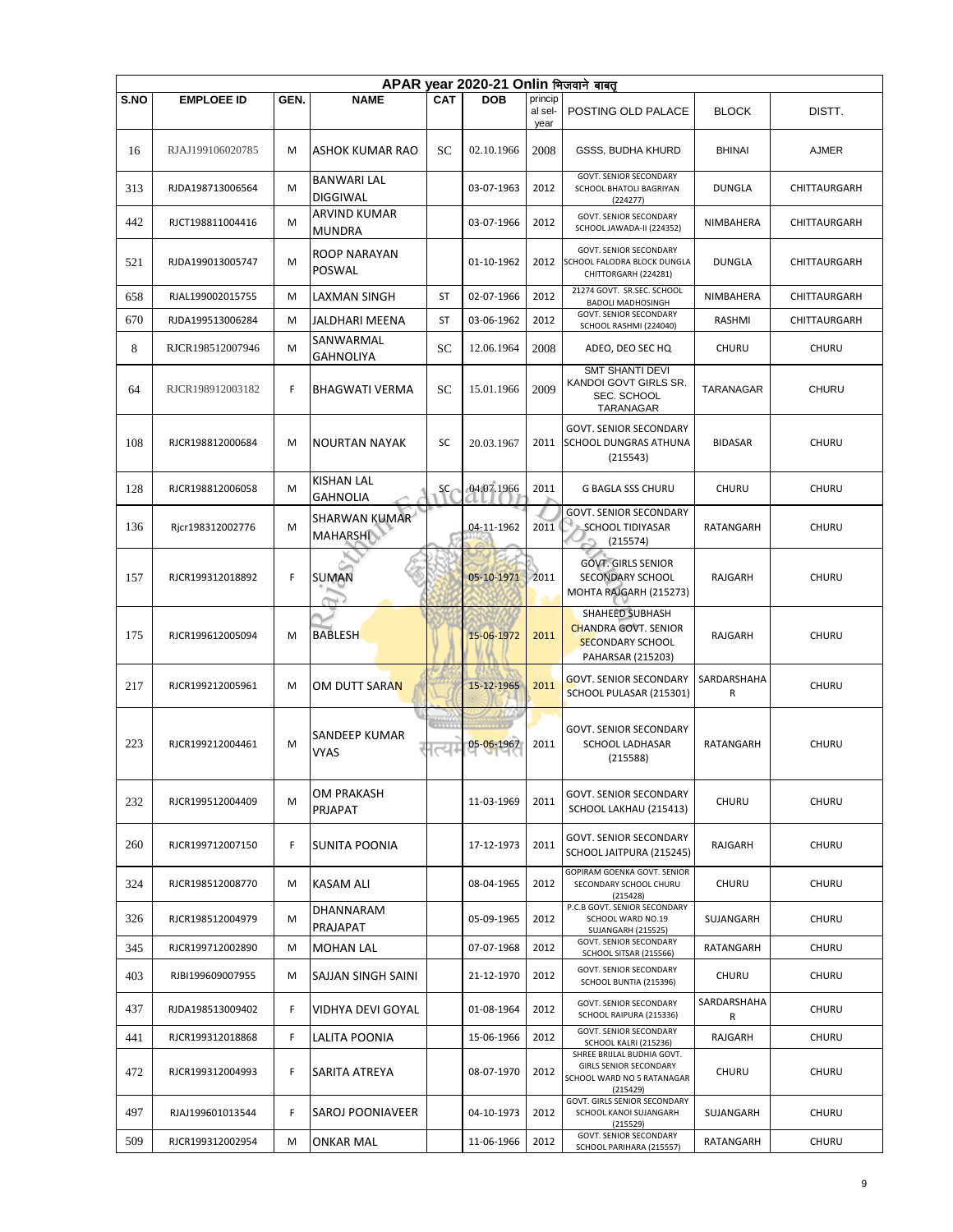|              | APAR year 2020-21 Onlin भिजवाने बाबत् |      |                                      |            |                   |                            |                                                                                                                          |                 |              |  |  |  |  |
|--------------|---------------------------------------|------|--------------------------------------|------------|-------------------|----------------------------|--------------------------------------------------------------------------------------------------------------------------|-----------------|--------------|--|--|--|--|
| <b>S.NO</b>  | <b>EMPLOEE ID</b>                     | GEN. | <b>NAME</b>                          | <b>CAT</b> | <b>DOB</b>        | princip<br>al sel-<br>year | POSTING OLD PALACE                                                                                                       | <b>BLOCK</b>    | DISTT.       |  |  |  |  |
| 16           | RJAJ199106020785                      | м    | <b>ASHOK KUMAR RAO</b>               | SC         | 02.10.1966        | 2008                       | GSSS, BUDHA KHURD                                                                                                        | <b>BHINAI</b>   | <b>AJMER</b> |  |  |  |  |
| 614          | RJCR199012015636                      | M    | <b>JAGDISH SINGH</b>                 |            | 05-08-1963        | 2012                       | GOVT. SENIOR SECONDARY<br>SCHOOL PABUSAR (215595)                                                                        | RATANGARH       | <b>CHURU</b> |  |  |  |  |
| $\mathbf{1}$ | RJBM198605011579                      | M    | RAMESHWAR<br>PRASAD MEENA            | <b>ST</b>  | 10.07.1961        | 2005                       | <b>RTD</b>                                                                                                               | <b>SIKRAY</b>   | <b>DAUSA</b> |  |  |  |  |
| 25           | RJDA199013016169                      | M    | RAJENDRA KUMAR<br>MEENA              | <b>ST</b>  | 05.09.1969        | 2009                       | CBEO OFFICE                                                                                                              | <b>SIKRAI</b>   | <b>DAUSA</b> |  |  |  |  |
| 27           | RJDA200413000435                      | М    | <b>KRIPA SHANKAR</b>                 | <b>ST</b>  | 01.09.1971        | 2009                       | Swami Vivekanand Govt.<br>Model School, Didwana,<br>Block-Lalsot, District-Dausa                                         | <b>MAHWA</b>    | <b>DAUSA</b> |  |  |  |  |
| 54           | RJDA199213006970                      | M    | SAMPAT RAM<br>MEENA                  | <b>ST</b>  | 02.07.1967        | 2009                       | CBEO OFFICE                                                                                                              | <b>BANDIKUI</b> | <b>DAUSA</b> |  |  |  |  |
| 62           | RJDA199413007644                      | F.   | SHEELA MEENA                         | ST         | 06.07.1970        | 2009                       | ADARSH GOVT.GIRLS.<br>SEN.SEC.SCHOOL BAGRI                                                                               | <b>LALSOT</b>   | <b>DAUSA</b> |  |  |  |  |
| 86           | RJDA199013006140                      | м    | RAM PHOOL MEENA                      | <b>ST</b>  | 10.05.1969        | 2010                       | GOVT. SR. SCEONDARY<br><b>SCHOOL PAPARDA</b>                                                                             | LAWAN           | <b>DAUSA</b> |  |  |  |  |
| 100          | RJDA199213008130                      | M    | OM PRAKASH<br><b>MAHAWAR</b>         | SC         | 05.05.1967        | 2011                       | <b>GOVT. SENIOR SECONDARY</b><br>SCHOOL MOONDGHISYA<br><b>BANDIKUI (217983)</b>                                          | <b>BANDIKUI</b> | <b>DAUSA</b> |  |  |  |  |
| 114          | RJDA199713018046                      | M    | <b>VIJENDER KUMAR</b><br>KOLI        | SC         | 01.06.1972        | 2011                       | <b>GOVT. SENIOR SECONDARY</b><br><b>SCHOOL PICHUPARA</b><br>KHURD (217975)                                               | <b>BANDIKUI</b> | <b>DAUSA</b> |  |  |  |  |
| 119          | RJDA199113007620                      | M    | <b>RAMSINGH BAIRWA</b>               | <b>SC</b>  | 10.06.1965        | 2011                       | GOVT. SER.SEC. SCHOOL<br>KALAKHOH AMBADI                                                                                 | <b>SIKRAI</b>   | <b>DAUSA</b> |  |  |  |  |
| 137          | RJSM199432001849                      | F    | <b>ANJANA TYAGI</b>                  |            | 07-12-1965        | 2011                       | <b>GOVT. GIRLS SENIOR</b><br><b>SECONDARY SCHOOL</b><br>LALSOT LAMBA PADA<br>WARD NO.23 TEH-LALSOT<br>DIS-DAUSA (212880) | LALSOT          | <b>DAUSA</b> |  |  |  |  |
| 146          | RJDA199413009601                      | M    | <b>RAJESH KUMAR</b><br><b>SHARMA</b> | الا        | 19-09-1972<br>जयत | 2011                       | DR. BHIMRAV AMBEDKAR<br><b>GOVERNMENT</b><br>RESIDENTIAL SCHOOL,<br>BAGDI, DAUSA                                         |                 | <b>DAUSA</b> |  |  |  |  |
| 168          | RJDA199313006081                      | м    | <b>ASHOK KUMAR</b><br>SHARMA         |            | 01-08-1969        | 2011                       | Office of Add. District<br>Project Coordinator, SMSA,<br>Dausa                                                           |                 | <b>DAUSA</b> |  |  |  |  |
| 284          | RJDA199713005923                      | м    | PRABHU DAYAL<br><b>BAIRWA</b>        | SC         | 02-12-1971        | 2011                       | <b>GOVT. SENIOR SECONDARY</b><br>SCHOOL DEWLI (218165)                                                                   | LALSOT          | <b>DAUSA</b> |  |  |  |  |
| 286          | RJDA199613008018                      | м    | RAJENDRA PRASAD<br><b>BAIRWA</b>     | SC         | 08-05-1970        | 2011                       | <b>GOVT. SENIOR SECONDARY</b><br>SCHOOL BASWA (218013)                                                                   | <b>BANDIKUI</b> | <b>DAUSA</b> |  |  |  |  |
| 296          | RJDA198713018508                      | м    | RADHEYSHYAM<br>MEENA                 | ST         | 08-08-1964        | 2011                       | <b>GOVT. SENIOR SECONDARY</b><br>SCHOOL GARHHIMMAT<br>SINGH (212905)                                                     | <b>MAHWA</b>    | DAUSA        |  |  |  |  |
| 528          | RJDA199013006398                      | м    | RAVINDRA KUMAR<br>CHATURVEDI         |            | 10-07-1964        | 2012                       | MAHATMA GANDHI GOVT.<br>SCHOOL, RAILWAY STATION<br>DAUSA                                                                 | DAUSA           | DAUSA        |  |  |  |  |
| 554          | RJDA199013006039                      | M    | SITARAM SHARMA                       |            | 10-07-1965        | 2012                       | GOVT. SENIOR SECONDARY<br>SCHOOL GANDRAWA (212979)                                                                       | <b>SIKRAI</b>   | DAUSA        |  |  |  |  |
| 651          | RJDA199113007435                      | м    | JOHARI LAL MEENA                     | ST         | 02-11-1965        | 2012                       | GOVT. SENIOR SECONDARY<br>SCHOOL BAHARAWANDA (212981)                                                                    | <b>SIKRAI</b>   | <b>DAUSA</b> |  |  |  |  |
| 655          | RJDA199313006379                      | м    | HANSRAJ MEENA                        | ST         | 02-01-1967        | 2012                       | GOVT. SENIOR SECONDARY<br>SCHOOL NIRJHARNA LALSOT<br>DAUSA (218155)                                                      | LALSOT          | DAUSA        |  |  |  |  |
| 666          | RJDA199113007652                      | М    | RAMJI LAL MEENA                      | ST         | 15-07-1964        | 2012                       | GOVT. SER. SEC. SCHOOL PADLI                                                                                             | <b>SIKRAI</b>   | DAUSA        |  |  |  |  |
| 667          | RJAL198902010686                      | M    | <b>MOTI LAL MEENA</b>                | ST         | 25-05-1965        | 2012                       | GOVT. SENIOR SECONDARY<br>SCHOOL RASIDPUR (212916)                                                                       | <b>MAHWA</b>    | DAUSA        |  |  |  |  |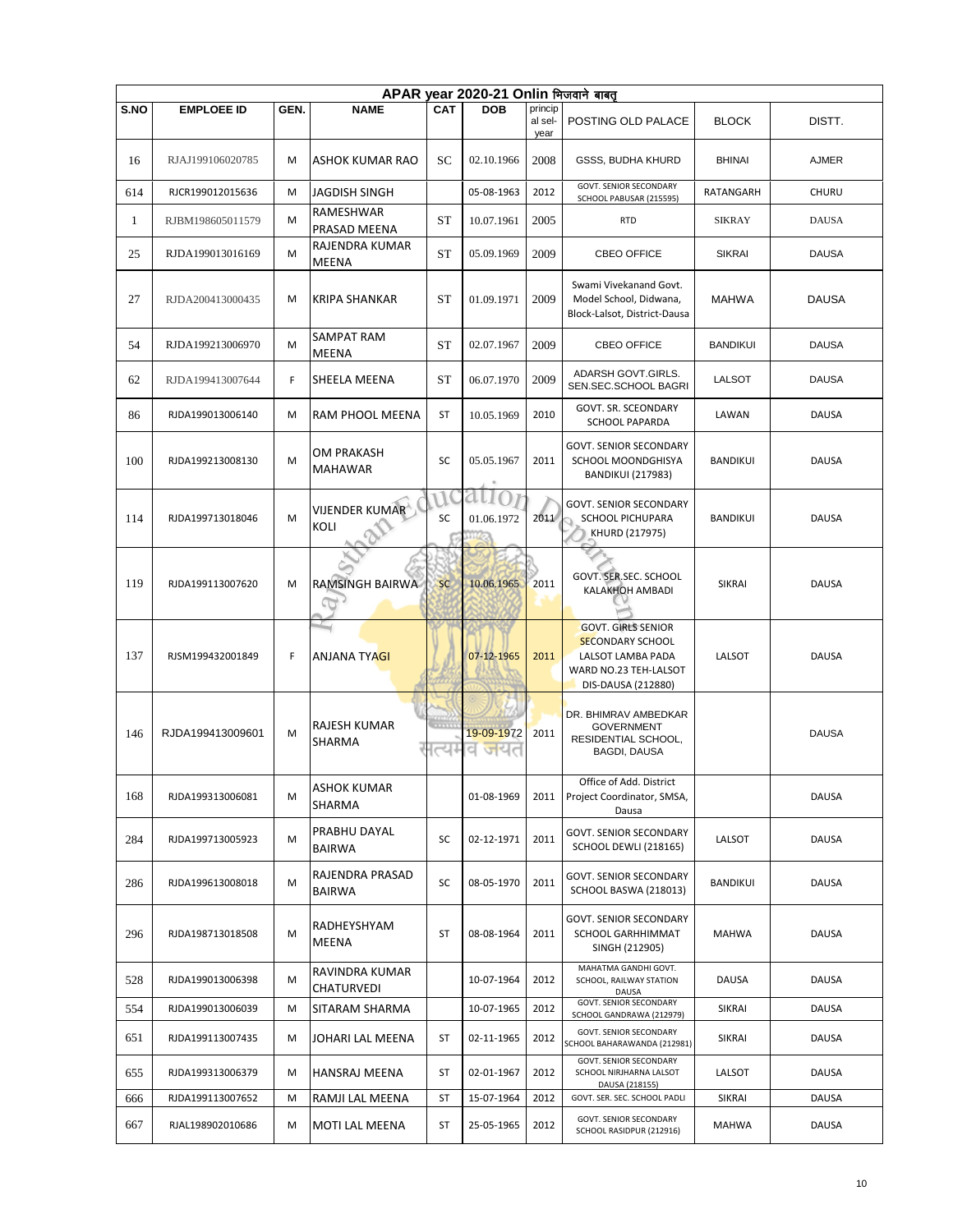|             | APAR year 2020-21 Onlin भिजवाने बाबत |      |                                       |            |            |                            |                                                                                                 |                  |                  |  |  |  |  |
|-------------|--------------------------------------|------|---------------------------------------|------------|------------|----------------------------|-------------------------------------------------------------------------------------------------|------------------|------------------|--|--|--|--|
| <b>S.NO</b> | <b>EMPLOEE ID</b>                    | GEN. | <b>NAME</b>                           | <b>CAT</b> | <b>DOB</b> | princip<br>al sel-<br>year | POSTING OLD PALACE                                                                              | <b>BLOCK</b>     | DISTT.           |  |  |  |  |
| 16          | RJAJ199106020785                     | м    | ASHOK KUMAR RAO                       | SC         | 02.10.1966 | 2008                       | GSSS, BUDHA KHURD                                                                               | <b>BHINAI</b>    | <b>AJMER</b>     |  |  |  |  |
| 674         | RJJW199122022511                     | М    | <b>RAMKISHOR MEENA</b>                | ST         | 17-08-1967 | 2012                       | GOVT. SENIOR SECONDARY<br>SCHOOL PALANHEDA (212896)                                             | <b>MAHWA</b>     | <b>DAUSA</b>     |  |  |  |  |
| 675         | RJDA199113007046                     | M    | RAJENDRA PRASAD<br>MEENA              | ST         | 28-09-1966 | 2012                       | <b>GOVT. SENIOR SECONDARY</b><br>SCHOOL PILODI SIKARI (213002)                                  | <b>SIKRAI</b>    | <b>DAUSA</b>     |  |  |  |  |
| 65          | RJDH199414000136                     | F.   | <b>SUKKHO DEVI</b>                    | ST         | 26.12.1967 | 2009                       | GOVT. SR. SEC.<br><b>SCHOOL TAGAVALI</b>                                                        | <b>DHOLPUR</b>   | <b>DHAULPUR</b>  |  |  |  |  |
| 163         | RJDH198914016032                     | M    | <b>MAHESH KUMAR</b><br>SHARMA         |            | 02-07-1966 | 2011                       | SHRIMATI MATHURA DEVI<br><b>GOVT. SENIOR SECONDARY</b><br>SCHOOL KOLARI (211773)                | SAIPAU           | DHAULPUR         |  |  |  |  |
| 234         | RJDH200914003231                     | M    | <b>JITENDRA SINGH</b><br><b>JADON</b> |            | 16-10-1969 | 2011                       | <b>GOVT. SENIOR SECONDARY</b><br>SCHOOL CHILACHOND<br>(217525)                                  | <b>BARI</b>      | <b>DHAULPUR</b>  |  |  |  |  |
| 280         | RJDH199314014936                     | M    | <b>BERI SINGH</b>                     | SC         | 07-10-1967 | 2011                       | Office of District Education<br>Officer (Head quarters)<br>EleMaleentary Education,<br>Dhaulpur |                  | DHAULPUR         |  |  |  |  |
| 298         | RJDH198514016108                     | M    | RAMESH CHAND                          | SC         | 11-07-1962 | 2011                       | <b>GOVT. SENIOR SECONDARY</b><br>SCHOOL VIPARPUR (211741)                                       | <b>DHOLPUR</b>   | <b>DHAULPUR</b>  |  |  |  |  |
| 388         | RJDH199214013278                     | F.   | SARITA MISHRA                         |            | 29-01-1968 | 2012                       | <b>GOVT. GIRLS SENIOR SECONDARY</b><br>SCHOOL SAIPAU (211763)                                   | SAIPAU           | <b>DHAULPUR</b>  |  |  |  |  |
| 522         | RJDH199014009540                     | M    | RAHIMUDDIN                            |            | 10-07-1966 | 2012                       | <b>GOVT. SENIOR SECONDARY</b><br>SCHOOL PIPHERA (211757)                                        | SAIPAU           | <b>DHAULPUR</b>  |  |  |  |  |
| 644         | RJDA198813015328                     | M    | RAMESH CHANDRA<br><b>BAIRWA</b>       | <b>SC</b>  | 11-05-1963 | 2012                       | <b>GOVT. SENIOR SECONDARY</b><br>SCHOOL GUJARPURA (217538)                                      | <b>BARI</b>      | <b>DHAULPUR</b>  |  |  |  |  |
| 645         | RJBP198807013234                     | M    | <b>RAMESH CHAND</b><br><b>BHANU</b>   | SC         | 01-01-1965 | 2012                       | Office of District Education Officer<br>(Head quarters) Secondary<br>Education, Dhaulpur        |                  | DHAULPUR         |  |  |  |  |
| 656         | RJDH199414007567                     | М    | RAMNIWAS MEENA                        | <b>ST</b>  | 05-08-1968 | 2012                       | <b>GOVT. SENIOR SECONDARY</b><br>SCHOOL HANSAI (217556)                                         | <b>BARI</b>      | <b>DHAULPUR</b>  |  |  |  |  |
| 671         | RJDH198214009613                     | M    | GOVIND SINGH<br>MEENA                 | <b>ST</b>  | 01-01-1963 | 2012                       | GOVT. SR. SECONDARY SCHOOL,<br><b>REVAI</b>                                                     | <b>BARI</b>      | DHAULPUR         |  |  |  |  |
| 37          | RJGA200435000954                     | M    | SATAYNARAYAN<br>MEENA                 | ST         | 07.08.1969 | 2009                       | <b>GSSS.BILONA KHURD</b>                                                                        | <b>LALSOT</b>    | <b>DOUSA</b>     |  |  |  |  |
| 34          | RJDU199315003903                     | м    | RANCHHOR LAL<br>DAMOR                 | ST         | 20.08.1968 | 2009                       | <b>CBEO OFFICE</b>                                                                              | Q                | <b>DUGARPUR</b>  |  |  |  |  |
| 72          | RJDU200415003981                     | F.   | <b>NISHA PARMAR</b>                   | ST         | 12.09.1966 | 2009                       | <b>GOVT GIRLS SENIOR</b><br>SECONDARY SCHOOL<br><b>DAMRI</b>                                    | <b>DOVDA</b>     | <b>DUNGARPUR</b> |  |  |  |  |
| 169         | RJDU199015005696                     | м    | NARENDRA L BHATT                      |            | 12-11-1969 | 2011                       | <b>GOVT. SENIOR SECONDARY</b><br><b>SCHOOL THAKARDA</b><br>(223028)                             | SAGWARA          | DUNGARPUR        |  |  |  |  |
| 180         | RJDU199015008810                     | М    | NAVNEET KUMAR<br>JAIN                 |            | 01-06-1963 | 2011                       | GOVT. SENIOR SECONDARY<br><b>SCHOOL NITHAUWA</b><br>(222479)                                    | SABLA            | DUNGARPUR        |  |  |  |  |
| 195         | RJDU199515008067                     | M    | LAXMIKANT<br><b>CHOUBISA</b>          |            | 17-07-1969 | 2011                       | <b>GOVT. SENIOR SECONDARY</b><br>SCHOOL CHITRI (223699)                                         | GALIYAKOT        | DUNGARPUR        |  |  |  |  |
| 301         | RJDU199615025378                     | М    | <b>HEMANT PANDYA</b>                  |            | 13-09-1970 | 2012                       | GOVT. SENIOR SECONDARY<br>SCHOOL GHUGHARA (223657)                                              | <b>DUNGARPUR</b> | <b>DUNGARPUR</b> |  |  |  |  |
| 341         | RJDU199415015917                     | м    | NIRAJ KUMAR JOSHI                     |            | 08-10-1967 | 2012                       | <b>GOVT. SENIOR SECONDARY</b><br>SCHOOL GAMDA BRAMANIYA<br>(223024)                             | SAGWARA          | DUNGARPUR        |  |  |  |  |
| 363         | RJDU199515008065                     | м    | DEEPAK KUMAR<br><b>SHAH</b>           |            | 14-10-1970 | 2012                       | GOVT. SENIOR SECONDARY<br>SCHOOL KAROLI (223658)                                                | BICCHIWARA       | <b>DUNGARPUR</b> |  |  |  |  |
| 527         | RJKO199027002015                     | м    | Radhey shyam<br>sharma                |            | 04-07-1961 | 2012                       | <b>RTD</b>                                                                                      | SIMALWARA        | <b>DUNGARPUR</b> |  |  |  |  |
| 596         | RJDU198615008427                     | M    | <b>ASHOK KUMAR</b><br><b>BHATT</b>    |            | 09-11-1962 | 2012                       | GOVT.KISHAN LAL GARG<br>SR.SEC.SCHOOL, DUNGARPUR<br>(RAJ.) 314001                               | <b>DUNGARPUR</b> | DUNGARPUR        |  |  |  |  |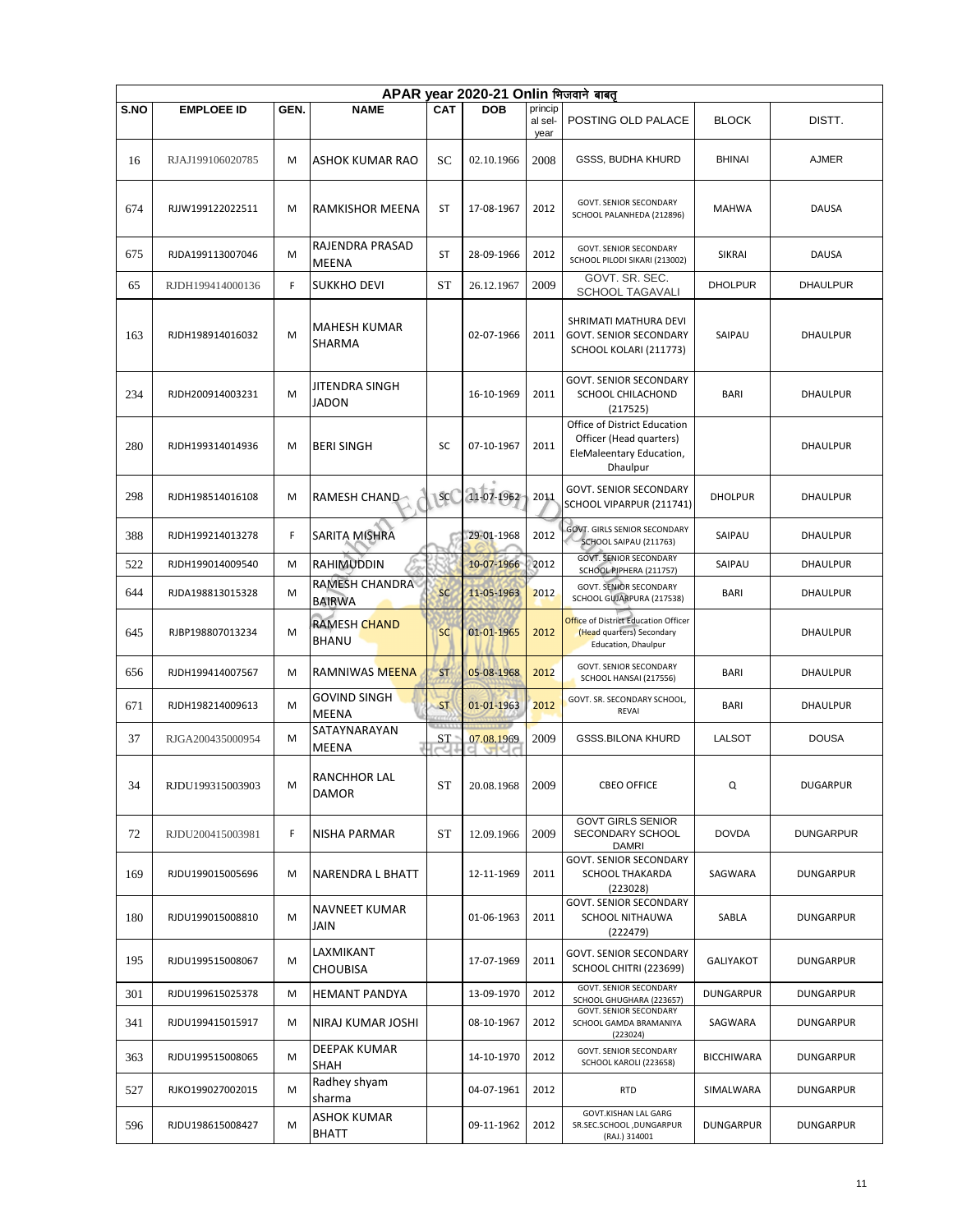|      | APAR year 2020-21 Onlin भिजवाने बाबत |      |                                     |           |                         |                            |                                                                                                              |                   |                  |  |  |  |
|------|--------------------------------------|------|-------------------------------------|-----------|-------------------------|----------------------------|--------------------------------------------------------------------------------------------------------------|-------------------|------------------|--|--|--|
| S.NO | <b>EMPLOEE ID</b>                    | GEN. | <b>NAME</b>                         | CAT       | <b>DOB</b>              | princip<br>al sel-<br>year | POSTING OLD PALACE                                                                                           | <b>BLOCK</b>      | DISTT.           |  |  |  |
| 16   | RJAJ199106020785                     | M    | ASHOK KUMAR RAO                     | <b>SC</b> | 02.10.1966              | 2008                       | <b>GSSS, BUDHA KHURD</b>                                                                                     | <b>BHINAI</b>     | <b>AJMER</b>     |  |  |  |
| 605  | RJDU199015006556                     | М    | PRAKASH CHANDRA<br><b>UPADHYAY</b>  |           | 06-05-1964              | 2012                       | GOVT. SENIOR SECONDARY<br>SCHOOL BHASOR (223006)                                                             | SAGWARA           | <b>DUNGARPUR</b> |  |  |  |
| 607  | RJDU198515004363                     | M    | <b>HEMENDRA SINGH</b><br>CHUNDAWAT  |           | 15-09-1962              | 2012                       | G.SR.SEC.S. SAKANI                                                                                           | <b>ASPUR</b>      | <b>DUNGARPUR</b> |  |  |  |
| 625  | RJKO198927003199                     | M    | RAM BILAS MEENA                     | ST        | 27-07-1963              | 2012                       | <b>GOVT. SENIOR SECONDARY</b><br>SCHOOL KABJA (222979)                                                       | SABLA             | <b>DUNGARPUR</b> |  |  |  |
| 635  | RJDU198915005868                     | M    | <b>VECHAT DENDOR</b>                | ST        | 17-06-1965              | 2012                       | GOVT. SENIOR SECONDARY<br>SCHOOL GHOTAD (223000)                                                             | SAGWARA           | <b>DUNGARPUR</b> |  |  |  |
| 650  | RJDU199215025648                     | М    | DHAN PRAKASH<br>YADAV               | SC        | 09-02-1964              | 2012                       | GOVT. SENIOR SECONDARY<br>SCHOOL MAHUDI (222374)                                                             | <b>JHONTHARI</b>  | DUNGARPUR        |  |  |  |
| 93   | RJJP199017015542                     | M    | <b>RAM SWAROOP</b><br>MEENA         | ST        | 05.05.1967              | 2010                       | <b>GOVT. SENIOR SECONDARY</b><br>SCHOOL 7 K.N.D (212097)                                                     | GHARASANA         | GANGANAGAR       |  |  |  |
| 141  | RJGA200435001851                     | М    | ARVINDER SINGH                      |           | 06-07-1969              | 2011                       | GOVT. SENIOR SECONDARY<br>SCHOOL GANESHGARH<br>(211993)                                                      | SADULSHAHAR       | GANGANAGAR       |  |  |  |
| 165  | RJGA199235014391                     | M    | <b>SUNIL KUMAR</b><br><b>BHATIA</b> |           | 17-07-1966              | 2011                       | <b>GOVT. SENIOR SECONDARY</b><br>SCHOOL MIRJEWALA<br>(211844)                                                | SRI<br>GANGANAGAR | GANGANAGAR       |  |  |  |
| 193  | RJGA199635025796                     | M    | SURENDRA<br>MAHARISHI               |           | Education<br>13-10-1968 | 2011                       | <b>GOVT. SENIOR SECONDARY</b><br>SCHOOL 10 AS (212072)                                                       | VIJAYNAGAR        | GANGANAGAR       |  |  |  |
| 235  | RJGA199335004329                     | M    | <b>MANOJ KUMAR</b><br><b>PANDEY</b> |           | 14-12-1969              | 2011                       | <b>GOVT. SENIOR SECONDARY</b><br><b>SCHOOL KESRISINGHPUR</b><br>(211938)                                     | <b>KARANPUR</b>   | GANGANAGAR       |  |  |  |
| 253  | RJGA199135005105                     | F    | <b>ANJU PASRICHA</b>                |           | 01-11-1968              | 2011                       | <b>GOVT. GIRLS SENIOR</b><br>SECONDARY SCHOOL<br>MIRJAWALA (211843)                                          | SRI<br>GANGANAGAR | GANGANAGAR       |  |  |  |
| 257  | RJGA200435001215                     | F    | VANDANA SHARMA                      |           | 13-02-1971              | 2011                       | <b>GOVT. GIRLS SENIOR</b><br>SECONDARY SCHOOL<br>KALIYAN (211841)                                            | SRI<br>GANGANAGAR | GANGANAGAR       |  |  |  |
| 271  | RJGA199335019461                     | M    | <b>OM PRAKASH</b><br><b>SUTHAR</b>  | ।त्यम     | व जयत<br>08-08-1967     | 2011                       | PUJYA BAPU NAMBARDAR<br>MAGGHAR SINGH JI INSAN<br>GOVT. SENIOR SECONDARY<br>SCHOOL GURUSAR MODIA<br>(212204) | SURATGARH         | GANGANAGAR       |  |  |  |
| 304  |                                      | M    | YASPAL ASIJA                        |           | 07-10-1970              | 2012                       | DLCO GANGANAGAR                                                                                              |                   | GANGANAGAR       |  |  |  |
| 327  | RJGA199135005064                     | м    | ARUN KAUSHIK                        |           | 03-10-1965              | 2012                       | GOVT. SENIOR SECONDARY<br>SCHOOL GHAMURWALI (212026)                                                         | PADAMPUR          | GANGANAGAR       |  |  |  |
| 362  | RJGA199635019540                     | М    | RAJESH KUMAR<br>ARORA               |           | 02-09-1970              | 2012                       | GOVT. GIRLS SENIOR SECONDARY<br>SCHOOL SANGATPURA 8H BADA<br>SRIGANGANAGAR (211833)                          | SRI<br>GANGANAGAR | GANGANAGAR       |  |  |  |
| 377  | RJGA199135004986                     | М    | <b>BRIJ LAL JAKHER</b>              |           | 20-06-1966              | 2012                       | Office of the District Institute for<br>Education and Training, Chunawat,<br>District- GANGANAGAR            |                   | GANGANAGAR       |  |  |  |
| 446  | RJGA199035006532                     | F.   | SARVESH KUMARI                      |           | 02-01-1967              | 2012                       | GOVT. GIRLS SENIOR SECONDARY<br>SCHOOL DUNGARSINGHPURA<br>(211992)                                           | SADULSHAHAR       | GANGANAGAR       |  |  |  |
| 453  | RJGA199135004997                     | М    | ANIL KUMAR<br>(DEATH 02-06-21)      |           | 20-10-1967              | 2012                       | <b>GOVT. SENIOR SECONDARY</b><br>SCHOOL CHAK MAHARAJ KA<br>(211998)                                          | SADULSHAHAR       | GANGANAGAR       |  |  |  |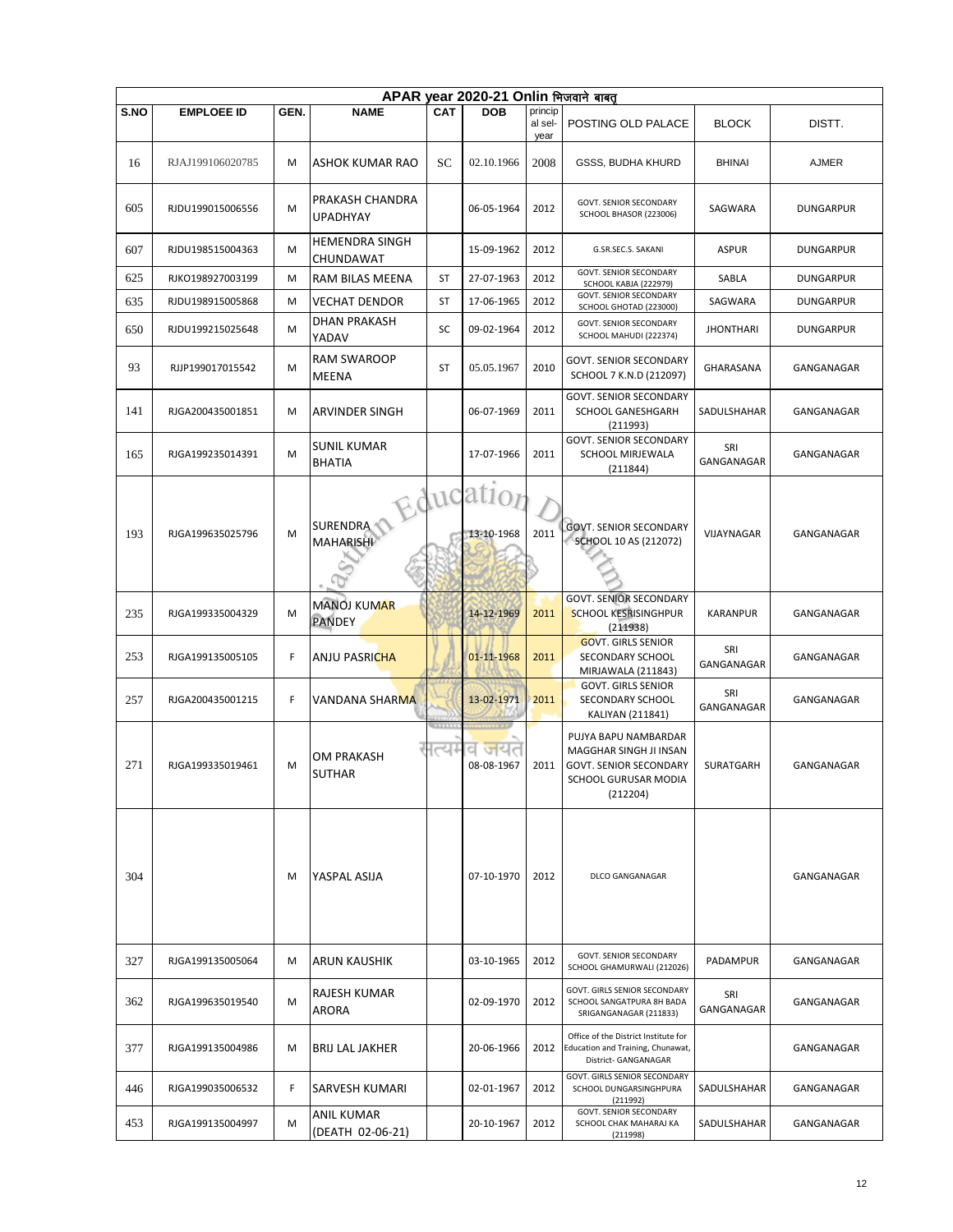|             | APAR year 2020-21 Onlin भिजवाने बाबत |      |                                         |            |            |                            |                                                                                                                |                        |                    |  |  |  |  |
|-------------|--------------------------------------|------|-----------------------------------------|------------|------------|----------------------------|----------------------------------------------------------------------------------------------------------------|------------------------|--------------------|--|--|--|--|
| <b>S.NO</b> | <b>EMPLOEE ID</b>                    | GEN. | <b>NAME</b>                             | <b>CAT</b> | <b>DOB</b> | princip<br>al sel-<br>year | POSTING OLD PALACE                                                                                             | <b>BLOCK</b>           | DISTT.             |  |  |  |  |
| 16          | RJAJ199106020785                     | M    | ASHOK KUMAR RAO                         | SC         | 02.10.1966 | 2008                       | GSSS, BUDHA KHURD                                                                                              | <b>BHINAI</b>          | <b>AJMER</b>       |  |  |  |  |
| 482         | RJGA199435006700                     | F    | RACHNA MIDHA                            |            | 05-09-1972 | 2012                       | <b>GOVT. SENIOR SECONDARY</b><br>SCHOOL 11 LNP KHYALIWALA<br>(211862)                                          | SRI<br>GANGANAGAR      | GANGANAGAR         |  |  |  |  |
| 537         | RJHA199016018634                     | м    | <b>KULWANT SINGH</b>                    |            | 03-08-1963 | 2012                       | GOVT. SENIOR SECONDARY<br>SCHOOL BAJUWALA (212193)                                                             | RAISINGHNAGA<br>R      | GANGANAGAR         |  |  |  |  |
| 560         | RJGA198935003671                     | M    | RAJENDER PRASAD                         |            | 01-05-1966 | 2012                       | <b>GOVT. SENIOR SECONDARY</b><br>SCHOOL SANWATSAR (212021)                                                     | <b>PADAMPUR</b>        | GANGANAGAR         |  |  |  |  |
| 565         | RJGA199135013166                     | м    | VIJAY SINGH TARAR                       |            | 01-01-1964 | 2012                       | GOVT. SENIOR SECONDARY<br>SCHOOL HAKMABAD (211952)                                                             | SADULSHAHAR            | GANGANAGAR         |  |  |  |  |
| 573         | RJGA199035004710                     | м    | <b>NARESH KUMAR</b>                     |            | 13-04-1964 | 2012                       | GOVT. GIRLS SENIOR SECONDARY<br>SCHOOL MATKA CHOWK (211889)                                                    | SRI<br>GANGANAGAR      | GANGANAGAR         |  |  |  |  |
| 579         | RJGA198535009391                     | M    | AMARJEET SINGH                          |            | 19-09-1961 | 2012                       | <b>RTD</b>                                                                                                     |                        | GANGANAGAR         |  |  |  |  |
| 586         | RJGA199035004712                     | M    | <b>JAI SINGH</b>                        |            | 05-08-1961 | 2012                       | <b>RTD</b>                                                                                                     | <b>SURATGARH</b>       | GANGANAGAR         |  |  |  |  |
| 275         | RJHA199716016334                     | M    | POORAN RAM                              | <b>SC</b>  | 06-08-1972 | 2011                       | Office of Chief Block<br>Education Officer, Block-<br>PILIBANGAN, District-<br>HANUMaleANGARH                  | PILIBANGAN             | HANUMaleANGARH     |  |  |  |  |
| 425         | RJHA199616018111                     | M    | <b>MANOJ KUMAR</b>                      |            | 17-11-1973 | 2012                       | Office of Chief Block Education<br>Officer, Block- NOHAR, District-<br>HANUMaleANGARH                          | <b>NOHAR</b>           | HANUMaleANGARH     |  |  |  |  |
| 648         | RJHA199316015189                     | M    | JAGDISH CHANDRA<br>SOLANKI              | <b>SC</b>  | 01-08-1967 | 2012                       | Office of the District Institute for<br>Education and Training, District-<br>HANUMaleANGARH                    |                        | HANUMaleANGARH     |  |  |  |  |
| 103         | RJHA199116018897                     | м    | <b>MAHAVEER PRASAD</b>                  | <b>SC</b>  | 11.11.1962 | 2011                       | <b>GOVT. SENIOR SECONDARY</b><br><b>SCHOOL NINAN (212404)</b>                                                  | <b>BHADRA</b>          | HANUMANGARH        |  |  |  |  |
| 156         | RJHA199416013608                     | M    | <b>MAHENDER KUMAR</b><br>SHARMA         |            | 04-09-1971 | 2011                       | Office of the District<br>Institute for Education and<br>Training, District-<br>HANUMANGARH                    |                        | <b>HANUMANGARH</b> |  |  |  |  |
| 201         | RJHA199316013999                     | М    | <b>JITENDER KUMAR</b>                   | d          | 02-02-1971 | 2011                       | Office of Add. District<br>Project Coordinator, SMSA,<br>Hanumangarh                                           |                        | HANUMANGARH        |  |  |  |  |
| 208         | RJHA199716016244                     | F    | <b>SEEMA BHALLA</b>                     |            | 23-12-1973 | 2011                       | <b>GOVT. GIRLS SENIOR</b><br>SECONDARY SCHOOL<br><b>HANUMANGARH JUNCTION</b><br>(212328)                       | HANUMANGAR<br>н        | HANUMANGARH        |  |  |  |  |
| 246         | RJCR199612005361                     | F    | MADHUBALA                               |            | 11-06-1972 | 2011                       | OFaleFaleice oFale the<br>District Institute Faleor<br><b>Education and Training,</b><br>District- HANUMANGARH |                        | HANUMANGARH        |  |  |  |  |
| 319         | RJHA198716016982                     | м    | <b>BHUPENDRA SINGH</b><br><b>SUTHAR</b> |            | 23-07-1964 | 2012                       | <b>GOVT. SENIOR SECONDARY</b><br>SCHOOL MALLADKHEDA (211155)                                                   | <b>TIBBI</b>           | HANUMANGARH        |  |  |  |  |
| 328         | RJHA199116017742                     | м    | MAHESH KUMAR<br><b>SHARMA</b>           |            | 01-02-1966 | 2012                       | <b>GOVT. SENIOR SECONDARY</b><br>SCHOOL RATANPURA (212352)                                                     | <b>NOHAR</b>           | HANUMANGARH        |  |  |  |  |
| 349         | RJHA199516017342                     | м    | KASHI RAM                               |            | 15-08-1968 | 2012                       | GOVT. SENIOR SECONDARY<br>SCHOOL PAKKA SARNA (212322)                                                          | <b>HANUMANGAR</b><br>н | HANUMANGARH        |  |  |  |  |
| 355         | RJHA200416002557                     | М    | MANOHAR LAL<br><b>BISSU</b>             |            | 15-10-1969 | 2012                       | <b>GOVT. SENIOR SECONDARY</b><br>SCHOOL GOLUWALA SIHAGAN 22 J<br>RK (214719)                                   | PILIBANGAN             | HANUMANGARH        |  |  |  |  |
| 361         | RJHA199116016568                     | м    | JAYBIR SINGH                            |            | 01-07-1970 | 2012                       | GOVT. SENIOR SECONDARY<br><b>SCHOOL DABRI (212412)</b>                                                         | <b>BHADRA</b>          | HANUMANGARH        |  |  |  |  |
| 380         | RJHA199016012835                     | м    | CHYANAN MAL<br>BHARGAVA                 |            | 11-10-1966 | 2012                       | GOVT. SENIOR SECONDARY<br>SCHOOL GUNJASARI RAJPURA<br>(214661)                                                 | BHADRA                 | HANUMANGARH        |  |  |  |  |
| 404         | RJHA199616020380                     | F    | SHIKHA RANA                             |            | 05-01-1971 | 2012                       | GOVT. SENIOR SECONDARY<br>SCHOOL GSSS SURATPURA<br>(212406)                                                    | BHADRA                 | HANUMANGARH        |  |  |  |  |
| 454         | RJHA199116016332                     | M    | <b>SHAILENDER KUMAR</b>                 |            | 27-10-1967 | 2012                       | GOVT. GIRLS SENIOR SECONDARY<br>SCHOOL PHEPHANA (212334)                                                       | <b>NOHAR</b>           | HANUMANGARH        |  |  |  |  |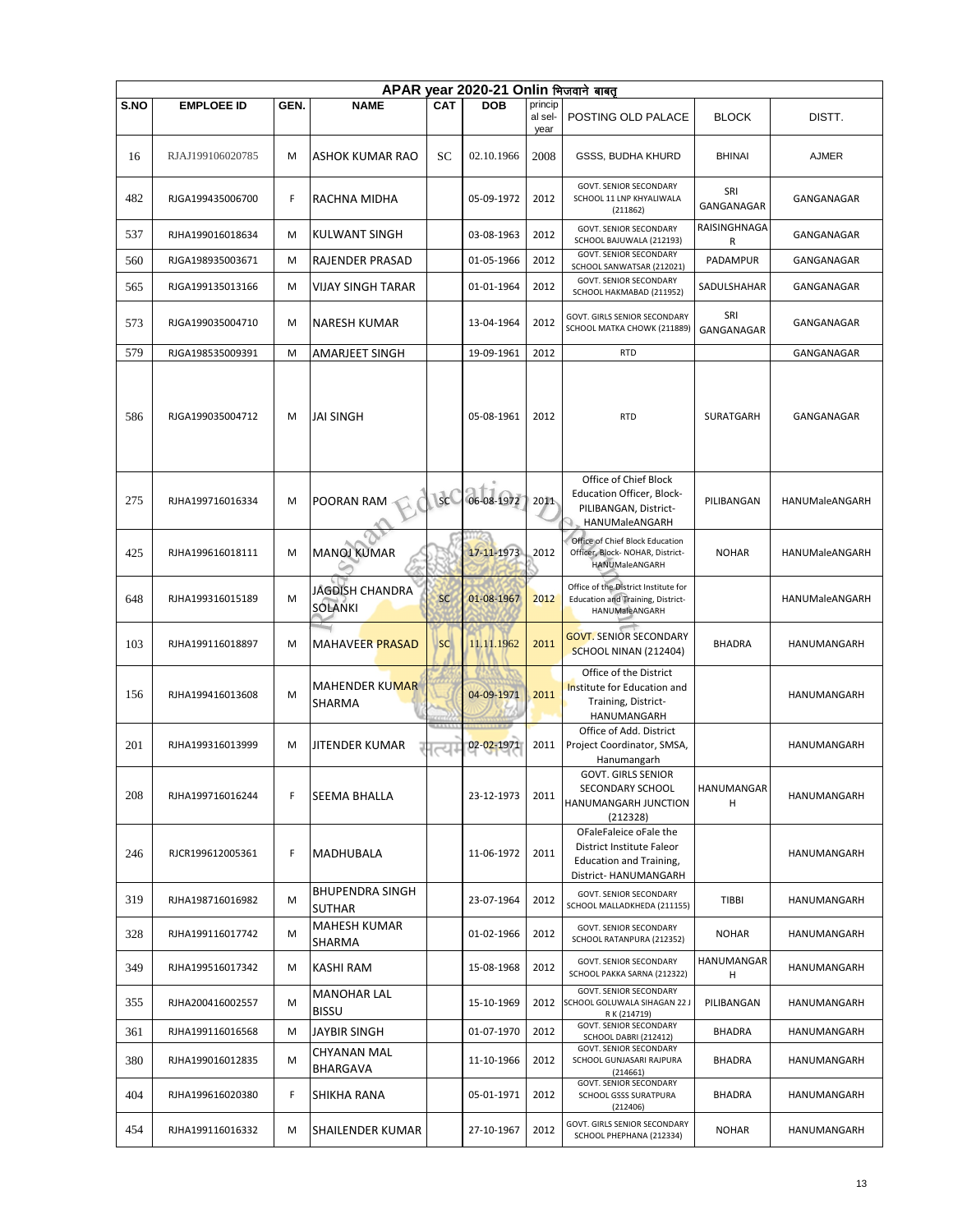|      | APAR year 2020-21 Onlin भिजवाने बाबत |      |                                       |            |            |                            |                                                                                        |                                |               |  |  |  |  |
|------|--------------------------------------|------|---------------------------------------|------------|------------|----------------------------|----------------------------------------------------------------------------------------|--------------------------------|---------------|--|--|--|--|
| S.NO | <b>EMPLOEE ID</b>                    | GEN. | <b>NAME</b>                           | <b>CAT</b> | <b>DOB</b> | princip<br>al sel-<br>year | POSTING OLD PALACE                                                                     | <b>BLOCK</b>                   | DISTT.        |  |  |  |  |
| 16   | RJAJ199106020785                     | M    | ASHOK KUMAR RAO                       | SC         | 02.10.1966 | 2008                       | <b>GSSS, BUDHA KHURD</b>                                                               | <b>BHINAI</b>                  | <b>AJMER</b>  |  |  |  |  |
| 531  | RJHA199016018614                     | M    | <b>BHAWANI SINGH</b>                  |            | 25-07-1963 | 2012                       | <b>GOVT. SENIOR SECONDARY</b><br>SCHOOL MEHARWALA (211158)                             | <b>TIBBI</b>                   | HANUMANGARH   |  |  |  |  |
| 575  | RJGA199035004129                     | M    | <b>BRIJ PRAKASH</b><br>GODARA         |            | 10-04-1965 | 2012                       | GOVT. SENIOR SECONDARY<br>SCHOOL 14 JRK (211103)                                       | PILIBANGAN                     | HANUMANGARH   |  |  |  |  |
| 603  | RJHA199016013542                     | M    | <b>GOVIND RAM</b>                     |            | 24-07-1964 | 2012                       | <b>GOVT. SENIOR SECONDARY</b><br>SCHOOL BHOJASAR (214639)                              | <b>BHADRA</b>                  | HANUMANGARH   |  |  |  |  |
| 2    | RJJP198718004266                     | M    | <b>GIRDHAR PRASAD</b><br>SHARMA       |            | 01.07.1963 | 2007                       | <b>GOVT ADARSH SR SEC</b><br><b>SCH PACHKODIYA</b>                                     | <b>SAMBHAR</b><br>LAKE         | <b>JAIPUR</b> |  |  |  |  |
| 10   | RJJP199017015450                     | M    | <b>HANUMAN SAHAY</b><br><b>BALAI</b>  | SC         | 01.03.1966 | 2008                       | GOVT M.R.S.<br>SEN.SEC.SCHOOL<br><b>K.RENWAL</b>                                       | <b>SAMBHAR</b><br>LAKE         | <b>JAIPUR</b> |  |  |  |  |
| 23   | RJRA199531007033                     | F    | <b>RENU TANWAR</b>                    | SС         | 01.01.1969 | 2009                       | GOVT GIRLS SENIOR SEC<br>SCHOOL MOZMABAD                                               | <b>DUDU</b>                    | <b>JAIPUR</b> |  |  |  |  |
| 33   | RJJP199518015705                     | F    | ANITA BAGDI                           | ST         | 21.07.1967 | 2009                       | GSSS, AALISAR                                                                          | <b>GOVINDGARH</b>              | <b>JAIPUR</b> |  |  |  |  |
| 39   | RJJP199318013920                     | F    | SARITA SEHRA                          | <b>ST</b>  | 02.07.1970 | 2009                       | ADEO, DEO-S-II,                                                                        | <b>JAIPUR</b>                  | <b>JAIPUR</b> |  |  |  |  |
| 40   |                                      | F    | <b>BEENA KHATREE</b>                  | SC         | 05.06.1972 | 2009                       | <b>GOVT. SENIOR SECONDARY</b><br><b>SCHOOL SARNA CHOUR</b><br>(218763)                 | <b>JHOTWARA</b>                | <b>JAIPUR</b> |  |  |  |  |
| 43   |                                      | м    | HAR CHAND MEENA                       | ST         | 01.07.1964 | 2009                       | GOVT SEN SEC. SCH.<br>PADASOLI                                                         | dudu                           | <b>JAIPUR</b> |  |  |  |  |
| 44   | RJJP199018012573                     | M    | SHIV CHARAN LAL<br><b>MEENA</b>       | <b>ST</b>  | 15.08.1967 | 2009                       | <b>CBEO OFFICE JAIPUR</b>                                                              |                                | <b>JAIPUR</b> |  |  |  |  |
| 46   | RJJP199418000989                     | M    | KAILASH CHANDER<br>MEENA              | <b>ST</b>  | 03.07.1970 | 2009                       | <b>GOVT SR SEC.SCHOOL</b><br><b>NEEMLA</b>                                             | <b>JAMWARAMG</b><br>ARH        | <b>JAIPUR</b> |  |  |  |  |
| 58   | RJJP199317017127                     | F    | MANJU SOHATA                          | <b>SC</b>  | 10.09.1963 | 2009                       | GOVT SEN SEC SCHOOL<br>AMBER                                                           | <b>JHOTWARA</b><br><b>CITY</b> | <b>JAIPUR</b> |  |  |  |  |
| 84   | RJJP199018014172                     | M    | <b>AMIT MEENA</b>                     | <b>ST</b>  | 15.07.1968 | 2010                       | GOVT. SENIOR SECONDARY<br><b>SCHOOL PHAGI (218869)</b>                                 | PHAGI                          | <b>JAIPUR</b> |  |  |  |  |
| 87   | RJJP199418015400                     | м    | NANDRAM MEENA                         | <b>ST</b>  | 01.02.1970 | 2010                       | <b>GOVT. SENIOR SECONDARY</b><br>SCHOOL TORDA GUJRAN<br>(213067)                       | <b>PAOTA</b>                   | <b>JAIPUR</b> |  |  |  |  |
| 88   | RJJP199718016389                     | M    | <b>JAGDISH PRASAD</b><br><b>MEENA</b> | ~나<br>ST   | 03.06.1972 | 2010                       | <b>GOVT. SENIOR SECONDARY</b><br>SCHOOL NANGAL KALAN<br>(218440)                       | <b>GOVINDGARH</b>              | <b>JAIPUR</b> |  |  |  |  |
| 102  | RJJP200317009605                     | M    | OMPRAKASH<br><b>BUNKAR</b>            | SC         | 23.02.1970 | 2011                       | GOVT. SENIOR SECONDARY<br>SCHOOL MACHWA (218761)                                       | <b>JHOTWARA</b>                | <b>JAIPUR</b> |  |  |  |  |
| 125  | RJJP199218022790                     | M    | <b>RAM NARAYAN</b>                    | SC         | 03.04.1965 | 2011                       | GOVT. SENIOR SECONDARY<br>SCHOOL ASALPUR (218841)                                      | <b>DUDU</b>                    | <b>JAIPUR</b> |  |  |  |  |
| 143  | RJJP199417014612                     | М    | OM PRAKASH GAUR                       |            | 03-03-1971 | 2011                       | <b>GOVT. SENIOR SECONDARY</b><br>SCHOOL SODALA JAIPUR<br>(218943)                      | <b>JAIPUR WEST</b>             | <b>JAIPUR</b> |  |  |  |  |
| 148  | RJAJ198701008784                     | M    | RADHE SHAYAM<br>SHARMA                |            | 10-01-1966 | 2011                       | Office of Chief Block<br>Education Officer, Block-<br>AMBER, District- JAIPUR          | AMBER                          | JAIPUR        |  |  |  |  |
| 160  | RJJP199318013233                     | M    | RAJENDRA KUMAR<br>SHARMA              |            | 06-05-1964 | 2011                       | <b>GOVT SEN SEC SCH TITARIYA</b>                                                       | CHAKSU                         | JAIPUR        |  |  |  |  |
| 178  | RJJP199117016171                     | F    | DR. KIRAN SIDANA                      |            | 11-02-1962 | 2011                       | GOVT. SENIOR SECONDARY<br>SCHOOL RAMPURA RUPA<br><b>TONK PHATAK JAIPUR</b><br>(218953) | JAIPUR WEST                    | <b>JAIPUR</b> |  |  |  |  |
| 186  | RJDH199214016101                     | M    | RAJESH KUMAR<br>LAVANIA               |            | 17-06-1966 | 2011                       | GOVT. SENIOR SECONDARY<br>SCHOOL JAISINGHPURA<br>KHOR (213085)                         | <b>JHOTWARA</b><br><b>CITY</b> | <b>JAIPUR</b> |  |  |  |  |
| 197  | RJAL199702016830                     | M    | <b>BHOJRAJ SHARMA</b>                 |            | 01-01-1970 | 2011                       | <b>GOVT. SENIOR SECONDARY</b><br>SCHOOL JAHOTA (218600)                                | JALSU                          | <b>JAIPUR</b> |  |  |  |  |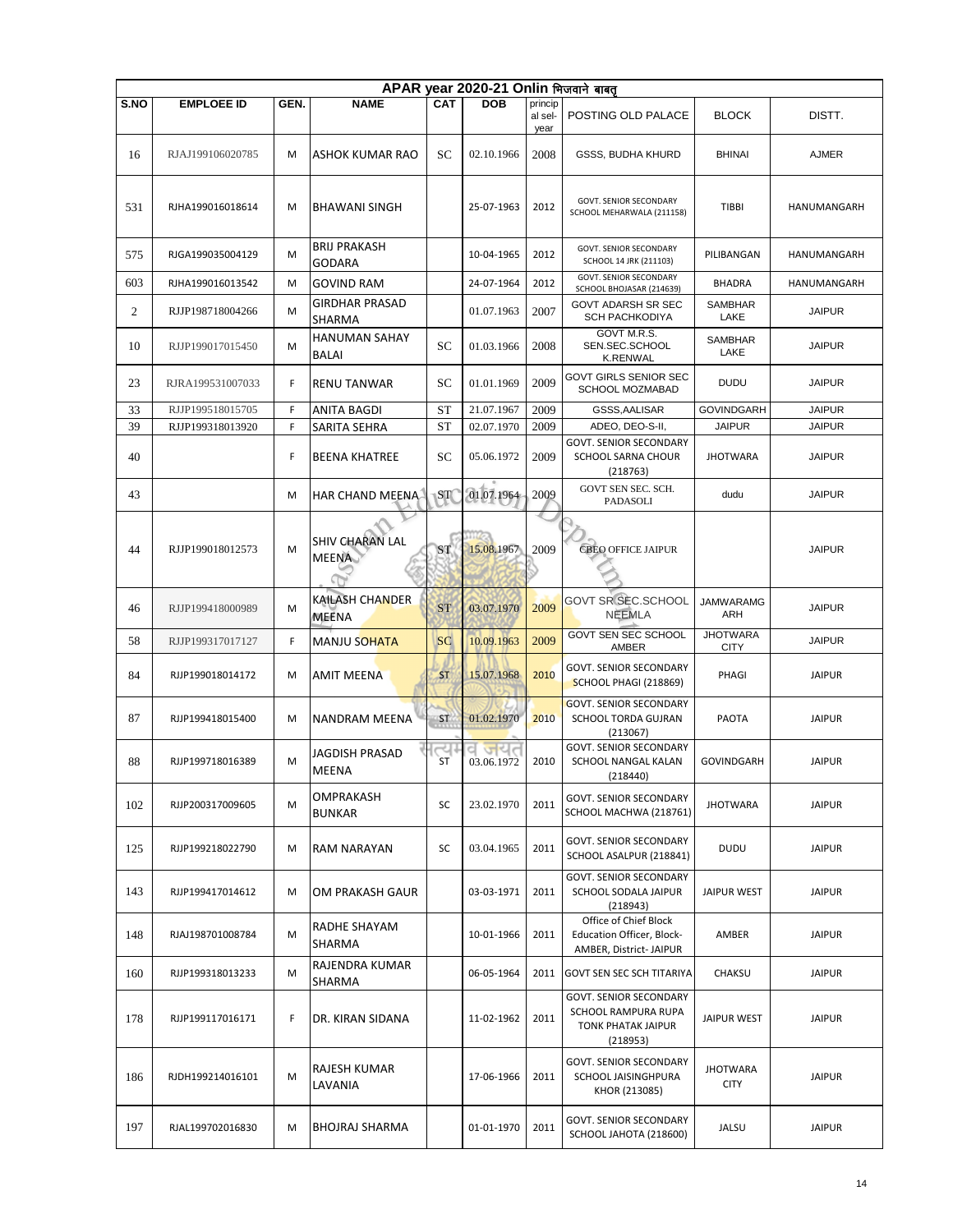|      | APAR year 2020-21 Onlin भिजवाने बाबत् |      |                                       |           |                     |                            |                                                                                                |                    |               |  |  |  |  |
|------|---------------------------------------|------|---------------------------------------|-----------|---------------------|----------------------------|------------------------------------------------------------------------------------------------|--------------------|---------------|--|--|--|--|
| S.NO | <b>EMPLOEE ID</b>                     | GEN. | <b>NAME</b>                           | CAT       | <b>DOB</b>          | princip<br>al sel-<br>year | POSTING OLD PALACE                                                                             | <b>BLOCK</b>       | DISTT.        |  |  |  |  |
| 16   | RJAJ199106020785                      | М    | <b>ASHOK KUMAR RAO</b>                | SC        | 02.10.1966          | 2008                       | <b>GSSS, BUDHA KHURD</b>                                                                       | <b>BHINAI</b>      | <b>AJMER</b>  |  |  |  |  |
| 212  | RJJP200918002769                      | M    | <b>GIRIRAJ PRASAD</b><br><b>GUPTA</b> |           | 01-07-1963          | 2011                       | <b>GOVT. SENIOR SECONDARY</b><br>SCHOOL TUNTOLE (218267)                                       | CHAKSU             | <b>JAIPUR</b> |  |  |  |  |
| 215  | RJJP198919016433                      | м    | <b>SHIV PRAKASH</b><br>SHARMA         |           | 02-06-1964          | 2011                       | RCEE, SHIKSHA<br>SANKUL, JAIPUR                                                                |                    | <b>JAIPUR</b> |  |  |  |  |
| 231  | RJJP199318011332                      | M    | <b>NATHU LAL</b><br><b>KATARIYA</b>   |           | 02-10-1968          | 2011                       | <b>GOVT. GIRLS SENIOR</b><br>SECONDARY SCHOOL<br>NAREDA (218873)                               | PHAGI              | <b>JAIPUR</b> |  |  |  |  |
| 248  | RJJP199818012380                      | F    | SEEMA PARASHAR                        |           | 13-01-1973          | 2011                       | GOVT. SENIOR SECONDARY<br>SCHOOL CHANDWAJI<br>(218611)                                         | AMBER              | <b>JAIPUR</b> |  |  |  |  |
| 258  | RJJP199917015817                      | F    | DEEPIKA SAMUEL                        |           | 12-09-1973          | 2011                       | <b>GOVT. SENIOR SECONDARY</b><br>SCHOOL BHAPURA (218206)                                       | SANGANER           | <b>JAIPUR</b> |  |  |  |  |
| 264  | RJSK199433008855                      | М    | <b>BIHARI LAL</b>                     | SC        | 02-01-1966          | 2011                       | <b>GOVT. SENIOR SECONDARY</b><br>SCHOOL RAITHAL (218584)                                       | JALSU              | <b>JAIPUR</b> |  |  |  |  |
| 267  | RJJP200419004467                      | м    | ARJUN LAL BUNKAR                      | SC        | 01-03-1968          | 2011                       | RAJSTHAN SC. ST. FINACE<br>AND DEVELOPMENT<br><b>CORPORATION JAIPUR</b>                        |                    | <b>JAIPUR</b> |  |  |  |  |
| 281  | RJJP199717020664                      | M    | DAYANAND                              | SC        | 28-01-1968<br>all() | 2011                       | Office of District Education<br>Officer Legal (Secondary)<br>Jaipur Second, Jaipur             |                    | <b>JAIPUR</b> |  |  |  |  |
| 282  | RJDA199013016874                      | м    | <b>RAMKISHOR BAIRWA</b>               | SC        | 01-07-1968          | 2011                       | <b>GOVT. SENIOR SECONDARY</b><br><b>SCHOOL BADLI (218252)</b>                                  | CHAKSU             | <b>JAIPUR</b> |  |  |  |  |
| 290  | RJJP199018014100                      | M    | <b>GOVARDHAN LAL</b><br><b>DEWAT</b>  | SC        | 15-12-1966          | 2011                       | <b>GOVT. SENIOR SECONDARY</b><br>SCHOOL ANATPURA<br>SAMBHAR LAKE JAIPUR<br>(218548)            | SAMBHAR LAKE       | <b>JAIPUR</b> |  |  |  |  |
| 295  | RJJP199018012261                      | M    | <b>MUKHRAM</b><br><b>CHANDOLIYA</b>   | <b>SC</b> | 10-08-1967          | 2011                       | <b>Office of Chief Block</b><br><b>Education Officer, Block-</b><br>KOTPUTLI, District- JAIPUR | <b>KOTPUTLI</b>    | <b>JAIPUR</b> |  |  |  |  |
| 297  | RJJP199018001501                      | M    | PRAHLAD RAI<br>RAIGAR                 | <b>SC</b> | 13-02-1963          | 2011                       | SMT. GAURAN DEVI<br><b>CHAUDHARY GOVT, SENIOR</b><br>SECONDARY SCHOOL<br>BAGWARA (218621)      | AMBER              | <b>JAIPUR</b> |  |  |  |  |
| 325  |                                       | М    | <b>HANIF KHAN</b>                     |           | 04-08-1965          | 2012                       | DISTRIC DEPARTMaleENT OF<br>MaleINORITY AFFAIRS JAIPUR                                         |                    | <b>JAIPUR</b> |  |  |  |  |
| 340  | RJJP199217010186                      | м    | GIRIRAJ KUMAR<br>PAREEK               |           | 06-09-1967          | 2012                       | GOVT. SENIOR SECONDARY<br>SCHOOL SHYAMPURA (218613)                                            | AMBER              | <b>JAIPUR</b> |  |  |  |  |
| 343  | RJJP200418002405                      | М    | SITA RAM GOYAL                        |           | 10-04-1968          | 2012                       | <b>GOVT. SENIOR SECONDARY</b><br>SCHOOL ANATPURA CHIMANPURA<br>(218481)                        | GOVINDGARH         | <b>JAIPUR</b> |  |  |  |  |
| 346  | RJJP199217011412                      | м    | SURESH AGRAWAL                        |           | 18-07-1968          | 2012                       | Office of District Education Officer<br>Legal (Secondary) Jaipur Second,<br>Jaipur             |                    | <b>JAIPUR</b> |  |  |  |  |
| 347  | RJJP199017016228                      | м    | RAKESH KUMAR<br>PAREEK                |           | 01-07-1968          | 2012                       | Office of District Education Officer<br>Legal (Secondary) Jaipur Second,<br>Jaipur             |                    | <b>JAIPUR</b> |  |  |  |  |
| 351  | RJAL199102014650                      | м    | MUKESH KUMAR<br>JAIMAN                |           | 15-12-1968          | 2012                       | <b>GOVT. SENIOR SECONDARY</b><br>SCHOOL KHATEPURA (218727)                                     | BASSI              | <b>JAIPUR</b> |  |  |  |  |
| 373  | RJJP199017014153                      | F    | MANISHA<br>MAHESHWARI                 |           | 10-06-1964          | 2012                       | GOVT. GIRLS SENIOR SECONDARY<br>SCHOOL GGSSS NAHRI KA NAKA<br>JAIPUR (218967)                  | <b>JAIPUR WEST</b> | <b>JAIPUR</b> |  |  |  |  |
| 374  | RJBM199205002898                      | F    | RAKSHITA NEGI                         |           | 19-06-1964          | 2012                       | GOVT. SENIOR SECONDARY<br>SCHOOL BHAMBHORIYA (218219)                                          | SANGANER           | <b>JAIPUR</b> |  |  |  |  |
| 381  | RJJP199717020674                      | F    | <b>MADHU KALANI</b>                   |           | 05-02-1967          | 2012                       | GOVT. GIRLS SENIOR SECONDARY<br>SCHOOL SINDHI JAWAHAR NAGAR<br>(218893)                        | <b>JAIPUR EAST</b> | <b>JAIPUR</b> |  |  |  |  |
| 383  | RJCR199412003940                      | М    | KISHAN SINGH                          |           | 01-05-1967          | 2012                       | GOVT SR. SEC.SCHOOL<br>SANJHARIYA                                                              | SANGANER           | <b>JAIPUR</b> |  |  |  |  |
| 390  | RJJP199218018531                      | F    | PUNITA SHARMA                         |           | 14-08-1968          | 2012                       | GOVT. SENIOR SECONDARY<br>SCHOOL AKEDA DUNGAR (218574)                                         | AMBER              | <b>JAIPUR</b> |  |  |  |  |
| 391  | RJKA199526000268                      | M    | PAVAN KUMAR JAIN                      |           | 07-10-1968          | 2012                       | SARDAR R SINGH MEMO. GOVT.<br>SENIOR SECONDARY SCHOOL<br>PALDI MEENA (218896)                  | JAIPUR EAST        | <b>JAIPUR</b> |  |  |  |  |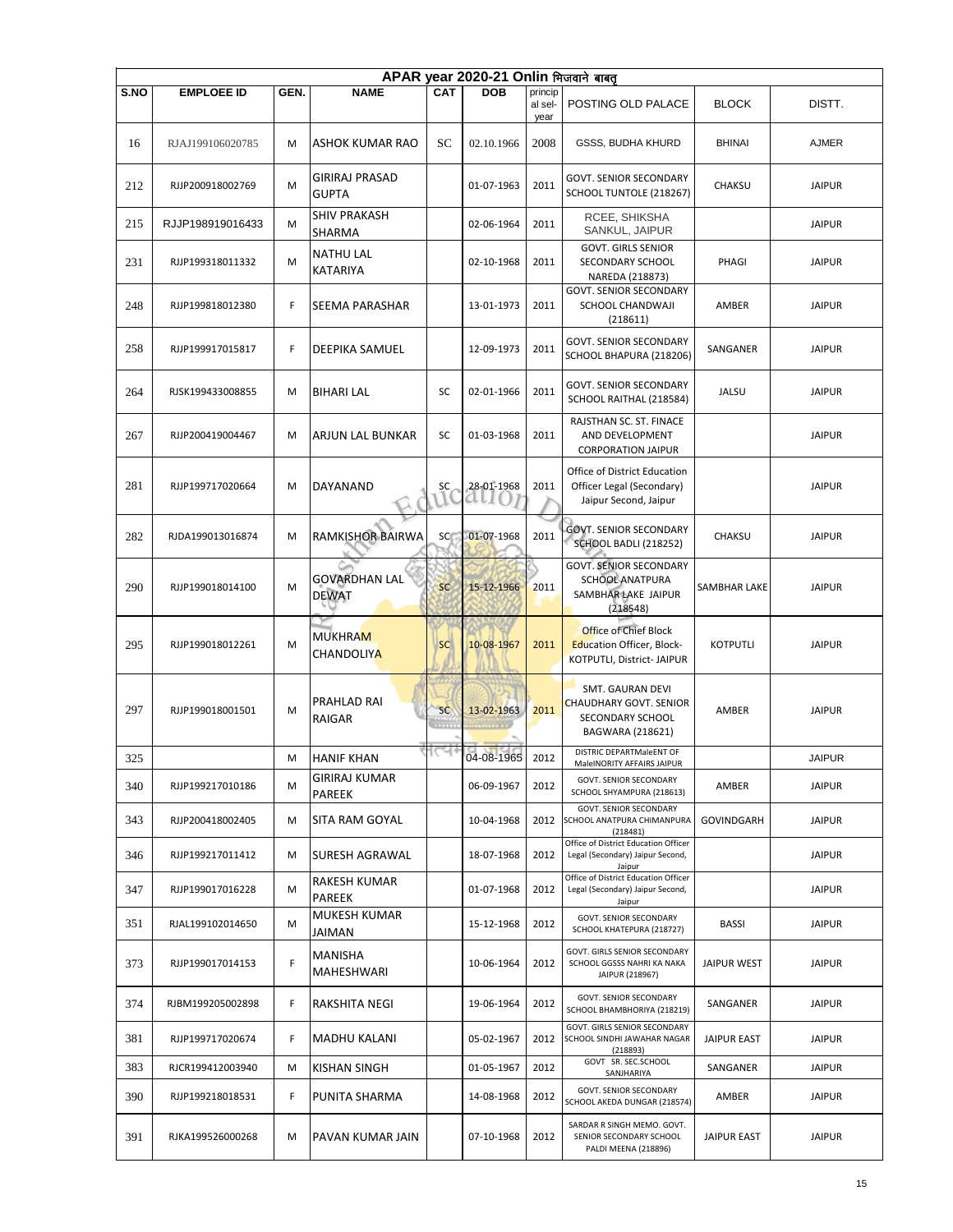|      | APAR year 2020-21 Onlin भिजवाने बाबत् |      |                                 |                |                   |                 |                                                                                               |                    |               |  |  |  |  |
|------|---------------------------------------|------|---------------------------------|----------------|-------------------|-----------------|-----------------------------------------------------------------------------------------------|--------------------|---------------|--|--|--|--|
| S.NO | <b>EMPLOEE ID</b>                     | GEN. | <b>NAME</b>                     | <b>CAT</b>     | <b>DOB</b>        | princip         | POSTING OLD PALACE                                                                            | <b>BLOCK</b>       | DISTT.        |  |  |  |  |
|      |                                       |      |                                 |                |                   | al sel-<br>year |                                                                                               |                    |               |  |  |  |  |
| 16   | RJAJ199106020785                      | M    | ASHOK KUMAR RAO                 | SC             | 02.10.1966        | 2008            | GSSS, BUDHA KHURD                                                                             | <b>BHINAI</b>      | <b>AJMER</b>  |  |  |  |  |
| 394  | RJJP200418002498                      | F    | URMILA<br>CHOUDHARY             |                | 05-10-1969        | 2012            | <b>GOVT. SENIOR SECONDARY</b><br>SCHOOL LUNIYAWAS (218572)                                    | <b>JALSU</b>       | <b>JAIPUR</b> |  |  |  |  |
| 395  | RJJP199417010230                      | F    | DR.ALKA TIWARI                  |                | 01-11-1969        | 2012            | <b>GOVT. SENIOR SECONDARY</b><br>SCHOOL MAHADEVPURA (218288)                                  | CHAKSU             | <b>JAIPUR</b> |  |  |  |  |
| 407  | RJJP199018016428                      | F    | ANITA SHARMA                    |                | 24-04-1971        | 2012            | GOVT. GIRLS SENIOR SECONDARY<br>SCHOOL NEW HASANPURA<br>(218939)                              | JAIPUR WEST        | <b>JAIPUR</b> |  |  |  |  |
| 427  | RJJP199718012344                      | M    | <b>MALI RAM YADAV</b>           |                | 10-12-1975        | 2012            | GOVT. SENIOR SECONDARY<br>SCHOOL NAWALPURA (218364)                                           | SHAHPURA           | <b>JAIPUR</b> |  |  |  |  |
| 431  | RJJP199018016011                      | F    | URMILA VERMA                    |                | 01-06-1962        | 2012            | GOVT. GIRLS SENIOR SECONDARY<br>SCHOOL SAMBHAR LAKE (218560)                                  | SAMBHAR LAKE       | <b>JAIPUR</b> |  |  |  |  |
| 465  | RJJP199518012960                      | F    | SUMAN SHARMA                    |                | 15-08-1969        | 2012            | GOVT GIRLS SEN SEC SCH CHOMU                                                                  | GOVINDGARH         | <b>JAIPUR</b> |  |  |  |  |
| 475  | RJJP200418003188                      | F    | <b>SAJANI CHOUDHARY</b>         |                | 10-01-1971        | 2012            | GOVT. GIRLS SENIOR SECONDARY<br>SCHOOL PHAGI (218870)                                         | PHAGI              | <b>JAIPUR</b> |  |  |  |  |
| 490  | RJJP199818013252                      | F    | <b>MANORAMA YADAV</b>           |                | 25-10-1970        | 2012            | SARDAR GOVT. SENIOR<br>SECONDARY SCHOOL KOTPUTLI<br>(213071)                                  | <b>KOTPUTLI</b>    | <b>JAIPUR</b> |  |  |  |  |
| 495  | RJJP199218018984                      | F    | REKHA YADAV                     |                | 28-12-1971        | 2012            | SWAMI VIVEKANAND GOVT.<br>MODEL SCHOOL, DUDU, JAIPUR<br>(225400)                              | <b>DUDU</b>        | <b>JAIPUR</b> |  |  |  |  |
| 496  | RJJP199817009149                      | F    | SHARMILA ARHA                   |                | 18-07-1973        | 2012            | GOVT. SENIOR SECONDARY<br>SCHOOL HATHNODA (218428)                                            | <b>GOVINDGARH</b>  | <b>JAIPUR</b> |  |  |  |  |
| 501  | RJJP199117010645                      | F    | HIMMAT KAUR<br>PANWAR           | W              | 09-07-1966        | 2012            | GOVT. GIRLS SENIOR SECONDARY<br>SCHOOL RAWALJI KA BAG<br>KARTARPURA PHATAK JAIPUR<br>(218954) | JAIPUR WEST        | <b>JAIPUR</b> |  |  |  |  |
| 525  | RJJP199117015495                      | F    | <b>ASHA GUPTA</b>               |                | 01-09-1966        | 2012            | <b>GOVT. GIRLS SENIOR SECONDARY</b><br>SCHOOL MALVIYA NAGAR (218309)                          | <b>JAIPUR EAST</b> | <b>JAIPUR</b> |  |  |  |  |
| 533  | RJJP199019002985                      | F    | SWATI BHATNAGAR                 |                | 13-09-1965        | 2012            | Govt. Guru Nanak Bhawan<br>Sansthan, Jaipur                                                   |                    | <b>JAIPUR</b> |  |  |  |  |
| 544  | RJBP198907011150                      | м    | <b>MAHESH CHAND</b><br>SHARMA   |                | 25-08-1964        | 2012            | DY DIRECTOR, ICT SAMSA JAIPUR                                                                 |                    | <b>JAIPUR</b> |  |  |  |  |
| 548  | RJJP198518001742                      | M    | <b>BAHADUR SINGH</b>            |                | 02-10-1962        | 2012            | <b>GOVT. SENIOR SECONDARY</b><br>SCHOOL SHRIRAMPURA (218805)                                  | <b>DUDU</b>        | <b>JAIPUR</b> |  |  |  |  |
| 555  | RJJP199019002984                      | M    | <b>MUKAND SINGH</b>             |                | 15-07-1962        | 2012            | GOVT SEN.SEC.SCH.GONER                                                                        | SANGANER           | <b>JAIPUR</b> |  |  |  |  |
| 570  | RJJP199018016799                      | M    | HOSHIYAR SINGH<br><b>POONIA</b> |                | 15-05-1966        | 2012            | GOVT.SR. SEC. SCH. MALIKPUR                                                                   | <b>GOVINDGARH</b>  | <b>JAIPUR</b> |  |  |  |  |
| 592  | RJJP199018013957                      | M    | AMIT GARG                       | <b>COLLECT</b> | 24-02-1965        | 2012            | <b>GOVT. SENIOR SECONDARY</b><br>SCHOOL BISHANGARH SHAHPURA<br>JAIPUR (218367)                | <b>SHAHPURA</b>    | <b>JAIPUR</b> |  |  |  |  |
| 594  | RJDA198713006081                      | М    | RAM BABU BADAYA                 |                | जपत<br>15-07-1963 | 2012            | <b>GOVT. SENIOR SECONDARY</b><br>SCHOOL JEETAWALA (218708)                                    | BASSI              | <b>JAIPUR</b> |  |  |  |  |
| 597  | RJJP199018013843                      | м    | <b>TARUN TALWAR</b>             |                | 28-04-1964        | 2012            | GOVT. SENIOR SECONDARY<br>SCHOOL KHEDARANIWAS (218291)                                        | CHAKSU             | <b>JAIPUR</b> |  |  |  |  |
| 633  | RJJP199118001339                      | M    | PHOOL CHAND<br>DULARIYA         | SC             | 26-01-1964        | 2012            | GOVT SR. SEC. SCHOOL, MANSAR<br>KHERI                                                         | BASSI              | <b>JAIPUR</b> |  |  |  |  |
| 643  | RJJP199419002729                      | M    | DAMODAR LAL                     | SC             | 07-01-1967        | 2012            | GOVT. SENIOR SECONDARY<br>SCHOOL WATER WORKS (218932)                                         | JAIPUR WEST        | <b>JAIPUR</b> |  |  |  |  |
| 649  | RJJP198518013993                      | M    | OMPRAKASH<br><b>BUNKAR</b>      | SC             | 05-07-1962        | 2012            | <b>GOVT. SENIOR SECONDARY</b><br>SCHOOL BAJRANGPURA<br>VIRATNAGAR JAIPUR (218313)             | VIRATNAGAR         | <b>JAIPUR</b> |  |  |  |  |
| 679  | RJJP199018019689                      | M    | PRABHU DAYAL<br>GURJAR          |                | 11-07-1967        | 2012            | <b>GOVT. SENIOR SECONDARY</b><br>SCHOOL BASSI (218757)                                        | <b>BASSI</b>       | <b>JAIPUR</b> |  |  |  |  |
| 310  | RJJS199420009323                      | M    | MAHESH KUMAR<br><b>BISSA</b>    |                | 03-05-1972        | 2012            | Office of the District Institute for<br>Education and Training, District-<br>JAISALMaleER     |                    | JAISALMaleER  |  |  |  |  |
| 631  | RJJP198718010334                      | M    | HARI SINGH<br><b>GOTHWAL</b>    | SC             | 10-10-1963        | 2012            | Office of Add. District Project<br>Coordinator, SMaleSA,<br>JaisalMaleer                      |                    | JAISALMaleER  |  |  |  |  |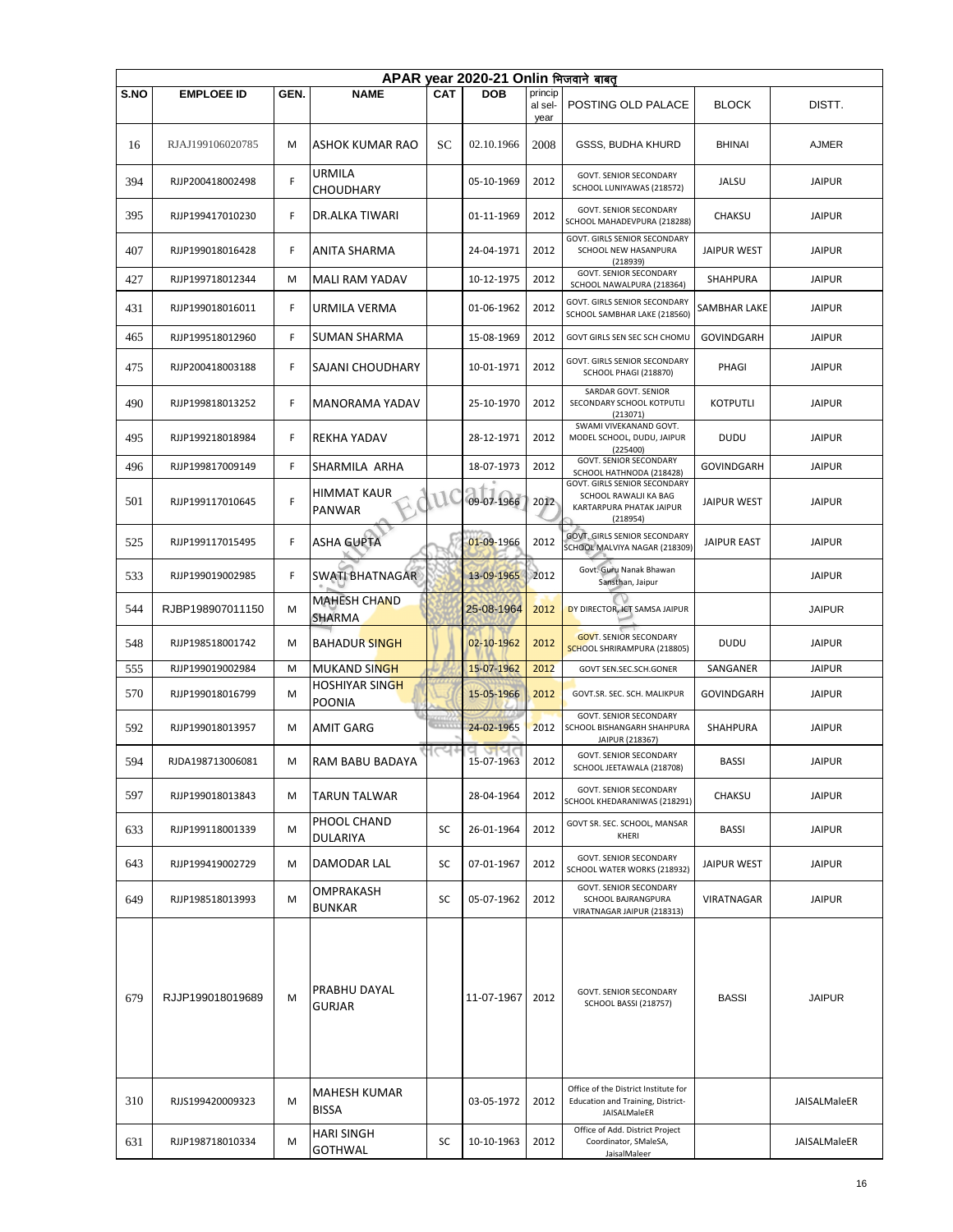|      | APAR year 2020-21 Onlin भिजवाने बाबत |      |                                     |            |                        |                            |                                                                                                   |                    |                   |  |  |  |  |
|------|--------------------------------------|------|-------------------------------------|------------|------------------------|----------------------------|---------------------------------------------------------------------------------------------------|--------------------|-------------------|--|--|--|--|
| S.NO | <b>EMPLOEE ID</b>                    | GEN. | <b>NAME</b>                         | CAT        | <b>DOB</b>             | princip<br>al sel-<br>year | POSTING OLD PALACE                                                                                | <b>BLOCK</b>       | DISTT.            |  |  |  |  |
| 16   | RJAJ199106020785                     | М    | ASHOK KUMAR RAO                     | SC         | 02.10.1966             | 2008                       | GSSS, BUDHA KHURD                                                                                 | <b>BHINAI</b>      | <b>AJMER</b>      |  |  |  |  |
| 314  | RJJS198920005896                     | м    | RAJ KUMAR BISHNOI                   |            | 23-08-1963             | 2012                       | GOVT. SENIOR SECONDARY<br>SCHOOL POKARAN (220527)                                                 | <b>POKARAN</b>     | JAISALMER         |  |  |  |  |
| 339  | RJJS198720003751                     | М    | <b>CHATRA SINGH</b>                 |            | 27-08-1967             | 2012                       | <b>GOVT. SENIOR SECONDARY</b><br>SCHOOL BHAINSARA (220508)                                        | <b>POKARAN</b>     | JAISALMER         |  |  |  |  |
| 352  | RJJS199220004404                     | М    | <b>DEENA RAM SUTHAR</b>             |            | 07-03-1969             | 2012                       | <b>GOVT. SENIOR SECONDARY</b><br>SCHOOL KHINVSAR (220421)                                         | JAISALMER          | JAISALMER         |  |  |  |  |
| 83   | RJJL198521021399                     | M    | REWASHANKER<br>GARG                 | SC         | 14.03.1963             | 2010                       | <b>GOVT. SENIOR SECONDARY</b><br>SCHOOL KESHWANA<br>(213619)                                      | SAYLA              | <b>JALOR</b>      |  |  |  |  |
| 133  | RJJL199021013274                     | M    | <b>INDERMAL BARASA</b>              | SC         | 09.09.1963             | 2011                       | Office of Chief Block<br>Education Officer, Block-<br>AAHOR, District- JALOR                      | <b>AAHOR</b>       | <b>JALOR</b>      |  |  |  |  |
| 213  | RJJL199021012897                     | М    | ANAND SINGH<br>RATHORE              |            | 06-10-1963             | 2011                       | GOVT. SENIOR SECONDARY<br>SCHOOL SHAHARI JALORE<br>(221147)                                       | <b>JALORE</b>      | <b>JALOR</b>      |  |  |  |  |
| 228  | RJAL199102016126                     | M    | <b>DEVENDRA SINGH</b>               |            | 17-07-1968             | 2011                       | GOVT. SENIOR SECONDARY<br><b>SCHOOL GOMI (213819)</b>                                             | CHITALWANA         | <b>JALOR</b>      |  |  |  |  |
| 266  | RJJL199021015225                     | м    | <b>BHANWAR LAL</b><br><b>PARMAR</b> | SC<br>71 A | 01-01-1968             | 2011                       | <b>GOVT. SENIOR SECONDARY</b><br><b>SCHOOL TIKHI (213617)</b>                                     | SAYLA              | <b>JALOR</b>      |  |  |  |  |
| 376  | RJJP199417001825                     | F    | SNEHPRABHA<br><b>MANOHAR</b>        |            | 18-08-1965             | 2012                       | <b>GOVT. GIRLS SENIOR SECONDARY</b><br>SCHOOL RANIWARA KALAN<br>(213718)                          | RANIWARA           | <b>JALOR</b>      |  |  |  |  |
| 412  | RJJL199721012976                     | M    | <b>MANOHER LAL</b><br><b>GODARA</b> |            | 01-09-1971             | 2012                       | <b>GOVT. SENIOR SECONDARY</b><br>SCHOOL MALWARA R (213739)                                        | RANIWARA           | <b>JALOR</b>      |  |  |  |  |
| 433  | RJJL198621019666                     | M    | <b>KISHNA RAM</b><br><b>BISHNOI</b> |            | 04-07-1962             | 2012                       | <b>GOVT. SENIOR SECONDARY</b><br>SCHOOL NEAR ASHAPURI MATAJI<br>TEMPLE MODRAN STATION<br>(213761) | <b>JASWANTPURA</b> | <b>JALOR</b>      |  |  |  |  |
| 476  | RJJP199417014308                     | F.   | <b>RENU BHATT</b>                   |            | 18-02-1971             | 2012                       | <b>GOVT. SENIOR SECONDARY</b><br>SCHOOL DHANOL (213742)                                           | RANIWARA           | <b>JALOR</b>      |  |  |  |  |
| 588  | RJAL198502002943                     | M    | <b>SANTOSH KUMAR</b><br>SHARMA      |            | 04-10-1961             | 2012                       | <b>RTD</b>                                                                                        | SANCHORE           | <b>JALOR</b>      |  |  |  |  |
| 131  | RJAL198702011652                     | М    | <b>KISHAN SINGH</b>                 | <b>SC</b>  | 01.01.1963             | 2011                       | <b>GOVT. SENIOR SECONDARY</b><br><b>SCHOOL BANA KHERI</b><br>LODHAN (224593)                      | AKLERA             | <b>JHALAWAR</b>   |  |  |  |  |
| 279  | RJCT199611007634                     | м    | <b>NATHU LAL VERMA</b>              | SC         | त्यमव जय<br>08-07-1967 | 2011                       | <b>GOVT. SENIOR SECONDARY</b><br>SCHOOL ASALPUR (224594)                                          | AKLERA             | <b>JHALAWAR</b>   |  |  |  |  |
| 368  | RJAL199702006181                     | м    | VISHRAM GOSWAMI                     |            | 03-06-1973             | 2012                       | GOVT. SENIOR SECONDARY<br>SCHOOL BHAGWANPURA (217718)                                             | <b>KHANPUR</b>     | JHALAWAR          |  |  |  |  |
| 382  | RJKO199027003156                     | M    | NARENDRA KUMAR<br><b>GAHLOT</b>     |            | 01-04-1967             | 2012                       | <b>GOVT. SENIOR SECONDARY</b><br>SCHOOL ROJHANA DAG-<br>CHAUMAHALA ROAD ROJHANA<br>(224716)       | DAG                | JHALAWAR          |  |  |  |  |
| 386  | RJKO199027001186                     | F    | SNEHLATA SHARMA                     |            | 04-08-1967             | 2012                       | <b>GOVT. GIRLS SENIOR SECONDARY</b><br>SCHOOL CHAUMAHLA (224721)                                  | DAG                | JHALAWAR          |  |  |  |  |
| 402  | RJJP199419000252                     | F    | ASHA GUPTA                          |            | 16-12-1970             | 2012                       | <b>GOVT. SENIOR SECONDARY</b><br>SCHOOL THOBADIYA KHURD<br>(224621)                               | BAKANI             | JHALAWAR          |  |  |  |  |
| 492  | RJJW199522014034                     | F    | RAJNI GANDHA SONI                   |            | 12-01-1971             | 2012                       | GOVT. SENIOR SECONDARY<br>SCHOOL GOVINDPURA (217751)                                              | JHALARAPATAN       | <b>JHALAWAR</b>   |  |  |  |  |
| 516  | RJJW198422012607                     | м    | SATYA PRAKASH<br>SHARMA             |            | 28-09-1961             | 2012                       | <b>RTD</b>                                                                                        | <b>KHANPUR</b>     | JHALAWAR          |  |  |  |  |
| 609  | RJJW199122011378                     | м    | <b>ABID KHAN</b>                    |            | 14-02-1963             | 2012                       | Office of Add. District Project<br>Coordinator, SMaleSA, Jhalawar                                 |                    | JHALAWAR          |  |  |  |  |
| 474  | RJJJ199123020271                     | F    | <b>SUSHILA</b>                      |            | 01-01-1971             | 2012                       | APO DEO HQ SECONDARY<br>JHUNJHUNU                                                                 |                    | <b>JHUNJHUNU</b>  |  |  |  |  |
| 7    | RJJJ198623009162                     | м    | RAMJI LAL JEWARIA                   | SC         | 26.10.1963             | 2008                       | GOVT. ADARSH SR.<br><b>SEC. SCHOOL NALPUR</b>                                                     | KHETRI             | <b>JHUNJHUNUN</b> |  |  |  |  |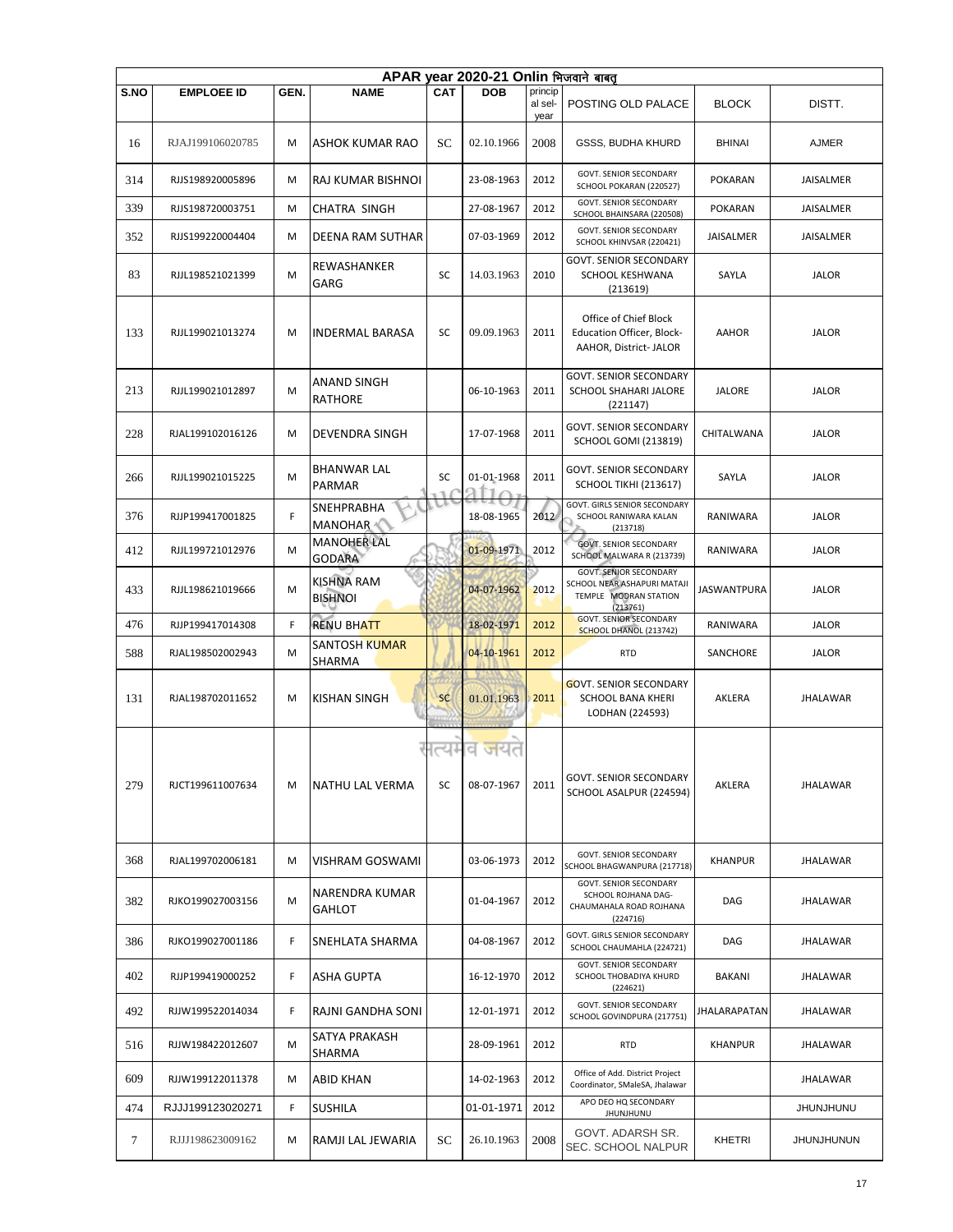|      | APAR year 2020-21 Onlin भिजवाने बाबत |      |                                 |                |            |                            |                                                                                                       |                    |                   |  |  |  |  |
|------|--------------------------------------|------|---------------------------------|----------------|------------|----------------------------|-------------------------------------------------------------------------------------------------------|--------------------|-------------------|--|--|--|--|
| S.NO | <b>EMPLOEE ID</b>                    | GEN. | <b>NAME</b>                     | <b>CAT</b>     | <b>DOB</b> | princip<br>al sel-<br>year | POSTING OLD PALACE                                                                                    | <b>BLOCK</b>       | DISTT.            |  |  |  |  |
| 16   | RJAJ199106020785                     | M    | ASHOK KUMAR RAO                 | SC             | 02.10.1966 | 2008                       | <b>GSSS, BUDHA KHURD</b>                                                                              | <b>BHINAI</b>      | <b>AJMER</b>      |  |  |  |  |
| 52   | RJJJ199523011628                     | F    | SUSHILA PARSOYA                 | SC             | 22.08.1962 | 2009                       | <b>SMT BANARSI DEVI</b><br>LATH GOVT. SR.SEC.<br>(G) SCH. MANDRELLA                                   | <b>CHIRAWA</b>     | <b>JHUNJHUNUN</b> |  |  |  |  |
| 59   | RJJJ198723018282                     | F    | SHASHI GOTHWAAL                 | SC             | 22.02.1964 | 2009                       | G SR. SEC. (G) S<br><b>HETAMSAR</b>                                                                   | <b>JHUNJHNU</b>    | <b>JHUNJHUNUN</b> |  |  |  |  |
| 60   | RJJJ199523008837                     | F    | <b>BASANTA</b>                  | SС             | 22.03.1968 | 2009                       | SH SATIMATA GOVT<br>ADARSH SR SEC SCHOOL<br>JHAJHAR (JHUNJHUNU)                                       | NAWALGARH          | <b>JHUNJHUNUN</b> |  |  |  |  |
| 91   | RJJJ199023008018                     | M    | MAHAVEER PRASAD<br><b>MEENA</b> | <b>ST</b>      | 06.04.1964 | 2010                       | <b>GOVT. SENIOR SECONDARY</b><br><b>SCHOOL BHAGEENA</b><br>(215846)                                   | SURAJGARH          | <b>JHUNJHUNUN</b> |  |  |  |  |
| 151  | RJJJ199123023020                     | M    | RAJENDRA KUMAR<br><b>SINGH</b>  |                | 02-06-1968 | 2011                       | GOVT. SENIOR SECONDARY<br>SCHOOL RANWA (215999)                                                       | <b>KHETRI</b>      | <b>JHUNJHUNUN</b> |  |  |  |  |
| 179  | RJJJ199223025469                     | M    | MAHESH KUMAR<br><b>KAUSHIK</b>  |                | 15-09-1962 | 2011                       | SETH PRABHUDAYAL GOVT.<br>SENIOR SECONDARY<br>SCHOOL TIBA-BASAI<br>(216018)                           | <b>KHETRI</b>      | <b>JHUNJHUNUN</b> |  |  |  |  |
| 198  | RJJJ199723009615                     | M    | SAJJAD HUSSAIN<br><b>KHAN</b>   |                | 25-01-1970 | 2011                       | SH. D.R.D. GOVT. SENIOR<br>SECONDARY SCHOOL<br>MANDAWA (211587)                                       | <b>JHUNJHUNU</b>   | <b>JHUNJHUNUN</b> |  |  |  |  |
| 216  | RJJJ199123000287                     | M    | AMMEE LAL MOOND                 |                | 05-09-1964 | 2011                       | <b>GOVT. SENIOR SECONDARY</b><br>SCHOOL PRATAPPURA<br>(215620)                                        | <b>JHUNJHUNU</b>   | <b>JHUNJHUNUN</b> |  |  |  |  |
| 220  | RJJJ199323009263                     | M    | <b>DESHRAM</b>                  |                | 02-08-1966 | 2011                       | <b>GOVT: SENIOR SECONDARY</b><br>SCHOOL KITHANA (215817)                                              | <b>CHIRAWA</b>     | <b>JHUNJHUNUN</b> |  |  |  |  |
| 252  | RJJJ199123013627                     | F    | <b>SUMAN CHAUDHARY</b>          |                | 17-10-1968 | 2011                       | <b>ADUKIA GOVT. SENIOR</b><br>SECONDARY SCHOOL<br>CHIRAWA (215822)                                    | CHIRAWA            | <b>JHUNJHUNUN</b> |  |  |  |  |
| 269  | RJJJ199123022160                     | M    | VED PRA <mark>KASH</mark>       | <b>SC</b>      | 01-07-1969 | 2011                       | <b>GOVT. SENIOR SECONDARY</b><br><b>SCHOOL KALAKHARI</b><br>(215931)                                  | <b>BUHANA</b>      | <b>JHUNJHUNUN</b> |  |  |  |  |
| 283  | RJJJ199423010079                     | M    | RADHESHYAM<br><b>JINAGAL</b>    | <b>SC</b>      | 07-08-1970 | 2011                       | <b>GOVT. SENIOR SECONDARY</b><br>SCHOOL BAGHOLI (216148)                                              | <b>UDAIPURWATI</b> | <b>JHUNJHUNUN</b> |  |  |  |  |
| 318  | RJJJ199323009793                     | M    | SUBHASH CHANDRA                 | <b>TELEVIS</b> | 06-07-1964 | 2012                       | Office of Chief Block Education<br>Officer, Block- JHUNJHUNU,<br>District- JHUNJHUNUN                 | <b>JHUNJHUNU</b>   | <b>JHUNJHUNUN</b> |  |  |  |  |
| 323  | RJJJ200423000072                     | M    | DR. DAYA RAM                    |                | 04-03-1965 | 2012                       | SWATANTRATA SENANI SHRI<br>RICHHPAL RAM GOVT. SENIOR<br>SECONDARY SCHOOL KASIMPURA<br>(215616)        | UNUHIUNU           | <b>JHUNJHUNUN</b> |  |  |  |  |
| 335  | RJJJ199223011088                     | M    | KAMLESH KUMAR                   |                | 24-03-1967 | 2012                       | Office of District Education Officer<br>(Head quarters) Secondary<br>Education, Jhunjhunun            |                    | <b>JHUNJHUNUN</b> |  |  |  |  |
| 354  | RJJJ199323008557                     | M    | UMADUTTA                        |                | 01-07-1969 | 2012                       | <b>GOVT. SENIOR SECONDARY</b><br>SCHOOL DABRI BALODA (216046)                                         | NAWALGARH          | <b>JHUNJHUNUN</b> |  |  |  |  |
| 369  | RJJJ199723000236                     | M    | RAJESH KUMAR<br>MEEL            |                | 04-07-1973 | 2012                       | <b>GOVT. SENIOR SECONDARY</b><br>SCHOOL CHUDELA CHUDELA<br>(211619)                                   | ALSISAR            | <b>JHUNJHUNUN</b> |  |  |  |  |
| 438  | RJJJ198823014035                     | F    | RAJWANTI<br>SARAWAG             |                | 14-01-1965 | 2012                       | OFaleFaleice oFale ChieFale Block<br>Education OFaleFaleicer, Block-<br>CHIRAWA, District- JHUNJHUNUN | CHIRAWA            | <b>JHUNJHUNUN</b> |  |  |  |  |
| 445  | Rjjj199123012517                     | F    | SANTOSH SOHU                    |                | 25-09-1966 | 2012                       | SMT. RAMADEVI MURARKA GOVT.<br><b>GIRLS SENIOR SECONDARY</b><br>SCHOOL MUKUNDGARH (216095)            | NAWALGARH          | <b>JHUNJHUNUN</b> |  |  |  |  |
| 456  | RJJJ199323018330                     | M    | SHISH RAM                       |                | 02-07-1968 | 2012                       | <b>GOVT. SENIOR SECONDARY</b><br>SCHOOL LADUSAR (211611)                                              | ALSISAR            | <b>JHUNJHUNUN</b> |  |  |  |  |
| 466  | RJJJ199423008434                     | F    | DURGA                           |                | 10-09-1969 | 2012                       | Office of Chief Block Education<br>Officer, Block- UDAIPURWATI,<br>District- JHUNJHUNUN               | <b>UDAIPURWATI</b> | <b>JHUNJHUNUN</b> |  |  |  |  |
| 467  | RJJJ199423008840                     | F    | MANJU PRATIBHA                  |                | 20-10-1969 | 2012                       | SMT. CHAMELI DEVI GOVT. GIRLS<br>SENIOR SECONDARY SCHOOL<br><b>BUHANA (215930)</b>                    | <b>BUHANA</b>      | <b>JHUNJHUNUN</b> |  |  |  |  |
| 473  | RJJJ199623012861                     | F    | <b>SUMAN DULAR</b>              |                | 22-12-1970 | 2012                       | SMT. G D D D JATIA GOVT. GIRLS<br>SENIOR SECONDARY SCHOOL<br>BISSAU (215776)                          | ALSISAR            | <b>JHUNJHUNUN</b> |  |  |  |  |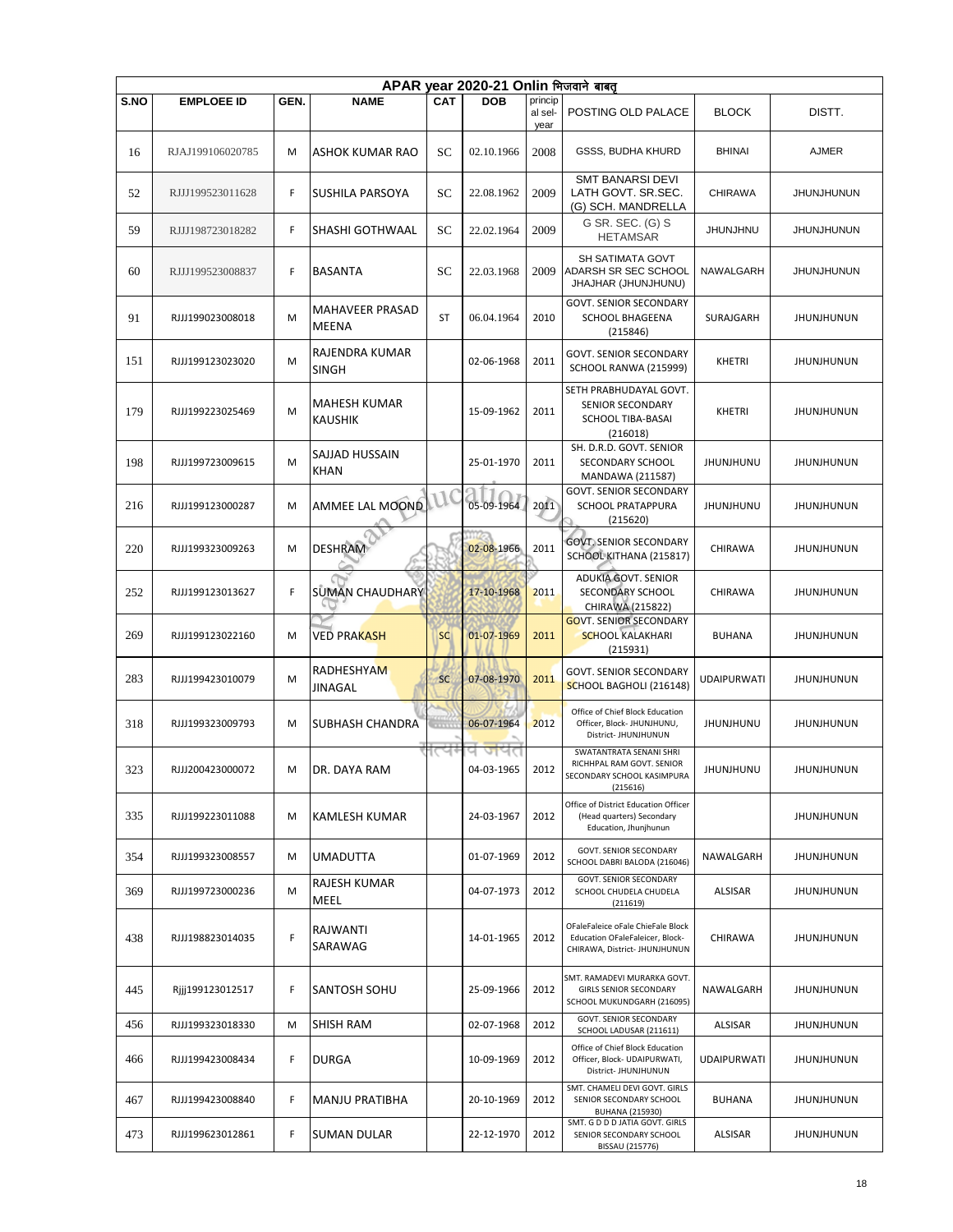|      | APAR year 2020-21 Onlin भिजवाने बाबत् |      |                                     |              |            |                            |                                                                                                                   |                     |                   |  |  |  |  |
|------|---------------------------------------|------|-------------------------------------|--------------|------------|----------------------------|-------------------------------------------------------------------------------------------------------------------|---------------------|-------------------|--|--|--|--|
| S.NO | <b>EMPLOEE ID</b>                     | GEN. | <b>NAME</b>                         | <b>CAT</b>   | <b>DOB</b> | princip<br>al sel-<br>year | POSTING OLD PALACE                                                                                                | <b>BLOCK</b>        | DISTT.            |  |  |  |  |
| 16   | RJAJ199106020785                      | M    | ASHOK KUMAR RAO                     | SC           | 02.10.1966 | 2008                       | GSSS, BUDHA KHURD                                                                                                 | <b>BHINAI</b>       | <b>AJMER</b>      |  |  |  |  |
| 502  | Rjjj199723009299                      | F    | ANUKAMPA<br>ARDAWATIA               |              | 24-06-1968 | 2012                       | GOVT. SENIOR SECONDARY<br>SCHOOL KHANPUR MEHRANA<br>(215906)                                                      | <b>BUHANA</b>       | <b>JHUNJHUNUN</b> |  |  |  |  |
| 511  | RJJJ199823007236                      | M    | <b>MAINPAL SINGH</b>                |              | 01-04-1971 | 2012                       | CHOUDHARY RAMESHWARLAL<br>MULARAM GOVT. SENIOR<br>SECONDARY SCHOOL NAWLARI<br>(216049)                            | NAWALGARH           | JHUNJHUNUN        |  |  |  |  |
| 526  | RJJJ199023009133                      | F    | <b>SUMITRA</b><br>(PAYAL)JHAJHARIA  |              | 13-04-1967 | 2012                       | <b>GOVT. SENIOR SECONDARY</b><br>SCHOOL DHEELSAR (211598)                                                         | <b>ALSISAR</b>      | <b>JHUNJHUNUN</b> |  |  |  |  |
| 540  | RJJJ199023007665                      | M    | DAYARAM                             |              | 04-07-1961 | 2012                       | <b>RTD</b>                                                                                                        | SURAJGARH           | JHUNJHUNUN        |  |  |  |  |
| 542  | RJCR199012007500                      | M    | RAMPRAKASH<br>SHARMA                |              | 05-07-1962 | 2012                       | <b>GOVT. SENIOR SECONDARY</b><br>SCHOOL BERLA (215876)                                                            | SURAJGARH           | <b>JHUNJHUNUN</b> |  |  |  |  |
| 637  | RJJJ199423007140                      | M    | PRABHU DAYAL<br>MEENA               | ST           | 10-08-1966 | 2012                       | SETH HARSAHAYMAL JHUNTHALAL<br><b>GOVT SENIOR SECONDARY</b><br>SCHOOL, SEFRAGUWAR                                 | <b>KHETRI</b>       | <b>JHUNJHUNUN</b> |  |  |  |  |
| 641  | RJJJ199123020702                      | M    | RAMESH KUMAR<br><b>ROLAN</b>        | <b>SC</b>    | 04-06-1964 | 2012                       | <b>GOVT. SENIOR SECONDARY</b><br>SCHOOL PARASRAMPURA (216082)                                                     | NAWALGARH           | <b>JHUNJHUNUN</b> |  |  |  |  |
| 653  | RJJJ199023000248                      | M    | <b>KARAN SINGH</b>                  | SC           | 19-07-1965 | 2012                       | SHEED SRI SUMER SINGH GOVT.<br>SENIOR SECONDARY SCHOOL<br>SHEED SRI SUMER SINGH G S S S<br><b>HEERWA (215890)</b> | <b>BUHANA</b>       | <b>JHUNJHUNUN</b> |  |  |  |  |
| 97   | RJJO198725008022                      | M    | <b>MADAN LAL</b><br>JAMERIYA        | <b>SC</b>    | 15.07.1961 | 2010                       | <b>RTD</b>                                                                                                        | <b>BHOPALGARH</b>   | <b>JODHPUR</b>    |  |  |  |  |
| 129  | RJJO198525003349                      | M    | HASTIMAL SOLANKI                    | SC           | 01.11.1961 | 2011                       | <b>RTD</b>                                                                                                        | <b>PIPAR CITY</b>   | <b>JODHPUR</b>    |  |  |  |  |
| 138  | RJJO199024016078                      | M    | OM SINGH<br><b>RAJPUROHIT</b>       |              | 25-01-1966 | 2011                       | Office of District Education<br>Officer (Head quarters)<br>Elementary Education,<br>Jodhpur                       |                     | <b>JODHPUR</b>    |  |  |  |  |
| 139  | RJJO199224015630                      | M    | <b>INSAF KHAN ZAI</b>               |              | 20-09-1967 | 2011                       | Office of the District<br>Institute for Education and<br>Training, District- JODHPUR                              |                     | <b>JODHPUR</b>    |  |  |  |  |
| 189  | RJNA199228007600                      | M    | <b>PURUSHOTAM</b><br>RAJPUROHIT     |              | 05-06-1968 | 2011                       | GOVT. SENIOR SECONDARY<br>SCHOOL GSSS<br>MAHAMANDIR JODHPUR<br>(220393)                                           | JODHPUR CITY        | <b>JODHPUR</b>    |  |  |  |  |
| 209  | RJJO198724001058                      | M    | RAMAWATAR KAKRA                     | <b>TELES</b> | 30-08-1962 | 2011                       | GOVT. SENIOR SECONDARY<br>SCHOOL FITKASANI<br>RASHIDA (219639)                                                    | LUNI                | <b>JODHPUR</b>    |  |  |  |  |
| 245  | RJJO199724019486                      | F    | <b>SHAMIM</b>                       |              | 14-10-1971 | 2011                       | SHRI CHAGANRAJ<br>CHOPASANI WALA GOVT.<br>GIRLS SR. SEC. SCHOOL,<br>JALORI GATE, JODHPUR                          | <b>JODHPUR CITY</b> | <b>JODHPUR</b>    |  |  |  |  |
| 302  | RJJO199424013249                      | M    | SOHAN RAM<br><b>BISHNOI</b>         |              | 01-10-1970 | 2012                       | <b>GOVT. SENIOR SECONDARY</b><br>SCHOOL BANWARLA (219123)                                                         | <b>MANDORE</b>      | <b>JODHPUR</b>    |  |  |  |  |
| 360  | RJJO200924003421                      | M    | <b>BHANWAR LAL</b><br><b>SUTHAR</b> |              | 15-06-1970 | 2012                       | Office of District Education Officer<br>Legal (Secondary), Jodhpur                                                |                     | <b>JODHPUR</b>    |  |  |  |  |
| 370  | RJJO199624007857                      | M    | <b>GULEN CHOUDHARY</b>              |              | 25-11-1975 | 2012                       | GOVT. SENIOR SECONDARY<br>SCHOOL BIRAI BAORI (219744)                                                             | <b>BAORI</b>        | <b>JODHPUR</b>    |  |  |  |  |
| 378  | RJJO199025000630                      | M    | HARI SINGH RATNU                    |              | 05-09-1966 | 2012                       | GOVT GIRLS SENIOR SECONDARY<br>SCHOOL, BHAWI                                                                      | <b>BILARA</b>       | <b>JODHPUR</b>    |  |  |  |  |
| 413  | RJJO199625008864                      | м    | HINGLAJDAN<br>CHARAN                |              | 09-10-1971 | 2012                       | Ele.Edu.Offices (प्रार.शि.वि. के<br>कार्यालय) jodhpur                                                             |                     | <b>JODHPUR</b>    |  |  |  |  |
| 439  | RJJO199124001021                      | M    | ASHOK KUMAR<br><b>BISHNOI</b>       |              | 10-04-1965 | 2012                       | Office of District Education Officer<br>Legal (Secondary), Jodhpur                                                |                     | <b>JODHPUR</b>    |  |  |  |  |
| 448  | RJJO198924005817                      | F    | PRATIBHA SHARMA                     |              | 17-07-1967 | 2012                       | GOVT. GIRLS SENIOR SECONDARY<br><b>SCHOOL TINWARI</b>                                                             | <b>TINWARI</b>      | <b>JODHPUR</b>    |  |  |  |  |
| 457  | RJJO199624013781                      | F    | MANJU VERMA                         |              | 07-07-1968 | 2012                       | SHAHEED CHHOTURAM<br>MEGHWAL GOVT. SENIOR<br>SECONDARY SCHOOL CHOPASNI<br>CHARNAN (219031)                        | <b>TINWARI</b>      | <b>JODHPUR</b>    |  |  |  |  |
| 462  | RJJO199124012678                      | F    | MANJU SHARMA                        |              | 10-01-1969 | 2012                       | GOVT. SENIOR SECONDARY<br>SCHOOL CHAWANDA                                                                         | MANDORE             | <b>JODHPUR</b>    |  |  |  |  |
| 483  | RJJO199824005718                      | F.   | RAJANI SHEKHAWAT                    |              | 06-10-1972 | 2012                       | GOVT. GIRLS SENIOR SECONDARY<br>SCHOOL BJS JODHPUR (220398)                                                       | JODHPUR CITY        | <b>JODHPUR</b>    |  |  |  |  |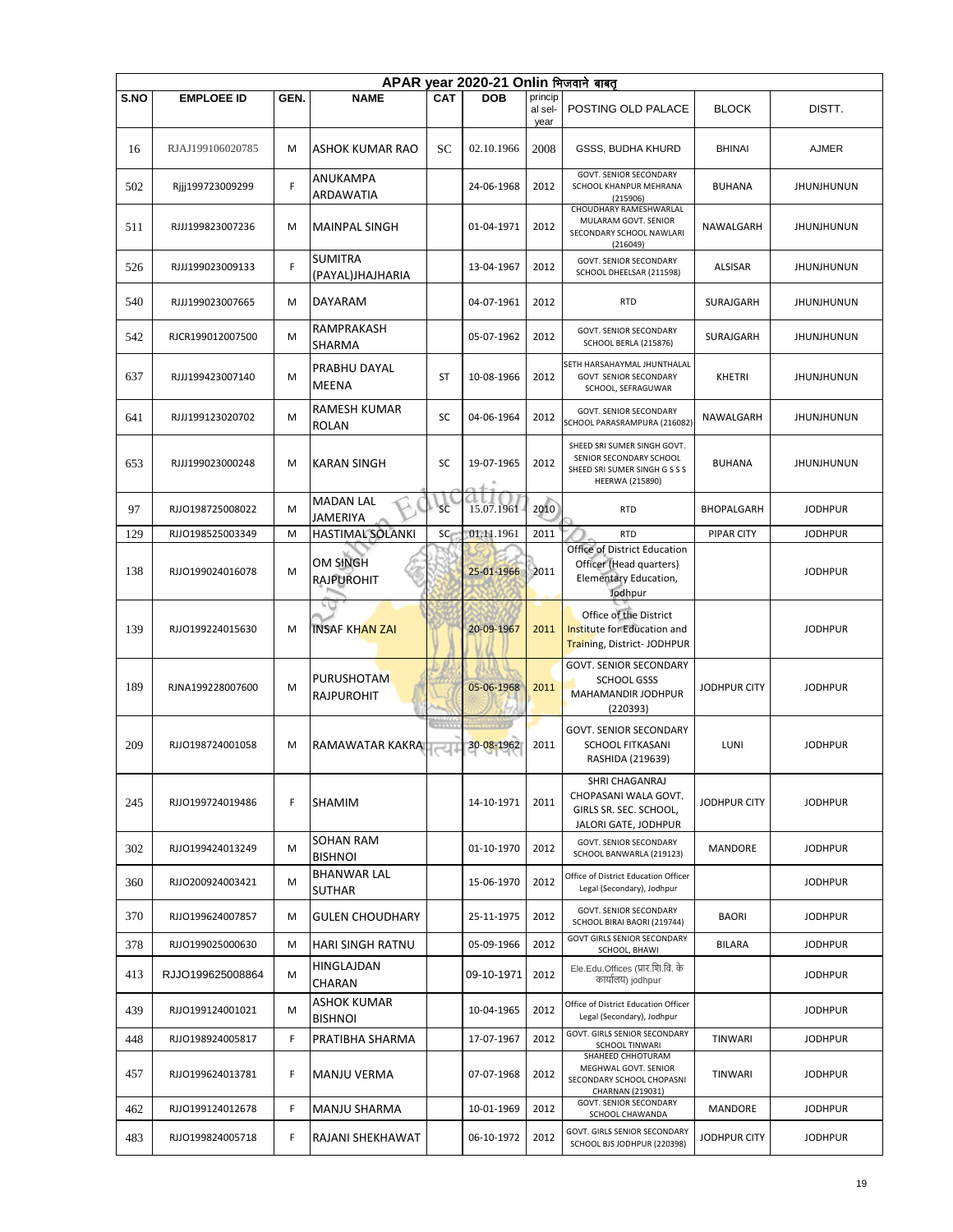|      | APAR year 2020-21 Onlin भिजवाने बाबत् |      |                                      |           |            |                 |                                                                                   |                 |                |  |  |  |  |
|------|---------------------------------------|------|--------------------------------------|-----------|------------|-----------------|-----------------------------------------------------------------------------------|-----------------|----------------|--|--|--|--|
| S.NO | <b>EMPLOEE ID</b>                     | GEN. | <b>NAME</b>                          | CAT       | <b>DOB</b> | princip         |                                                                                   |                 |                |  |  |  |  |
|      |                                       |      |                                      |           |            | al sel-<br>year | POSTING OLD PALACE                                                                | <b>BLOCK</b>    | DISTT.         |  |  |  |  |
| 16   | RJAJ199106020785                      | M    | <b>ASHOK KUMAR RAO</b>               | SC        | 02.10.1966 | 2008            | GSSS, BUDHA KHURD                                                                 | <b>BHINAI</b>   | <b>AJMER</b>   |  |  |  |  |
| 517  | RJJO198424004020                      | M    | <b>VRIJESH VYAS</b>                  |           | 04-08-1961 | 2012            | <b>RTD</b>                                                                        | <b>OSIAN</b>    | <b>JODHPUR</b> |  |  |  |  |
| 587  | RJJO198624006942                      | M    | RAJENDRA KRISHAN<br><b>VYAS</b>      |           | 01-09-1961 | 2012            | <b>RTD</b>                                                                        | LOHAWAT         | <b>JODHPUR</b> |  |  |  |  |
| 621  | RJNA199128010080                      | M    | <b>BHAGWAN DAN</b><br>SANDU          |           | 15-09-1964 | 2012            | <b>GOVT. SENIOR SECONDARY</b><br>SCHOOL UMMEDNAGAR (220348)                       | <b>TINWARI</b>  | <b>JODHPUR</b> |  |  |  |  |
| 29   | RJKA198526028993                      | M    | <b>KEDA LAL MEENA</b>                | <b>ST</b> | 30.06.1962 | 2009            | <b>GOVT. SENIOR</b><br>SECONDARY SCHOOL<br><b>MUNDIYA</b>                         | <b>TODABHIM</b> | KARAULI        |  |  |  |  |
| 48   | RJKA199626017712                      | M    | MUNESH KUMAR<br>MEENA                | <b>ST</b> | 30.07.1971 | 2009            | Govt Senior Secondary<br>School JODLI                                             | <b>SAPOTRA</b>  | KARAULI        |  |  |  |  |
| 50   | RJKA199726019129                      | M    | KAMAL RAM MEENA                      | <b>ST</b> | 01.01.1973 | 2009            | Govt. Adarsh Senior<br>Secondary School Nadoti                                    | <b>NADOTI</b>   | KARAULI        |  |  |  |  |
| 53   | RJKA199126017206                      | M    | PARAS RAM MEENA                      | <b>ST</b> | 15.06.1964 | 2009            | Govt. Senior Secondary<br><b>School LANGRA</b>                                    | <b>MADRAIL</b>  | KARAULI        |  |  |  |  |
| 73   | RJSM199132000833                      | F    | <b>RAM NATHI MEENA</b>               | <b>ST</b> | 10.07.1966 | 2009            | Govt. Girls Senior<br>Secondary School<br><b>NADOTI</b>                           | <b>NADOTI</b>   | KARAULI        |  |  |  |  |
| 89   | RJKA198926011944                      | M    | HARIKESH MEENA                       | ST        | 11.01.1963 | 2010            | <b>GOVT. SENIOR SECONDARY</b><br><b>SCHOOL GUBRENDA</b><br>(212467)               | KARAULI         | KARAULI        |  |  |  |  |
|      |                                       |      |                                      |           |            |                 |                                                                                   |                 |                |  |  |  |  |
|      |                                       |      | PUSHPENDRA                           |           |            |                 | <b>GOVT. SENIOR SECONDARY</b>                                                     |                 |                |  |  |  |  |
| 171  | RJKA199126020467                      | M    | <b>KUMAR SHARMA</b>                  |           | 01-06-1970 | 2011            | SCHOOL KHEDLI GURJAR                                                              | <b>HINDAUN</b>  | <b>KARAULI</b> |  |  |  |  |
|      |                                       |      |                                      |           |            |                 | (212495)                                                                          |                 |                |  |  |  |  |
|      |                                       |      |                                      |           |            |                 |                                                                                   |                 |                |  |  |  |  |
|      |                                       |      |                                      |           |            |                 |                                                                                   |                 |                |  |  |  |  |
| 172  | RJDA199613008015                      | M    | <b>DEVI SHANKER</b><br><b>SHARMA</b> |           | 01-07-1970 | 2011            | <b>GOVT. SENIOR SECONDARY</b><br>SCHOOL BIJALPUR (212441)                         | <b>KARAULI</b>  | <b>KARAULI</b> |  |  |  |  |
|      |                                       |      |                                      |           |            |                 |                                                                                   |                 |                |  |  |  |  |
|      |                                       |      |                                      |           |            |                 | <b>SWAMI VIVEKANAND</b>                                                           |                 |                |  |  |  |  |
| 233  | RJKA199126000339                      | M    | SARVESH KUMAR                        |           | 20-08-1969 | 2011            | GOVT. MODEL SCHOOL,                                                               | <b>KARAULI</b>  | KARAULI        |  |  |  |  |
|      |                                       |      | <b>GUPTA</b>                         |           |            |                 | KARAULI, KARAULI (212488)                                                         |                 |                |  |  |  |  |
|      |                                       |      |                                      |           |            |                 |                                                                                   |                 |                |  |  |  |  |
|      |                                       |      |                                      |           | 17-05-1964 |                 | GOVT. SENIOR SECONDARY                                                            |                 |                |  |  |  |  |
| 372  | RJKA198726014746                      | M    | <b>KUMHER SINGH JAT</b>              |           |            | 2012            | SCHOOL BAJANA KHURD (212552)                                                      | <b>HINDAUN</b>  | <b>KARAULI</b> |  |  |  |  |
|      |                                       |      |                                      |           |            |                 |                                                                                   |                 |                |  |  |  |  |
| 426  | RJKA200326009412                      | F    | SEEMA JADAUN                         |           | 01-12-1974 | 2012            | GOVT. GIRLS SENIOR SECONDARY<br>SCHOOL MOHAN NAGAR                                | <b>HINDAUN</b>  | KARAULI        |  |  |  |  |
|      |                                       |      |                                      |           |            |                 | <b>HINDAUN (212558)</b><br>Office of Chief Block Education                        |                 |                |  |  |  |  |
| 606  | RJSMale198932000584                   | м    | SHIVDUTT JAIMINI                     |           | 05-07-1964 | 2012            | Officer, Block- KARAULI, District-<br>KARAULI                                     | KARAULI         | KARAULI        |  |  |  |  |
| 626  | RJKA199326018793                      | M    | PRATHVI RAJ MEENA                    |           | 02-07-1965 | 2012            | <b>GOVT. SENIOR SECONDARY</b><br>SCHOOL BALOTI (212669)                           | SAPOTRA         | <b>KARAULI</b> |  |  |  |  |
| 636  | RJKA199326016732                      | M    | KAILASH CHAND<br>MEENA               | ST        | 02-07-1965 | 2012            | GOVT. SENIOR SECONDARY<br>SCHOOL RONDKALA (212449)                                | KARAULI         | KARAULI        |  |  |  |  |
| 639  | RJKA198926011721                      | м    | <b>BHIM SINGH MEENA</b>              | ST        | 01-04-1964 | 2012            | GOVT. SENIOR SECONDARY<br>SCHOOL DANALPUR (212513)                                | <b>HINDAUN</b>  | KARAULI        |  |  |  |  |
| 640  | RJKA198526019871                      | M    | LAKHAN LAL MEENA                     | ST        | 12-07-1961 | 2012            | <b>RTD</b>                                                                        | <b>TODABHIM</b> | KARAULI        |  |  |  |  |
| 661  | RJKA198726020865                      | м    | <b>BABU LAL MEENA</b>                | ST        | 06-07-1963 | 2012            | GOVT. SENIOR SECONDARY<br>SCHOOL GOTHARA BLOCK-<br>SAPOTRA DIST.-KARAULI (212681) | SAPOTRA         | KARAULI        |  |  |  |  |
|      |                                       |      |                                      |           |            |                 |                                                                                   |                 |                |  |  |  |  |
| 663  | RJKA198926017837                      | м    | <b>BRIJ LAL MEENA</b>                | ST        | 01-07-1961 | 2012            | <b>RTD</b>                                                                        | KARAULI         | KARAULI        |  |  |  |  |
|      |                                       |      |                                      |           |            |                 |                                                                                   |                 |                |  |  |  |  |
|      |                                       |      |                                      |           |            |                 |                                                                                   |                 |                |  |  |  |  |
| 665  | RJKA198726014311                      | M    | SHREEMAN LAL<br>MEENA                | ST        | 15-06-1964 | 2012            | GOVT. SENIOR SECONDARY<br>SCHOOL BAGAOR (212645)                                  | <b>NADOTI</b>   | KARAULI        |  |  |  |  |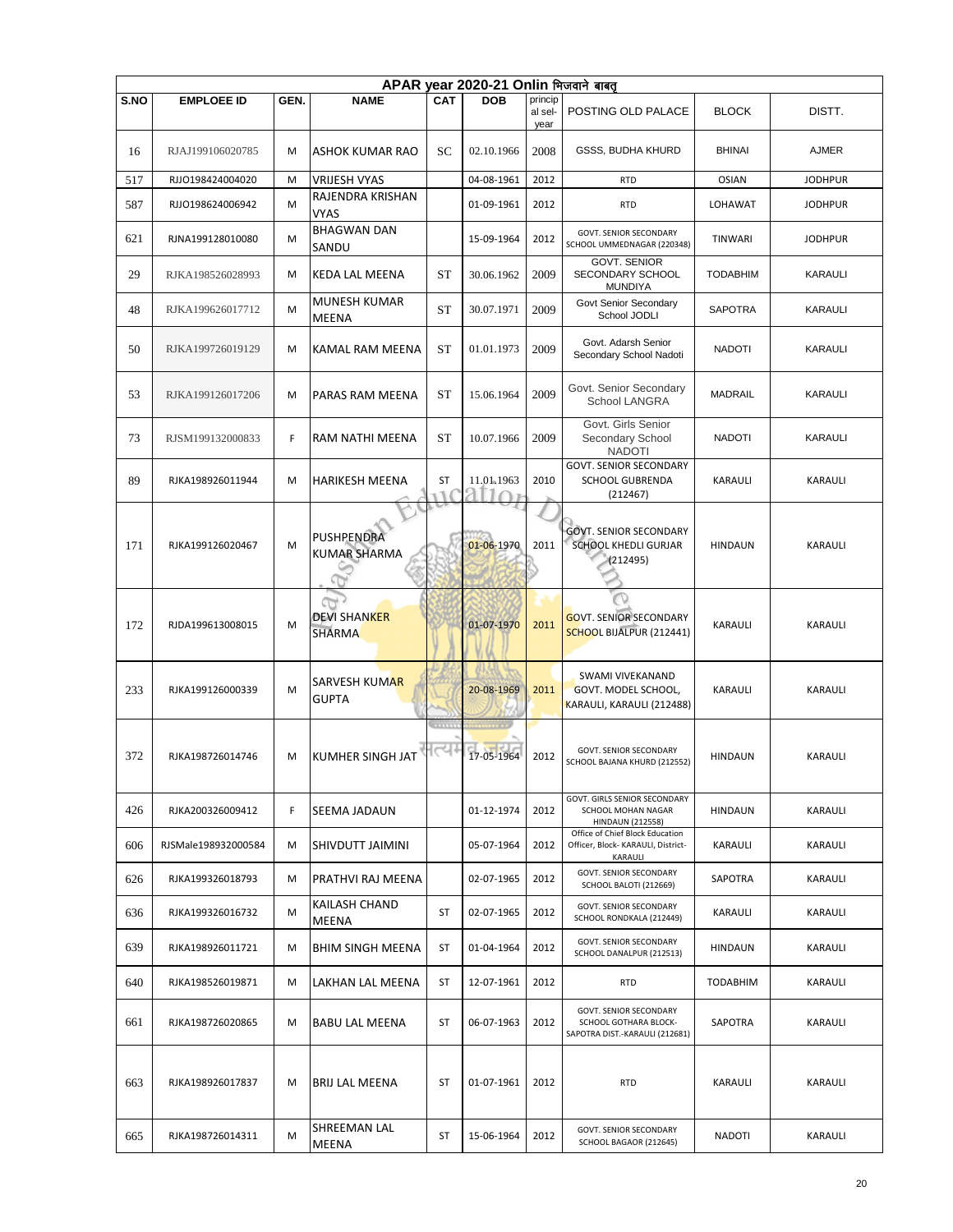|      |                   |      |                                          |            | APAR year 2020-21 Onlin भिजवाने बाबत |                            |                                                                                                               |                  |              |
|------|-------------------|------|------------------------------------------|------------|--------------------------------------|----------------------------|---------------------------------------------------------------------------------------------------------------|------------------|--------------|
| S.NO | <b>EMPLOEE ID</b> | GEN. | <b>NAME</b>                              | <b>CAT</b> | <b>DOB</b>                           | princip<br>al sel-<br>year | POSTING OLD PALACE                                                                                            | <b>BLOCK</b>     | DISTT.       |
| 16   | RJAJ199106020785  | М    | ASHOK KUMAR RAO                          | SC         | 02.10.1966                           | 2008                       | <b>GSSS, BUDHA KHURD</b>                                                                                      | <b>BHINAI</b>    | <b>AJMER</b> |
| 678  | RJKA199526016456  | М    | <b>KRISHAN CHANDRA</b><br>MEENA          | ST         | 23-07-1965                           | 2012                       | <b>GOVT. SENIOR SECONDARY</b><br>SCHOOL KEMLA (212619)                                                        | <b>NADOTI</b>    | KARAULI      |
| 57   | RJBU199210015749  | F.   | <b>MADHU VERMA</b>                       | SC         | 17.11.1969                           | 2009                       | <b>GOVT. GIRLS SENIOR</b><br>SECONDARY SCHOOL<br><b>MORAK STATION</b>                                         | KHAIRABAD        | <b>KOTA</b>  |
| 66   | RJBR199104010164  | F.   | <b>GAYATRI MEENA</b>                     | <b>ST</b>  | 06.12.1968                           | 2009                       | <b>GOVT. SENIOR</b><br>SECONDARY SCHOOL<br><b>TELIYA KHEDI</b>                                                | KHAIRABAD        | KOTA         |
| 71   | RJCT198511012548  | F    | <b>RAMBHAROS</b><br>MEENA                | <b>ST</b>  | 04.09.1963                           | 2009                       | GGSSS, RAMGANJMANDI                                                                                           | <b>KHAIRABAD</b> | <b>KOTA</b>  |
| 74   | RJKO199627003764  | F.   | ARCHANA KUMARI                           | SC         | 15.05.1973                           | 2009                       | GGSSS,<br>RAMPURA(MAHARANI)                                                                                   | <b>KOTA</b>      | <b>KOTA</b>  |
| 76   | RJKO199127002234  | м    | CHANDRA PRAKASH<br>MEGWAL                | <b>SC</b>  | 02.10.1963                           | 2009                       | <b>GSSS, RANPUR</b>                                                                                           | <b>KOTA</b>      | <b>KOTA</b>  |
| 117  | RJKO199127003549  | M    | <b>BHAWANI SHANKAR</b><br><b>CHOPDAR</b> | SC         | 05.07.1964                           | 2011                       | Office of the District<br>Institute for Education and<br>Training, District-KOTA                              |                  | <b>KOTA</b>  |
| 251  | RJJP199218020267  | F    | PAVITRA TRIPATHI                         |            | 23-04-1967                           | 2011                       | OFaleFaleice oFale the<br><b>District Institute Faleor</b><br><b>Education and Training,</b><br>District-KOTA |                  | <b>KOTA</b>  |
| 254  | RJKO199327004228  | F    | <b>INDU HADA</b>                         |            | 13-06-1969                           | 2011                       | <b>GOVT. SENIOR SECONDARY</b><br>SCHOOL ARANDKHEDA<br>(216640)                                                | LADPURA          | <b>KOTA</b>  |
| 321  | RJKO199427016964  | м    | <b>SHYAM SUNDER</b><br>SONI <sub>A</sub> |            | 06-02-1965                           | 2012                       | <b>GOVT. SENIOR SECONDARY</b><br>SCHOOL BORKHANDI (216766)                                                    | <b>KOTA</b>      | <b>KOTA</b>  |
| 421  | RJKO199627004093  | M    | <b>SIYARAM MALI</b>                      |            | 01-07-1973                           | 2012                       | OFFICE OF JOINT DIRECTORE SEC.<br><b>KOTA</b>                                                                 |                  | KOTA         |
| 429  | RJKO198727002389  | F.   | PRABHA KAUSHIK                           |            | 27-08-1961                           | 2012                       | <b>RTD</b>                                                                                                    | SULTANPUR        | <b>KOTA</b>  |
| 430  | RJKO199727000377  | F.   | <b>SHASHI PRABHA JAIN</b>                |            | 25-09-1961                           | 2012                       | <b>RTD</b>                                                                                                    | <b>KOTA</b>      | <b>KOTA</b>  |
| 460  | RJBW199408007593  | F.   | PRATIBHA TRIPATHI                        |            | 08-08-1968                           | 2012                       | GOVT. GIRLS SENIOR SECONDARY<br>SCHOOL KANWAS (216716)                                                        | SANGOD           | <b>KOTA</b>  |
| 505  | RJKO199627005003  | F    | <b>MEENA CHOUHAN</b>                     |            | 26-01-1970                           | 2012                       | GOVT. SENIOR SECONDARY<br>SCHOOL DHULET (216720)                                                              | SANGOD           | <b>KOTA</b>  |
| 523  | RJKO199027002186  | F.   | <b>ASHA SILAS</b>                        |            | 25-08-1962                           | 2012                       | GOVT. GIRLS SENIOR SECONDARY<br>SCHOOL SANGOD (216738)                                                        | SANGOD           | <b>KOTA</b>  |
| 535  | RJBU199010012453  | F.   | <b>MUNMUN BANERJEE</b>                   |            | 10-12-1961                           | 2012                       | GOVT. SENIOR SECONDARY<br>SCHOOL RANODIYA (224408)                                                            | <b>ITAWA</b>     | KOTA         |
| 541  | RJKO198727000576  | М    | SALIM MOHAMMED                           |            | 02-07-1962                           | 2012                       | <b>GOVT. SENIOR SECONDARY</b><br>SCHOOL KOTDADEEPSINGH<br>(224477)                                            | SULTANPUR        | KOTA         |
| 585  | RJKO199027002890  | M    | ASHOK KUMAR<br><b>TAILOR</b>             |            | 07-07-1962                           | 2012                       | GOVT. SENIOR SECONDARY<br>SCHOOL GSSS CHECHAT (216646)                                                        | KHAIRABAD        | <b>KOTA</b>  |
| 589  | RJKO198927013847  | м    | <b>DEVI SHANKAR</b>                      |            | 04-02-1963                           | 2012                       | GOVT. SENIOR SECONDARY<br>SCHOOL BAPAWAR KALAN<br>(216690)                                                    | SANGOD           | KOTA         |
| 599  | RJKO198927001873  | M    | <b>SURESH CHAND</b><br>SHARMA            |            | 08-06-1964                           | 2012                       | <b>GOVT. SENIOR SECONDARY</b><br>SCHOOL KASAR (216637)                                                        | LADPURA          | <b>KOTA</b>  |
| 611  | RJKO198827001519  | м    | RAJENDRA SINGH<br><b>SISODIA</b>         |            | 25-07-1961                           | 2012                       | <b>RTD</b>                                                                                                    | SULTANPUR        | KOTA         |
| 617  | RJKO198627003084  | м    | <b>SURESH CHANDRA</b><br><b>GUPTA</b>    |            | 08-10-1962                           | 2012                       | <b>GOVT. SENIOR SECONDARY</b><br>SCHOOL MADANPURIYA (216656)                                                  | KHAIRABAD        | <b>KOTA</b>  |
| 654  | RJKO199427001198  | М    | MAGAN LAL                                | SC         | 02-08-1965                           | 2012                       | GOVT. SENIOR SECONDARY<br><b>SCHOOL ALOD (216668)</b>                                                         | KHAIRABAD        | KOTA         |
| 13   | RJNA199028010249  | м    | PRAHLAD RAM                              | SC         | 12.08.1966                           | 2008                       | Govt.Aadarsh High<br>Secondary School Lampolai                                                                | <b>RIYAN</b>     | NAGAUR       |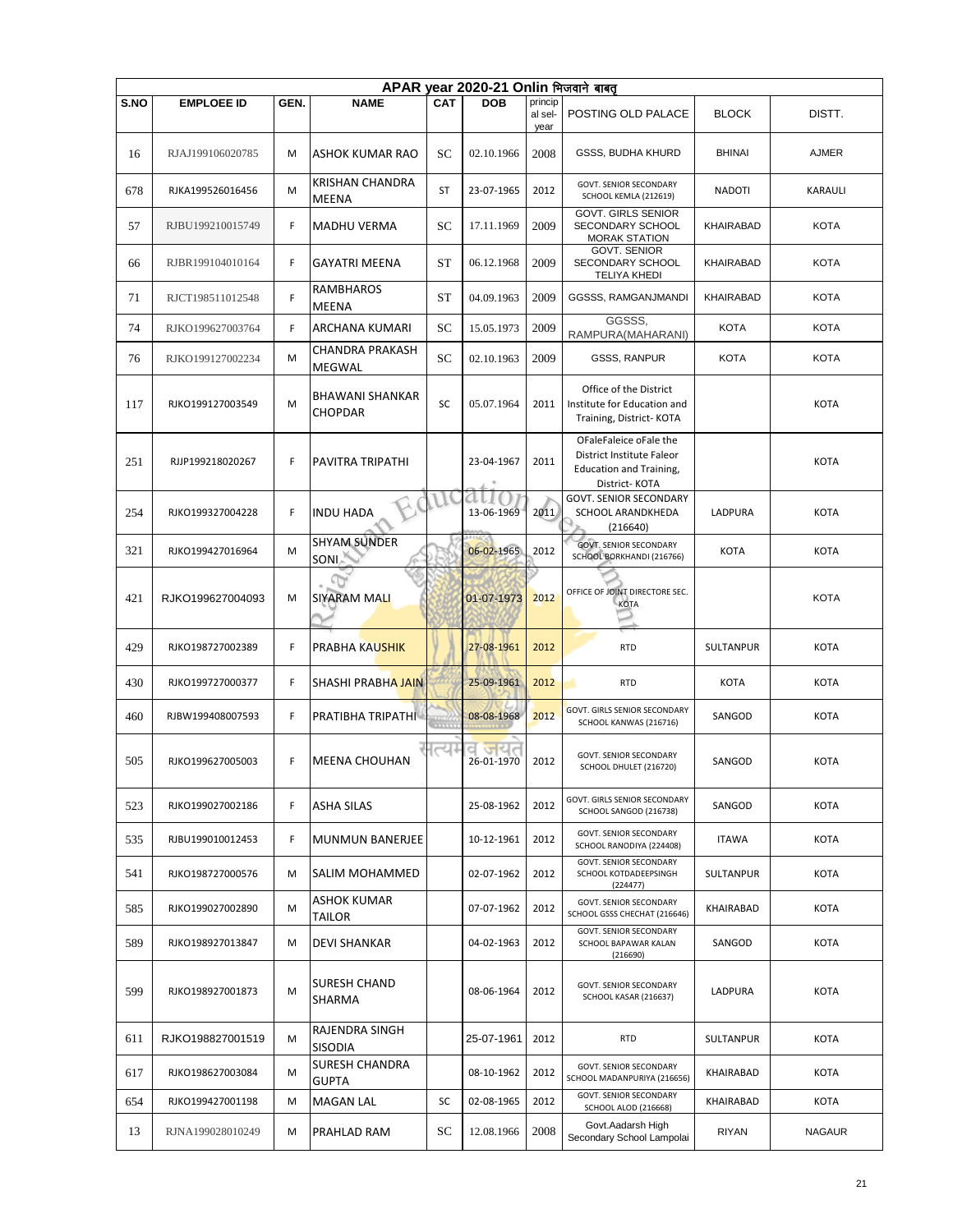|      | APAR year 2020-21 Onlin भिजवाने बाबत् |      |                                        |                                   |                        |                            |                                                                                                                        |                  |               |  |  |  |  |
|------|---------------------------------------|------|----------------------------------------|-----------------------------------|------------------------|----------------------------|------------------------------------------------------------------------------------------------------------------------|------------------|---------------|--|--|--|--|
| S.NO | <b>EMPLOEE ID</b>                     | GEN. | <b>NAME</b>                            | <b>CAT</b>                        | <b>DOB</b>             | princip<br>al sel-<br>year | POSTING OLD PALACE                                                                                                     | <b>BLOCK</b>     | DISTT.        |  |  |  |  |
| 16   | RJAJ199106020785                      | M    | ASHOK KUMAR RAO                        | SC                                | 02.10.1966             | 2008                       | GSSS, BUDHA KHURD                                                                                                      | <b>BHINAI</b>    | <b>AJMER</b>  |  |  |  |  |
| 123  | RJNA198728016542                      | M    | BAGDARAM                               | SC                                | 28.11.1963             | 2011                       | <b>GOVT. SENIOR SECONDARY</b><br>SCHOOL BADAYALI (219449)                                                              | <b>RIYAN</b>     | <b>NAGAUR</b> |  |  |  |  |
| 155  | RJAJ199706000638                      | M    | <b>GOVIND NARAYAN</b><br><b>SHARMA</b> |                                   | 27-08-1971             | 2011                       | <b>GOVT. SENIOR SECONDARY</b><br>SCHOOL MODI KALAN<br>(219477)                                                         | <b>RIYAN</b>     | <b>NAGAUR</b> |  |  |  |  |
| 176  | RJJP199718019294                      | M    | <b>KRIPA NIDHI TRIVEDI</b>             |                                   | 25-12-1972             | 2011                       | GOVT. SENIOR SECONDARY<br>SCHOOL BIDIYAD (219554)                                                                      | PARBATSAR        | <b>NAGAUR</b> |  |  |  |  |
| 188  | RJCR199512019501                      | M    | RAMESHWAR<br>PRASAD                    |                                   | 01-01-1968             | 2011                       | <b>GOVT. SENIOR SECONDARY</b><br>SCHOOL MINDA (219950)                                                                 | <b>NAWA</b>      | <b>NAGAUR</b> |  |  |  |  |
| 211  | RJNA198928012958                      | M    | NARENDRA SINGH                         |                                   | 04-04-1963             | 2011                       | SHAHID KISHAN SINGH<br><b>GOVERNMENT SENIOR</b><br>SECONDARY SCHOOL<br><b>KALWA</b>                                    | MAKRANA          | <b>NAGAUR</b> |  |  |  |  |
| 237  | RJNA199328007456                      | M    | RAM NIWAS JANGID                       |                                   | 04-01-1970             | 2011                       | <b>GOVT. SENIOR SECONDARY</b><br>SCHOOL SAGUBARI (219810)                                                              | DEEDWANA         | <b>NAGAUR</b> |  |  |  |  |
| 243  | RJNA199328002423                      | F    | UPASANA PAREEK                         | tuc                               | 20-09-1970<br>a<br>()7 | 2011                       | OFaleFaleice oFale ChieFale<br><b>Block Education</b><br>OFaleFaleicer, Block-<br>KUCHAMAN, District-<br><b>NAGAUR</b> | KUCHAMAN         | <b>NAGAUR</b> |  |  |  |  |
| 255  | RJNA199428002622                      | F    | <b>GEETA SHARMA</b>                    |                                   | 30-09-1969             | 2011                       | <b>GOVT. GIRLS SENIOR</b><br><b>SECONDARY SCHOOL</b><br>MERTAROAD (219525)                                             | MERTACITY        | <b>NAGAUR</b> |  |  |  |  |
| 265  | RJNA199128016422                      | M    | PRAHALAD                               | <b>SC</b>                         | 01-06-1966             | 2011                       | <b>GOVT. SENIOR SECONDARY</b><br>SCHOOL MANGLANA<br>(219572)                                                           | PARBATSAR        | NAGAUR        |  |  |  |  |
| 292  | RJJP199018012022                      | M    | <b>PANNA LAL</b>                       | SC                                | 17-12-1966             | 2011                       | <b>GOVT. SENIOR SECONDARY</b><br><b>SCHOOL RIYANSHYAMDAS</b><br>(219534)                                               | <b>MERTACITY</b> | <b>NAGAUR</b> |  |  |  |  |
| 334  | RJNA198728013697                      | M    | <b>KRISHAN GOPAL</b><br>KASWAN         |                                   | 21-10-1966             | 2012                       | BEEO MERTA CITY NAGAUR                                                                                                 |                  | <b>NAGAUR</b> |  |  |  |  |
| 344  | RJNA199828009486                      | M    | <b>BAJRANG SINGH</b>                   |                                   | 27-05-1968             | 2012                       | GOVT. SENIOR SECONDARY<br>SCHOOL LADARIYA (219788)                                                                     | <b>MOLASAR</b>   | <b>NAGAUR</b> |  |  |  |  |
| 358  | RJNA199528005399                      | M    | <b>BHANWAR LAL</b><br><b>KHOKHAR</b>   | <b>CELLE</b><br>$\overline{\sim}$ | 25-01-1970<br>UMU      | 2012                       | Office of Chief Block Education<br>Officer, Block- MaleOLASAR,<br>District-NAGAUR                                      | MOLASAR          | <b>NAGAUR</b> |  |  |  |  |
| 366  | RJAJ199701001435                      | M    | <b>ASLAM ALI</b>                       |                                   | 15-06-1971             | 2012                       | Office of Chief Block Education<br>Officer, Block- PARBATSAR,<br>District-NAGAUR                                       | PARBATSAR        | <b>NAGAUR</b> |  |  |  |  |
| 405  | RJNA199728016979                      | M    | DR. AJEET SINGH<br>DETHA               |                                   | 06-01-1971             | 2012                       | Office of the District Institute for<br>Education and Training,<br>KuchaMaleancity, District-<br>NAGAUR                |                  | NAGAUR        |  |  |  |  |
| 423  | RJJP199718016430                      | M    | KAMLESH KUMAR<br><b>SAINI</b>          |                                   | 25-08-1973             | 2012                       | SHAHID JAGDISH SINGH GOVT.<br>SENIOR SECONDARY SCHOOL<br>CHAWANDIYA (220056)                                           | MAKRANA          | <b>NAGAUR</b> |  |  |  |  |
| 485  | RJAJ199201004737                      | F    | SHARDA VERMA                           |                                   | 06-08-1963             | 2012                       | GOVT. SENIOR SECONDARY<br>SCHOOL SILANWAD (213495)                                                                     | LADNUN           | NAGAUR        |  |  |  |  |
| 536  | rjna199028002447                      | M    | <b>GYAN SINGH</b>                      |                                   | 01-08-1962             | 2012                       | BLS GOVT. SENIOR SECONDARY<br>SCHOOL NIMBIJODHA (213484)                                                               | LADNUN           | <b>NAGAUR</b> |  |  |  |  |
| 551  | RJAJ199001010143                      | M    | UDAI SINGH                             | SC                                | 30-05-1965             | 2012                       | GOVT. SENIOR SECONDARY<br>SCHOOL LADPURA (219472)                                                                      | <b>RIYAN</b>     | <b>NAGAUR</b> |  |  |  |  |
| 569  | RJAJ199001015714                      | м    | ASHOK KUMAR<br>JOSHI                   |                                   | 07-07-1964             | 2012                       | GOVT. SENIOR SECONDARY<br>SCHOOL CHITAI (219555)                                                                       | PARBATSAR        | NAGAUR        |  |  |  |  |
| 577  | RJNA198928005670                      | M    | LAXMAN RAM<br>BALARA                   |                                   | 10-09-1964             | 2012                       | SHAHID BHANWARSINGH GOVT.<br>SENIOR SECONDARY SCHOOL<br>GELASAR (220062)                                               | MAKRANA          | NAGAUR        |  |  |  |  |
| 580  | RJBP199007014094                      | M    | DEVENDRA KUMAR<br>GOYAL                |                                   | 14-04-1966             | 2012                       | SETH GANGA B.B.HEDA GOVT.<br><b>GIRLS SENIOR SECONDARY</b><br>SCHOOL GOREDI CHACHA<br>DEGANA JN. (219443)              | DEGANA           | NAGAUR        |  |  |  |  |
| 613  | RJAJ198901001479                      | м    | RAMKISHAN<br>SHARMA                    |                                   | 01-07-1963             | 2012                       | <b>GOVT. SENIOR SECONDARY</b><br>SCHOOL NIMBOLA BISHWA<br>(219479)                                                     | RIYAN            | NAGAUR        |  |  |  |  |
| 78   | RJPA198829007151                      | M    | HARIOM HIRAGAR                         | SС                                | 19.06.1965             | 2009                       | GASSS, SARAN                                                                                                           | MARWAR JN.       | PALI          |  |  |  |  |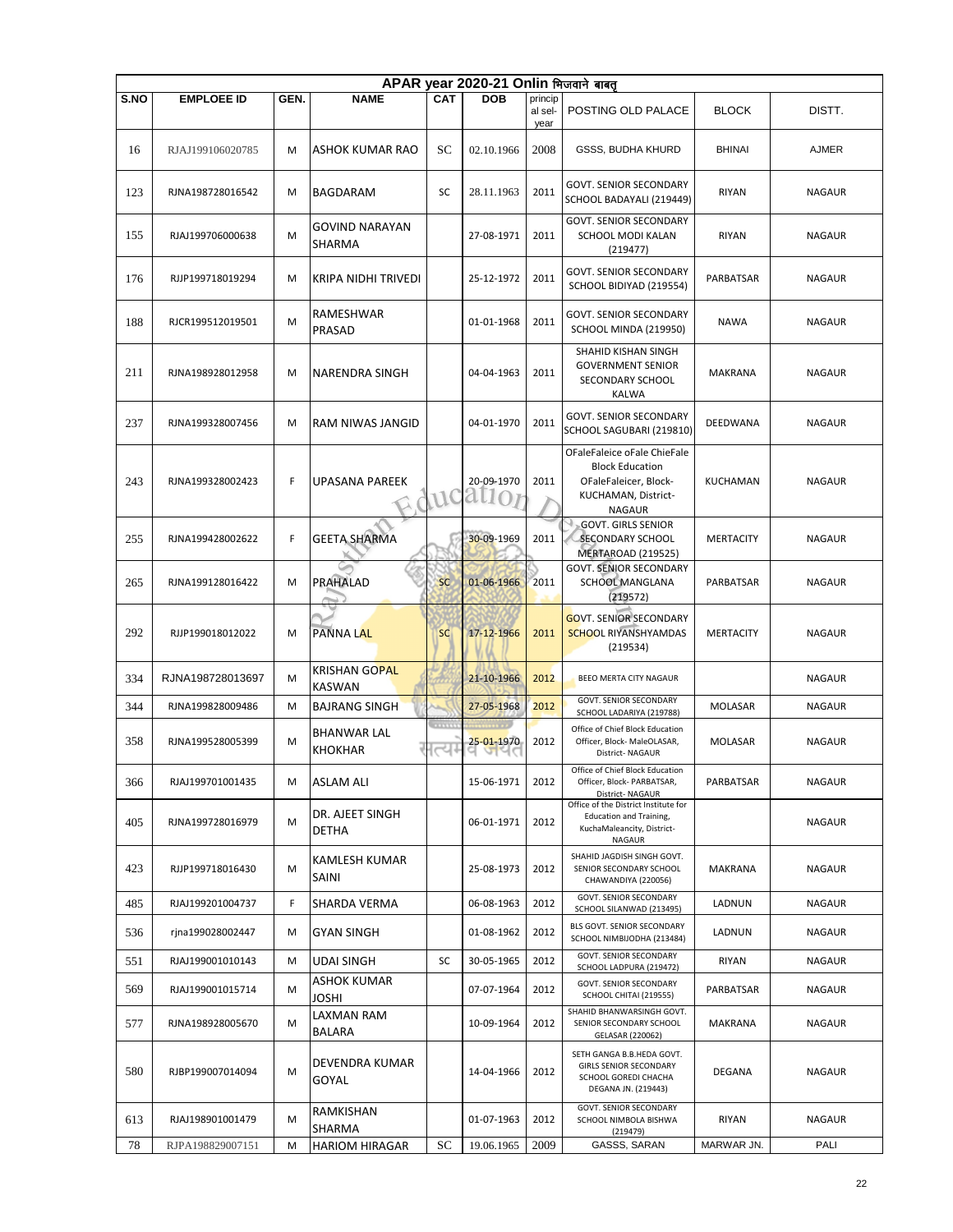|      | APAR vear 2020-21 Onlin भिजवाने बाबत |      |                                         |            |                  |                            |                                                                                                             |                                  |              |  |  |  |  |
|------|--------------------------------------|------|-----------------------------------------|------------|------------------|----------------------------|-------------------------------------------------------------------------------------------------------------|----------------------------------|--------------|--|--|--|--|
| S.NO | <b>EMPLOEE ID</b>                    | GEN. | <b>NAME</b>                             | <b>CAT</b> | DOB              | princip<br>al sel-<br>year | POSTING OLD PALACE                                                                                          | <b>BLOCK</b>                     | DISTT.       |  |  |  |  |
| 16   | RJAJ199106020785                     | М    | ASHOK KUMAR RAO                         | SC         | 02.10.1966       | 2008                       | GSSS, BUDHA KHURD                                                                                           | <b>BHINAI</b>                    | <b>AJMER</b> |  |  |  |  |
| 81   | RJNA198728009969                     | м    | NAINARAM DARAT                          | SC         | 25.12.1965       | 2010                       | <b>GOVT. SENIOR SECONDARY</b><br>SCHOOL KUDKI (214087)                                                      | JAITARAN                         | PALI         |  |  |  |  |
| 94   | RJSM199232001895                     | M    | RAMESH CHAND<br>MEENA                   | ST         | 01.02.1968       | 2010                       | <b>GOVT. SENIOR SECONDARY</b><br>SCHOOL ASARLAI (214062)                                                    | <b>JAITARAN</b>                  | PALI         |  |  |  |  |
| 105  | RJPA199029004977                     | M    | <b>BABU LAL GARG</b>                    | <b>SC</b>  | 01.07.1964       | 2011                       | GOVT. SENIOR SECONDARY<br>SCHOOL DEVTRA (221283)                                                            | <b>SUMERPUR</b>                  | PALI         |  |  |  |  |
| 124  | RJSM199132002077                     | М    | <b>GHANSHYAM LAL</b>                    | SC         | 04.07.1964       | 2011                       | <b>GOVT. SENIOR SECONDARY</b><br>SCHOOL KESULI (221399)                                                     | <b>DESURI</b>                    | PALI         |  |  |  |  |
| 153  | RJPA200429001496                     | M    | <b>DILIP KUMAR</b><br>KARAMCHANDANI     |            | 13-03-1969       | 2011                       | Office of District Education<br>Officer (Head quarters)<br>Elementary Education, Pali                       |                                  | PALI         |  |  |  |  |
| 159  | RJPA199129009690                     | M    | <b>NAHAR SINGH</b><br><b>RATHORE</b>    |            | 16-11-1963       | 2011                       | Office of Chief Block<br>Education Officer, Block-<br>SOJAT, District- PALI                                 | SOJAT                            | PALI         |  |  |  |  |
| 161  | RJPA199029006225                     | M    | PARBAT SINGH<br><b>RATHORE</b>          |            | 11-12-1964       | 2011                       | Office of Chief Block<br><b>Education Officer, Block-</b><br>SUMERPUR, District- PALI                       | <b>SUMERPUR</b>                  | PALI         |  |  |  |  |
| 164  | RJPA199329003475                     | M    | <b>RAHUL KUMAR</b><br><b>RAJPUROHIT</b> |            | dU<br>17-07-1966 | 2011                       | <b>SHRI SULTAN</b><br><b>GOVERNMENT SENIOR</b><br>SECONDARY SCHOOL,<br>POLICE LINE, PALI (<br>RAJASTHAN)    | PALI                             | PALI         |  |  |  |  |
| 185  | RJJL199121015779                     | M    | <b>BHAWANI SINGH</b><br><b>RANAWAT</b>  |            | 11-01-1966       | 2011                       | <b>GOVT. SENIOR SECONDARY</b><br>SCHOOL BAMNERA (221295)                                                    | <b>SUMERPUR</b>                  | PALI         |  |  |  |  |
| 278  | RJPA198629005605                     | M    | <b>MADHURAM DEORA</b>                   | SC         | 10-10-1965       | 2011                       | <b>GOVERNMENT SENIOR</b><br>SECONDARY<br>SCHOOL, KARADI                                                     | <b>MARVAR</b><br><b>JUNCTION</b> | PALI         |  |  |  |  |
| 287  | RJPA199129008488                     | M    | <b>SAKA RAM BHATI</b>                   | <b>SC</b>  | 11-06-1965       | 2011                       | <b>GOVT. SENIOR SECONDARY</b><br>SCHOOL BHITWARA<br>(221320)                                                | <b>BALI</b>                      | PALI         |  |  |  |  |
| 336  | RJPA198829015876                     | м    | LALA RAM KUMHAR                         |            | 02-07-1967       | 2012                       | Office of Joint Director, School<br>Education, Pali Range, Pali                                             |                                  | PALI         |  |  |  |  |
| 348  | RJPA199229004987                     | M    | <b>SUMER SINGH</b><br>SONIGARA          | त्य        | 11-08-1968       | 2012                       | GOVT. SENIOR SECONDARY<br><b>SCHOOL BALI (221367)</b>                                                       | <b>BALI</b>                      | PALI         |  |  |  |  |
| 375  | RJPA199029003551                     | М    | KHINWA RAM<br><b>CHOUDHARY</b>          |            | 05-07-1965       | 2012                       | <b>GOVT. SENIOR SECONDARY</b><br>SCHOOL JADAN (221205)                                                      | <b>MARVAR</b><br><b>JUNCTION</b> | PALI         |  |  |  |  |
| 398  | RJPA199329018718                     | м    | <b>RAMRAJ</b>                           |            | 09-07-1970       | 2012                       | <b>GOVT. SENIOR SECONDARY</b><br>SCHOOL G S S SCH GUDA KALA<br>(214163)                                     | SOJAT                            | PALI         |  |  |  |  |
| 411  | RJPA199229007240                     | м    | KISHORE B. PARMAR                       |            | 16-08-1971       | 2012                       | SHREE MAHAVEER GOVT. SENIOR<br>SECONDARY SCHOOL BIJAPUR<br>(221340)                                         | <b>BALI</b>                      | PALI         |  |  |  |  |
| 419  | RJSR199334001787                     | М    | MAHENDRA KUMAR<br>NANIWAL               |            | 05-09-1972       | 2012                       | Office of Chief District Education<br>Officer and Ex officio District<br>Project Coordinator, SMaleSA, Pali |                                  | PALI         |  |  |  |  |
| 432  | RJPA198529006454                     | м    | RAM RATTAN<br><b>CHOUDHARY</b>          |            | 14-06-1962       | 2012                       | GOVT. SENIOR SECONDARY<br>SCHOOL DEORIYA (214080)                                                           | <b>JAITARAN</b>                  | PALI         |  |  |  |  |
| 567  | RJPA198929006155                     | М    | KALU PRAKASH<br><b>SHARMA</b>           |            | 12-07-1963       | 2012                       | <b>GOVT. SENIOR SECONDARY</b><br>SCHOOL DINGAI (221462)                                                     | PALI                             | PALI         |  |  |  |  |
| 568  | RJSM198932000637                     | M    | MAHESH KUMAR<br>SHARMA                  |            | 28-05-1964       | 2012                       | GOVT. SENIOR SECONDARY<br>SCHOOL SEVARIYA JAITARAN<br>(214053)                                              | <b>JAITARAN</b>                  | PALI         |  |  |  |  |
| 600  | RJSM198632002289                     | м    | SUBHASH CHANDRA<br>JAIN                 |            | 05-07-1962       | 2012                       | GOVT. SENIOR SECONDARY<br>SCHOOL SANSARI (221369)                                                           | <b>DESURI</b>                    | PALI         |  |  |  |  |
| 610  | RJPA198729004193                     | м    | JABBAR SINGH<br>RAJPUROHIT              |            | 05-06-1961       | 2012                       | <b>RTD</b>                                                                                                  | RANI                             | PALI         |  |  |  |  |
| 612  | RJDA199013006175                     | M    | <b>SHIVRAM SHARMA</b>                   |            | 02-03-1963       | 2012                       | <b>GOVT. SENIOR SECONDARY</b><br>SCHOOL PACHANPURA RAIPUR<br>(214102)                                       | <b>RAIPUR</b>                    | PALI         |  |  |  |  |
| 646  | RJPA198529011937                     | м    | PRATAP RAM<br>VANDAWAT                  | SC         | 04-10-1962       | 2012                       | GOVT. SENIOR SECONDARY<br>SCHOOL KHOKHARA (214150)                                                          | SOJAT                            | PALI         |  |  |  |  |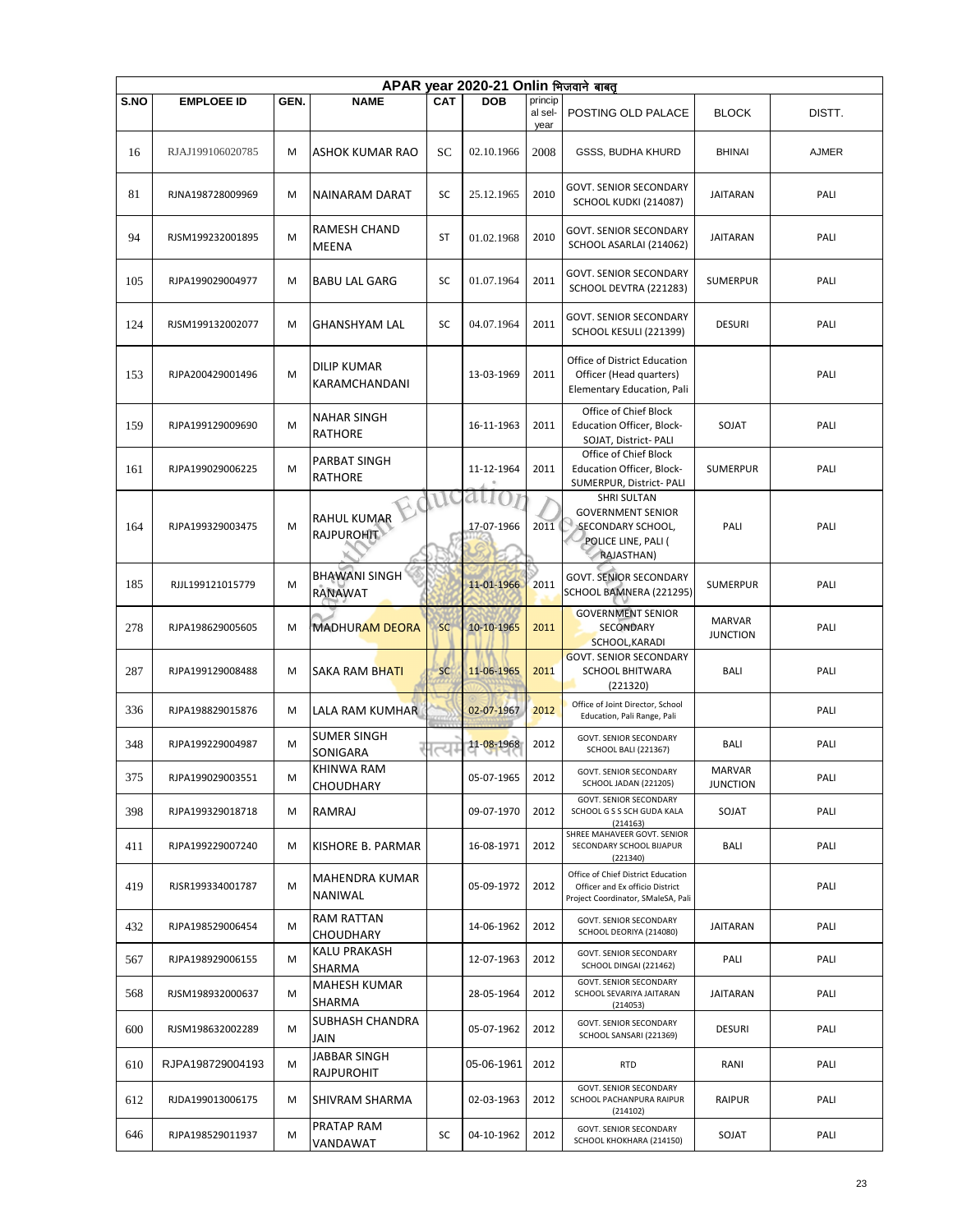|      | APAR year 2020-21 Onlin भिजवाने बाबत् |      |                                              |                      |                   |                            |                                                                                         |                                |                  |  |  |  |  |
|------|---------------------------------------|------|----------------------------------------------|----------------------|-------------------|----------------------------|-----------------------------------------------------------------------------------------|--------------------------------|------------------|--|--|--|--|
| S.NO | <b>EMPLOEE ID</b>                     | GEN. | <b>NAME</b>                                  | <b>CAT</b>           | <b>DOB</b>        | princip<br>al sel-<br>year | POSTING OLD PALACE                                                                      | <b>BLOCK</b>                   | DISTT.           |  |  |  |  |
| 16   | RJAJ199106020785                      | M    | <b>ASHOK KUMAR RAO</b>                       | SC                   | 02.10.1966        | 2008                       | GSSS, BUDHA KHURD                                                                       | <b>BHINAI</b>                  | <b>AJMER</b>     |  |  |  |  |
| 187  | RJAL199202016230                      | м    | RAJENDRA PRASAD<br>SHARMA                    |                      | 10-12-1967        | 2011                       | GOVT.HR.SEC.SCH.<br>VARMANDAL                                                           | PRATAPGARH                     | PRATAPGARH       |  |  |  |  |
| 315  | RJAL199102017925                      | M    | RAVI KUMAR<br><b>BHARDHAJ</b>                |                      | 15-06-1964        | 2012                       | GOVT. SENIOR SECONDARY<br>SCHOOL KESARPURA (224735)                                     | PEEPALKHOOT                    | PRATAPGARH       |  |  |  |  |
| 333  | RJPG199130005149                      | M    | LALURAM JAISWAL                              |                      | 06-07-1966        | 2012                       | <b>GOVT. SENIOR SECONDARY</b><br>SCHOOL SWAROOPGANJ (224811)                            | <b>CHHOTI SADRI</b>            | PRATAPGARH       |  |  |  |  |
| 342  | RJRA199531021483                      | M    | NAGENDRA KUMAR<br><b>MEHATA</b>              |                      | 06-04-1968        | 2012                       | Office of Chief Block Education<br>Officer, Block- KHAMaleNOR,<br>District-RAJSAMaleAND | <b>KHAMNOR</b>                 | RAJSAMaleAND     |  |  |  |  |
| 12   | RJRA198931012912                      | M    | MOHAN LAL BALAI                              | SC                   | 22.07.1966        | 2008                       | GOVT.M.K.AADARSH<br>SR.SEC.SCHOOL,<br><b>KELWARA</b>                                    | <b>KUMBHALGAR</b><br>н         | RAJSAMAND        |  |  |  |  |
| 22   | RJJP199718017780                      | M    | KHUB CHAND<br>VERMA                          | SC                   | 20.07.1966        | 2009                       | GOVT. ADHARSH<br>SR.SEC. SCHOOL<br><b>KAKROD</b>                                        | <b>DEOGARH</b>                 | RAJSAMAND        |  |  |  |  |
| 121  | RJSM198832001415                      | M    | <b>KANARAM VERMA</b>                         | SC                   | 27.09.1962        | 2011                       | GOVT. SENIOR SECONDARY<br>SCHOOL BARJAL (222721)                                        | <b>BHIM</b>                    | <b>RAJSAMAND</b> |  |  |  |  |
| 135  |                                       | M    | DALPAT SINGH                                 |                      | 23-04-1968        | 2011                       | <b>BDO, PACHAYAT SAMITI</b>                                                             | <b>DEVGARDH</b>                | RAJSAMAND        |  |  |  |  |
| 147  | RJRA199131016868                      | M    | NARENDRA SINGH<br><b>CHUNDAWAT</b>           |                      | a t<br>30-12-1964 | 2011                       | Office of Chief Block<br><b>Education Officer, Block-</b><br>AMET, District- RAJSAMAND  | AMET                           | RAJSAMAND        |  |  |  |  |
| 158  | RJRA199731022675                      | M    | <b>NUTAN PRAKASH</b><br>JOSHI <sup>1</sup>   |                      | 28-11-1971        | 2011                       | <b>GOVT. SENIOR SECONDARY</b><br>SCHOOL MADARIA (222734)                                | <b>DEOGARH</b>                 | RAJSAMAND        |  |  |  |  |
| 226  | RJUD199637009059                      | M    | KUNJ BIHAR <mark>I</mark><br><b>BHARDWAJ</b> |                      | 15-09-1967        | 2011                       | <b>GOVT. SENIOR SECONDARY</b><br><b>SCHOOL GAWAR (222789)</b>                           | KUMBHALGAR<br>н                | RAJSAMAND        |  |  |  |  |
| 241  | RJRA199331003299                      | M    | KAMLESH KUMAR<br>TRIPATHI                    |                      | 28-07-1970        | 2011                       | <b>NANDLAL JOSHI GOVT.</b><br>SENIOR SECONDARY<br><b>SCHOOL MOHI (222933)</b>           | RAJSAMAND                      | RAJSAMAND        |  |  |  |  |
| 285  | RJRA199431013787                      | M    | SUWA LAL SINWASIA                            | <b>SC</b>            | 08-08-1972        | 2011                       | <b>GOVT. SENIOR SECONDARY</b><br><b>SCHOOL BALI JASSAKHERA</b><br>(222700)              | <b>BHIM</b>                    | RAJSAMAND        |  |  |  |  |
| 299  | RJJP199118014557                      | M    | <b>DALBIR SINGH</b>                          | $\frac{1}{\sqrt{2}}$ | 03-02-1967        | 2011                       | <b>GOVT. SENIOR SECONDARY</b><br>SCHOOL CHARBHUJA<br>(222807)                           | KUMBHALGAR<br>H                | <b>RAJSAMAND</b> |  |  |  |  |
| 322  | RJRA199031012800                      | м    | UMESH CHANDRA<br>MAHATMA                     |                      | 27-02-1965        | 2012                       | <b>GOVT. SENIOR SECONDARY</b><br>SCHOOL KAROLI (222889)                                 | KHAMNOR                        | RAJSAMAND        |  |  |  |  |
| 353  | RJRA199531017595                      | M    | LAXMAN GIRI<br><b>GOSWAMI</b>                |                      | 07-04-1969        | 2012                       | <b>GOVT. SENIOR SECONDARY</b><br>SCHOOL PAKHAND (222838)                                | KHAMNOR                        | RAJSAMAND        |  |  |  |  |
| 367  | RJPA199629004002                      | M    | DEVA RAM<br>PRAJAPAT                         |                      | 15-03-1972        | 2012                       | GOVT. SENIOR SECONDARY<br><b>SCHOOL BHIM (222703)</b>                                   | <b>BHIM</b>                    | RAJSAMAND        |  |  |  |  |
| 414  | RJUD199637001479                      | F    | BEENA NAHAR                                  |                      | 11-11-1971        | 2012                       | <b>GOVT. SENIOR SECONDARY</b><br>SCHOOL SIYANA (222763)                                 | AMET                           | RAJSAMAND        |  |  |  |  |
| 435  | RJRA198531007551                      | M    | CHATURBHUJ<br><b>GURJAR</b>                  |                      | 18-10-1962        | 2012                       | GOVT. SENIOR SECONDARY<br>SCHOOL BINOL (222902)                                         | RAJSAMAND                      | RAJSAMAND        |  |  |  |  |
| 487  | RJRA199431012297                      | F    | USHA TAILOR                                  |                      | 15-08-1968        | 2012                       | GOVT. GIRLS SENIOR SECONDARY<br>SCHOOL RAILMAGRA (222954)                               | RAILMAGRA                      | RAJSAMAND        |  |  |  |  |
| 532  | RJUD199037007649                      | M    | DASHARATH SINGH<br>DALAWAT                   |                      | 13-05-1964        | 2012                       | GOVT. SR. SEC.SCHOOL, KALINJAR                                                          | KUMBHALGAR<br>H                | RAJSAMAND        |  |  |  |  |
| 3    | RJJW198922010379                      | M    | VIJAY KUMAR<br>VERMA                         | SC                   | 01.12.1963        | 2008                       | G. SR.SEC.SCHOOL<br>SAIWALA                                                             | <b>GANGAPUR</b><br><b>CITY</b> | S.MADHOPUR       |  |  |  |  |
| 14   | RJSM199032016580                      | M    | RAMJI LAL MEENA                              | ST                   | 12.07.1963        | 2008                       | G. SR. SEC. SCHOOL<br><b>SHIWAR</b>                                                     | CHAUTH KA<br><b>BARWARA</b>    | S.MADHOPUR       |  |  |  |  |
| 36   | RJSM199332000944                      | М    | <b>BHANWAR SINGH</b><br>MEENA                | ST                   | 01.07.1969        | 2009                       | G. SR.SEC. S. MOHACHA                                                                   | GANGAPUR<br><b>CITY</b>        | S.MADHOPUR       |  |  |  |  |
| 41   | RJSM199732000821                      | м    | DEVI LAL MEENA                               | ST                   | 01.01.1973        | 2009                       | G. SR. SEC. SCHOOL<br><b>GANGAPUR CITY</b>                                              |                                | S.MADHOPUR       |  |  |  |  |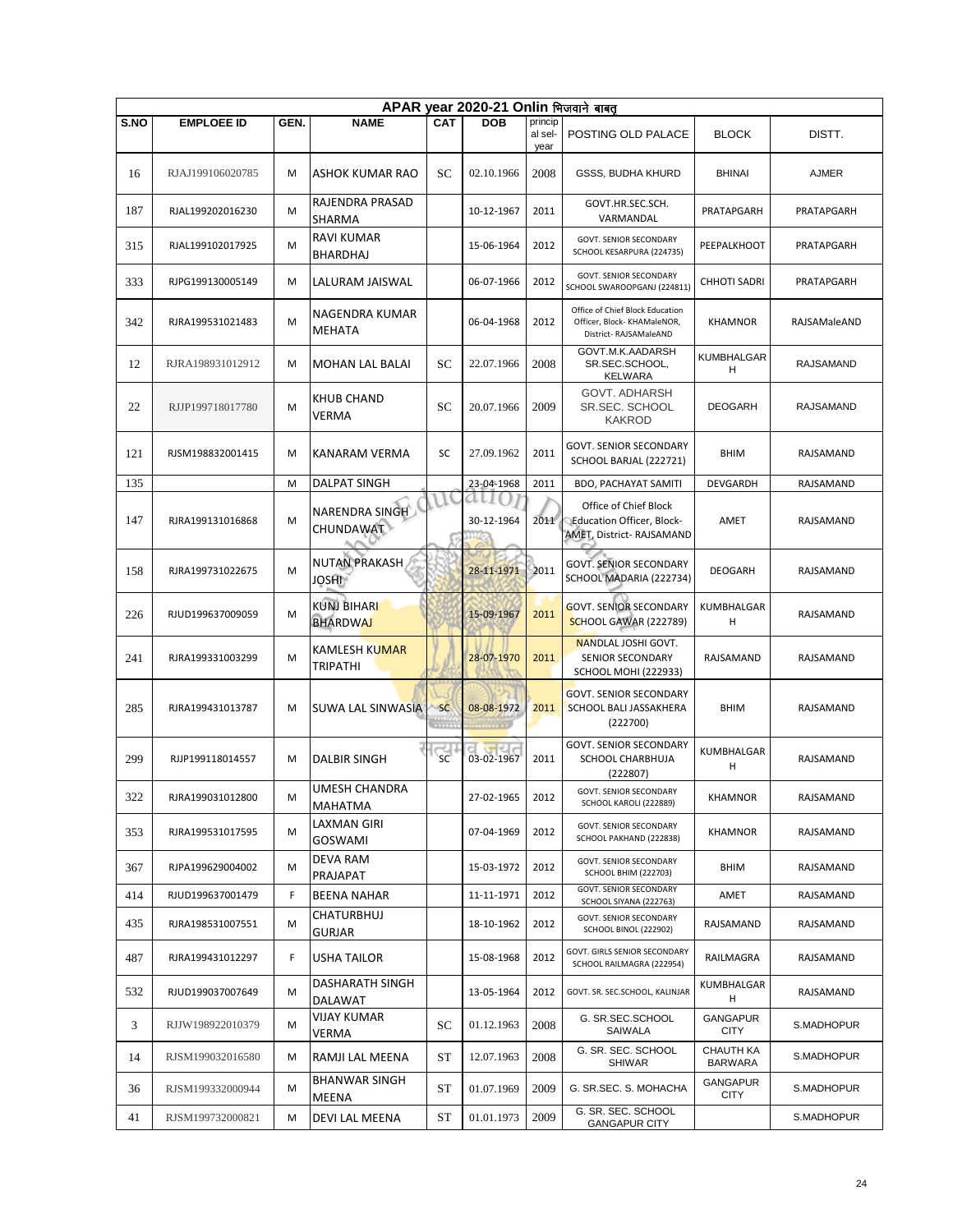|      | APAR year 2020-21 Onlin भिजवाने बाबत् |      |                                       |                        |            |                            |                                                                                                                            |                                |               |  |  |  |
|------|---------------------------------------|------|---------------------------------------|------------------------|------------|----------------------------|----------------------------------------------------------------------------------------------------------------------------|--------------------------------|---------------|--|--|--|
| S.NO | <b>EMPLOEE ID</b>                     | GEN. | <b>NAME</b>                           | CAT                    | <b>DOB</b> | princip<br>al sel-<br>year | POSTING OLD PALACE                                                                                                         | <b>BLOCK</b>                   | DISTT.        |  |  |  |
| 16   | RJAJ199106020785                      | M    | ASHOK KUMAR RAO                       | SC                     | 02.10.1966 | 2008                       | GSSS, BUDHA KHURD                                                                                                          | <b>BHINAI</b>                  | <b>AJMER</b>  |  |  |  |
| 96   | RJSM198732002414                      | F    | <b>GAYATRI</b><br>VARMENDU            | SC                     | 14.08.1966 | 2010                       | GOVT GIRLS SR SEC SCH<br><b>GANGAPUR CITY</b>                                                                              | <b>GANGAPUR</b><br><b>CITY</b> | S.MADHOPUR    |  |  |  |
| 181  | RJSM198632003625                      | M    | <b>GOVIND PRASAD</b><br><b>DIXIT</b>  |                        | 12-06-1964 | 2011                       | GOVT. SR. SEC. SCHOOL<br>GANDAL                                                                                            | <b>BAMANWAS</b>                | S.MADHOPUR    |  |  |  |
| 182  | RJSM198532000929                      | M    | ASHOK KUMAR<br><b>SHARMA</b>          |                        | 07-07-1964 | 2011                       | <b>GOVT. SENIOR SECONDARY</b><br>SCHOOL PALI KHANDAR<br>SAWAI MADHOPUR<br>(217892)                                         | KHANDAR                        | S.MADHOPUR    |  |  |  |
| 192  | RJSM199532000956                      | M    | <b>DINESH KUMAR</b><br><b>GUPTA</b>   | UC                     | 08-10-1968 | 2011                       | Office of Chief Block<br>Education Officer, Block-<br>SAWAI MADHOPUR,<br>District- SAWAI MADHOPUR                          | SAWAI<br><b>MADHOPUR</b>       | S.MADHOPUR    |  |  |  |
| 273  | RJSM199432000736                      | M    | <b>NEERAJ KUMAR</b><br><b>BHASKER</b> | <b>SC</b>              | 13-10-1970 | 2011                       | <b>GOVT. SENIOR SECONDARY</b><br><b>SCHOOL SAWAI</b><br><b>MADHOPUR (217966)</b>                                           | SAWAI<br><b>MADHOPUR</b>       | S.MADHOPUR    |  |  |  |
| 518  | RJSM199032002601                      | F    | NEERU GOYAL                           |                        | 23-09-1964 | 2012                       | G. G. SR SEC SCHOOLWARE CITY<br>S.MADHOPUR                                                                                 | SAWAI<br><b>MADHOPUR</b>       | S.MADHOPUR    |  |  |  |
| 632  | RJSM199432001581                      | M    | <b>BATTI LAL MEENA</b>                | <b>ST</b>              | 05-08-1962 | 2012                       | <b>GOVT. SENIOR SECONDARY</b><br>SCHOOL JARAWATA (217898)                                                                  | SAWAI<br><b>MADHOPUR</b>       | S.MADHOPUR    |  |  |  |
| 664  | RJSM198732002971                      | M    | RAMESH CHAND<br>MEENA                 | <b>ST</b>              | 09-08-1962 | 2012                       | GOVT. SENIOR SECONDARY<br>SCHOOL JEEWAD (212742)                                                                           | <b>BAMANWAS</b>                | S.MADHOPUR    |  |  |  |
| 673  | RJSM198932001538                      | M    | BRIJ LAL MEENA                        | $\overline{\text{ST}}$ | 01-07-1965 | 2012                       | GOVT. SENIOR SECONDARY<br>SCHOOL CHAUTH KA BARWARA<br>(217944)                                                             | <b>CHAUTH KA</b><br>BARWARA    | S.MADHOPUR    |  |  |  |
| 300  | RJSMale199432002428                   | M    | <b>INDRESH TIWARI</b>                 |                        | 24-11-1970 | 2012                       | Office of District Education Officer<br>(Head quarters) EleMaleentary<br>Education, S.Maleadhopur                          |                                | S.MaleADHOPUR |  |  |  |
| 677  | RJSMale199532001690                   | M    | RAMESH CHAND<br>MEENA                 | <b>ST</b>              | 06-08-1968 | 2012                       | Office of Chief District Education<br>Officer and Ex officio District<br>Project Coordinator, SMaleSA,<br>Swai Maleadhopur |                                | S.MaleADHOPUR |  |  |  |
| 30   | RJSK199333010279                      | M    | RAJENDRA PRASAD<br>MEENA              | ST                     | 20.07.1964 | 2009                       | GOVT. AADARSH<br>SR.SEC.SCH<br><b>BHAGEGA</b>                                                                              | <b>NEEM KA</b><br><b>THANA</b> | <b>SIKAR</b>  |  |  |  |
| 47   | RJSK200733001101                      | M    | <b>GANGA RAM MEENA</b>                | ST                     | 10.06.1971 | 2009                       | GOVT. ADARSH<br>SR.SEC.SCH., JHADLI                                                                                        | KHANDELA                       | <b>SIKAR</b>  |  |  |  |
| 173  | RJSK199733002582                      | F    | SULEKHA SWAMI                         |                        | 14-10-1970 | 2011                       | <b>GOVT. SENIOR SECONDARY</b><br>SCHOOL DHANI BHADALAN<br>(225031)                                                         | PIPRALI                        | <b>SIKAR</b>  |  |  |  |
| 238  | RJJP199018014884                      | M    | <b>SURESH KUMAR</b><br>SHARMA         |                        | 15-01-1970 | 2011                       | <b>GOVT. SENIOR SECONDARY</b><br>SCHOOL,<br>KISHORPURA(219269)                                                             | <b>NEEM KA</b><br>THANA        | <b>SIKAR</b>  |  |  |  |
| 244  | RJSK199233003223                      | F    | <b>KIRAN SAINI</b>                    |                        | 09-03-1971 | 2011                       | SHRIMATI MANBHARI DEVI<br>CHANDMAL KHETAN GOVT.<br><b>GIRLS SENIOR SECONDARY</b><br><b>SCHOOL KHOOR (213306)</b>           | DANTARAMGA<br>RH               | <b>SIKAR</b>  |  |  |  |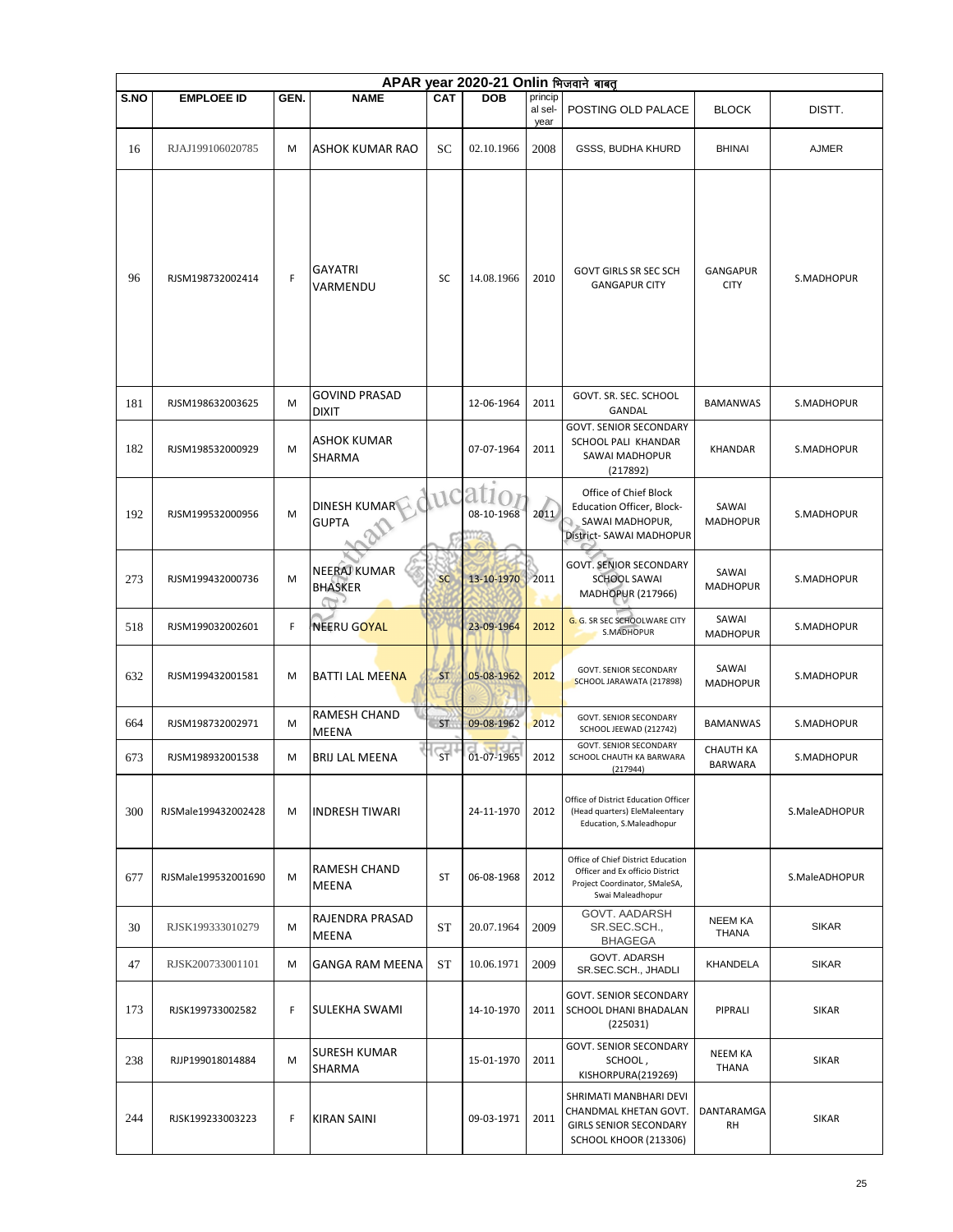|      | APAR year 2020-21 Onlin भिजवाने बाबत् |      |                                    |                        |            |                            |                                                                                                                      |                                |               |  |  |  |
|------|---------------------------------------|------|------------------------------------|------------------------|------------|----------------------------|----------------------------------------------------------------------------------------------------------------------|--------------------------------|---------------|--|--|--|
| S.NO | <b>EMPLOEE ID</b>                     | GEN. | <b>NAME</b>                        | <b>CAT</b>             | <b>DOB</b> | princip<br>al sel-<br>year | POSTING OLD PALACE                                                                                                   | <b>BLOCK</b>                   | DISTT.        |  |  |  |
| 16   | RJAJ199106020785                      | M    | ASHOK KUMAR RAO                    | SC                     | 02.10.1966 | 2008                       | GSSS, BUDHA KHURD                                                                                                    | <b>BHINAI</b>                  | <b>AJMER</b>  |  |  |  |
| 274  | RJSK199633010765                      | M    | SURENDRA KUMAR                     | SC                     | 06-03-1972 | 2011                       | <b>GOVT. SENIOR SECONDARY</b><br>SCHOOL HARSH (213389)                                                               | PIPRALI                        | <b>SIKAR</b>  |  |  |  |
| 308  | RJSK199433000309                      | M    | VINOD KUMAR<br>SHARMA              |                        | 10-10-1971 | 2012                       | Office of Chief Block Education<br>Officer, Block- SHRI<br>MaleADHOPUR, District- SIKAR                              | SHRI<br><b>MADHOPUR</b>        | <b>SIKAR</b>  |  |  |  |
| 384  | RJJJ198823008222                      | M    | RAJENDRA PRASAD<br>GUPTA (PH)(LD)  |                        | 01-07-1967 | 2012                       | GOVT. SENIOR SECONDARY<br>SCHOOL KACHHWA (213180)                                                                    | LAXMANGARH                     | SIKAR         |  |  |  |
| 469  | RJSK199333002543                      | F    | MAMTA AGARWAL                      |                        | 13-02-1970 | 2012                       | GOVT. GIRLS SENIOR SECONDARY<br>SCHOOL MAU (219338)                                                                  | <b>SHRI</b><br><b>MADHOPUR</b> | <b>SIKAR</b>  |  |  |  |
| 506  | RJSK199333008905                      | F    | <b>VIMLA YADAV</b>                 |                        | 02-05-1970 | 2012                       | GOVT. SENIOR SECONDARY<br>SCHOOL MANDUSYA (219359)                                                                   | <b>SHRI</b><br><b>MADHOPUR</b> | <b>SIKAR</b>  |  |  |  |
| 513  | RJJP198417002378                      | F    | RAJNI RAWAT                        |                        | 24-09-1961 | 2012                       | <b>RTD</b>                                                                                                           | LAXMANGARH                     | <b>SIKAR</b>  |  |  |  |
| 550  | RJSK199033008369                      | м    | <b>BANWARI LAL</b><br><b>NEHRA</b> |                        | 15-10-1964 | 2012                       | Office of Chief Block Education<br>Officer, Block- FATEHPUR, District-<br><b>SIKAR</b>                               | <b>FATEHPUR</b>                | SIKAR         |  |  |  |
| 556  | RJJP199018014168                      | м    | MOOL SINGH<br><b>BHAMOO</b>        |                        | 17-08-1963 | 2012                       | GOVT. SENIOR SECONDARY<br>SCHOOL GUNGARA (213409)                                                                    | PIPRALI                        | <b>SIKAR</b>  |  |  |  |
| 558  | RJSK198433008051                      | M    | <b>HARI RAM</b>                    |                        | 05-11-1961 | 2012                       | <b>RTD</b>                                                                                                           | LAXMANGARH                     | <b>SIKAR</b>  |  |  |  |
| 571  | RJCR199012006712                      | M    | NARENDRA SINGH<br>RATHORE          |                        | 10-10-1966 | 2012                       | GOVT. SENIOR SECONDARY<br>SCHOOL KARANGA CHHOTA<br>(213125)                                                          | <b>FATEHPUR</b>                | <b>SIKAR</b>  |  |  |  |
| 576  | RJSK199033009384                      | M    | <b>RANJEET SINGH</b>               |                        | 08-09-1961 | 2012                       | <b>RTD</b>                                                                                                           | DHOD                           | <b>SIKAR</b>  |  |  |  |
| 583  | RJSK199033007719                      | M    | SHEESH RAM YADAV                   |                        | 15-10-1963 | 2012                       | <b>GOVT: SENIOR SECONDARY</b><br>SCHOOL KANWAT (219164)                                                              | KHANDELA                       | <b>SIKAR</b>  |  |  |  |
| 595  | RJSK198733016702                      | м    | <b>MADAN LAL</b>                   |                        | 04-07-1962 | 2012                       | Office of the District Institute for<br>Education and Training, District-<br>SIKAR                                   |                                | <b>SIKAR</b>  |  |  |  |
| 602  | Rjsk199033008303                      | м    | KAILASH CHANDRA<br><b>CHEJARA</b>  |                        | 05-01-1964 | 2012                       | <b>GOVT. SENIOR SECONDARY</b><br>SCHOOL JORAWAR NAGAR<br>(219374)                                                    | <b>SHRI</b><br><b>MADHOPUR</b> | SIKAR         |  |  |  |
| 616  | RJSK199033008380                      | M    | RAKESH KUMAR<br>LATA               |                        | 10-10-1965 | 2012                       | PUBLIC SERVICES, REDRESAL OF<br>PUBLIC GREVIANCE, ARD SIKAR                                                          |                                | <b>SIKAR</b>  |  |  |  |
| 618  | RJSK198733004254                      | M    | <b>RANJEET SINGH</b>               |                        | 03-05-1964 | 2012                       | GOVT. SENIOR SECONDARY                                                                                               | DHOD                           | <b>SIKAR</b>  |  |  |  |
| 623  | RJSK199033015368                      | м    | <b>RAM KUMAR</b>                   | <b>SC</b>              | 06-06-1964 | 2012                       | <b>SCHOOL DHOD (213246)</b><br>GOVT. SENIOR SECONDARY<br>SCHOOL GANWARI (219254)                                     | NEEM KA                        | <b>SIKAR</b>  |  |  |  |
| 657  | RJSK199233015479                      | M    | BANYAL<br><b>SHISHUPAL SINGH</b>   | $\overline{\text{sc}}$ | 05-12-1965 | 2012                       | Office of District Education Officer<br>(Head quarters) EleMaleentary<br>Education, Sikar                            | <b>THANA</b>                   | <b>SIKAR</b>  |  |  |  |
| 662  | RJSK199333008532                      | M    | <b>SHRAWAN KUMAR</b>               | ST                     | 26-01-1968 | 2012                       | <b>GOVT. SENIOR SECONDARY</b><br>SCHOOL PRITAMPURI (219258)                                                          | <b>NEEM KA</b><br><b>THANA</b> | <b>SIKAR</b>  |  |  |  |
| 77   | RJSR198834007106                      | M    | MANGI LAL GARG                     | SC                     | 20.11.1963 | 2009                       | GASSS, UTHMAN                                                                                                        | SEOGANJ                        | <b>SIROHI</b> |  |  |  |
| 107  | RJSR198734002484                      | M    | ANNARAM<br><b>MOBARSA</b>          | SC                     | 12.11.1965 | 2011                       | GOVT. SENIOR SECONDARY<br>SCHOOL RUKHARA (213990)                                                                    | SHEOGANJ                       | <b>SIROHI</b> |  |  |  |
| 111  | RJSR199434008808                      | M    | MOOLSHANKER<br>MEGHWAL(**)         | SC                     | 08.08.1970 | 2011                       | Office of Chief District<br><b>Education Officer and Ex</b><br>officio District Project<br>Coordinator, SMSA, Sirohi |                                | <b>SIROHI</b> |  |  |  |
| 112  | RJSR199534010436                      | M    | KANTI LAL ARYA                     | SC                     | 14.09.1971 | 2011                       | GOVT. SENIOR SECONDARY<br>SCHOOL MANORA (213936)                                                                     | <b>SIROHI</b>                  | <b>SIROHI</b> |  |  |  |
| 118  | RJSR198634010722                      | M    | KANTI LAL KHATRI                   | SC                     | 24.05.1965 | 2011                       | Office of Add. District<br>Project Coordinator, SMSA,<br>Sirohi                                                      |                                | <b>SIROHI</b> |  |  |  |
| 127  | RJSR198634011157                      | M    | ANAND RAJ ARYA                     | SC                     | 15.06.1966 | 2011                       | Office of Chief Block<br>Education Officer, Block-<br>SIROHI, District- SIROHI                                       | <b>SIROHI</b>                  | <b>SIROHI</b> |  |  |  |
| 250  | RJSR199434014622                      | F    | MRIDULA VYAS                       |                        | 24-10-1966 | 2011                       | <b>GOVT. GIRLS SENIOR</b><br>SECONDARY SCHOOL ABU<br>PARWAT (213909)                                                 | ABU-ROAD                       | <b>SIROHI</b> |  |  |  |
| 272  | RJSR199334010398                      | M    | <b>BHABOOTARAM</b><br>MEGHWAL      | SC                     | 30-05-1970 | 2011                       | SANGHAVI NATTHIBAI<br>KHUMAJI GOVT. SENIOR<br>SECONDARY SCHOOL<br>TANWARI (213944)                                   | <b>SIROHI</b>                  | <b>SIROHI</b> |  |  |  |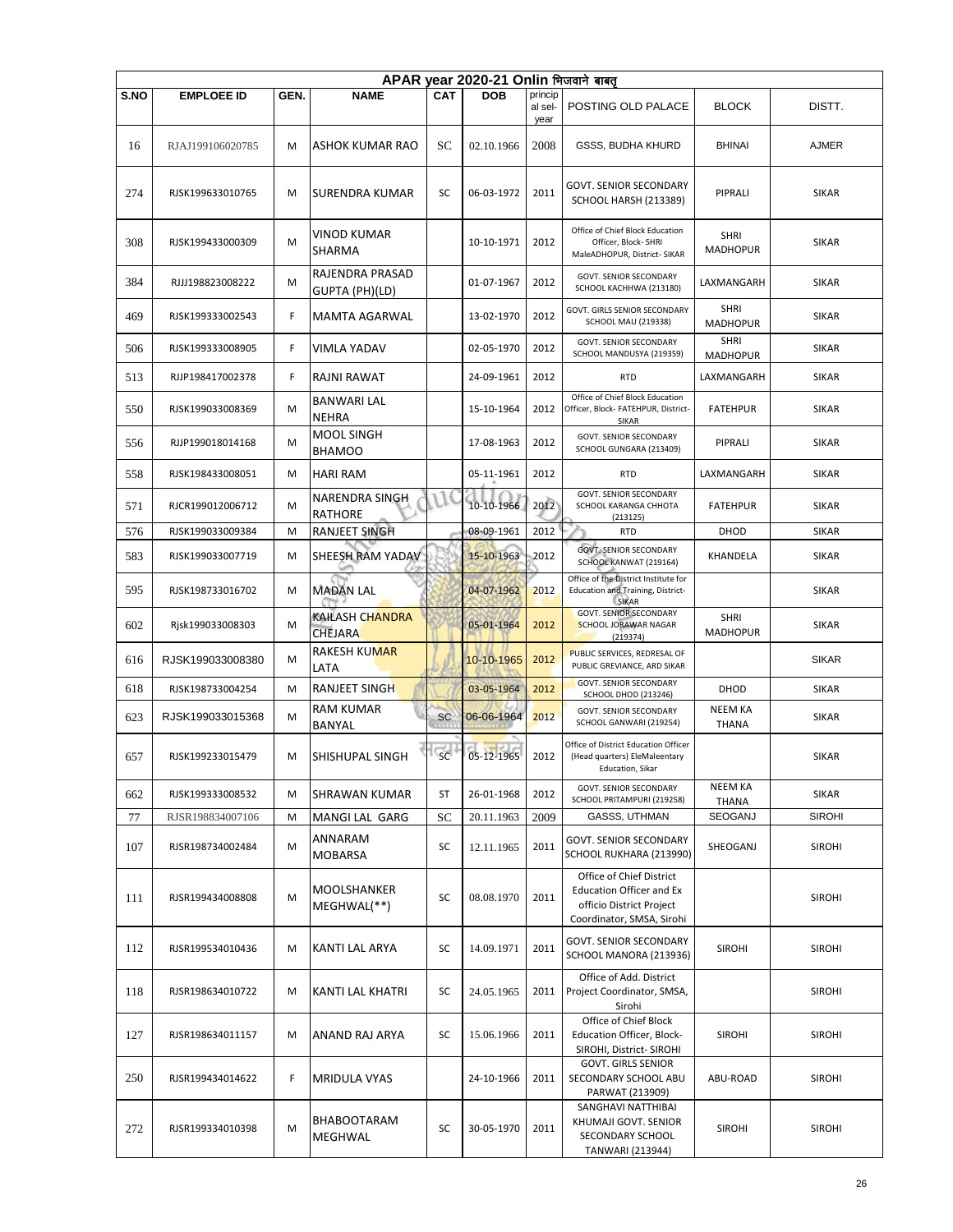|      | APAR year 2020-21 Onlin भिजवाने बाबतू |      |                                         |                 |                   |                            |                                                                                                                    |                |               |  |  |  |
|------|---------------------------------------|------|-----------------------------------------|-----------------|-------------------|----------------------------|--------------------------------------------------------------------------------------------------------------------|----------------|---------------|--|--|--|
| S.NO | <b>EMPLOEE ID</b>                     | GEN. | <b>NAME</b>                             | <b>CAT</b>      | <b>DOB</b>        | princip<br>al sel-<br>year | POSTING OLD PALACE                                                                                                 | <b>BLOCK</b>   | DISTT.        |  |  |  |
| 16   | RJAJ199106020785                      | м    | ASHOK KUMAR RAO                         | <b>SC</b>       | 02.10.1966        | 2008                       | <b>GSSS, BUDHA KHURD</b>                                                                                           | <b>BHINAI</b>  | <b>AJMER</b>  |  |  |  |
| 306  | RJSR199634012741                      | M    | <b>SATISH CHANDRA</b><br><b>PUROHIT</b> |                 | 08-06-1971        | 2012                       | GOVT. SENIOR SECONDARY<br>SCHOOL ABUROAD (213906)                                                                  | ABU-ROAD       | <b>SIROHI</b> |  |  |  |
| 350  | RJSR199434004867                      | M    | JABBAR SINGH RAO                        |                 | 08-11-1968        | 2012                       | SANGHAVI BHURMAL TEJAJI JAIN(<br>DHANAPURA<br>WALA)GOVERNMENT HIGHER<br>SECONDARY SCHOOL SHEOGANJ                  | SHEOGANJ       | <b>SIROHI</b> |  |  |  |
| 486  | RJPA199029006638                      | F    | <b>ASHA SONI</b><br>(suspend)           |                 | 16-01-1967        | 2012                       | <b>GOVERNEMENT SENIOR</b><br>SECONDARY SCHOOL VATERA                                                               | PINDWARA       | <b>SIROHI</b> |  |  |  |
| 549  | RJJJ199023010519                      | M    | <b>VIJAY KUMAR</b>                      |                 | 15-05-1963        | 2012                       | <b>GOVT. SENIOR SECONDARY</b><br>SCHOOL LUNOL (214007)                                                             | <b>REODAR</b>  | <b>SIROHI</b> |  |  |  |
| 601  | RJSR198734008564                      | M    | LALA RAM MALI                           |                 | 03-10-1962        | 2012                       | GOVT. SENIOR SECONDARY<br>SCHOOL ANADRA (214034)                                                                   | REODAR         | <b>SIROHI</b> |  |  |  |
| 9    | RJJP198818011694                      | М    | <b>REVA SHANKAR</b><br>MANDAVARIYA      | SC              | 01.09.1964        | 2008                       | <b>GSSS, CHABRANA</b>                                                                                              | <b>MALPURA</b> | <b>TONK</b>   |  |  |  |
| 15   | RJTO199136022683                      | М    | <b>BABU LAL THAGRIYA</b>                | SC⁄             | 10.10.1963        | 2008                       | GGSSS, DEOLI                                                                                                       | DEOLI          | <b>TONK</b>   |  |  |  |
| 31   | RJJP198818015538                      | M    | LALU LAL MEENA                          | ST              | 14.07.1965        | 2009                       | <b>CBEO OFFICE</b>                                                                                                 | <b>NIWAI</b>   | <b>TONK</b>   |  |  |  |
| 67   | RJJP199517017770                      | F    | <b>NARSO MEENA</b>                      | ST              | 26.05.1970        | 2009                       | GASSS, RAJWAS                                                                                                      | <b>NEWAI</b>   | <b>TONK</b>   |  |  |  |
| 95   | RJDA199313005810                      | М    | NAND LAL MEENA                          | ST <sub>1</sub> | 21.08.1968        | 2010                       | <b>GOVT. SENIOR SECONDARY</b><br><b>SCHOOL SHOP (222206)</b>                                                       | UNIYARA        | <b>TONK</b>   |  |  |  |
| 110  | RJJP199218021828                      | M    | <b>DHARMVEER</b><br><b>JINDOLIA</b>     | SC              | 03.06.1969        | 2011                       | <b>GOVT. SENIOR SECONDARY</b><br>SCHOOL KATHMANA<br>(221978)                                                       | <b>TONK</b>    | <b>TONK</b>   |  |  |  |
| 130  | RJBR199704016633                      | M    | KISHAN LAL BAIRWA                       | <b>SC</b>       | 10.01.1962        | 2011                       | <b>GOVT. SENIOR SECONDARY</b><br>SCHOOL CHOGAI (221956)                                                            | <b>TONK</b>    | TONK          |  |  |  |
| 132  | RJJP198617017886                      | M    | <b>SANTOSH KUMAR</b><br><b>CHITOSIA</b> | <b>SC</b>       | 01.01.1964        | 2011                       | <b>GOVT. SENIOR SECONDARY</b><br><b>SCHOOL TEMPLE MOHALLA</b><br>KHOHALYA (222194)                                 | <b>UNIYARA</b> | <b>TONK</b>   |  |  |  |
| 194  | RJTO199436010306                      | М    | <b>SITARAM GUPTA</b>                    | त्या            | जयत<br>08-04-1969 | 2011                       | Office of Chief District<br><b>Education Officer and Ex</b><br>officio District Project<br>Coordinator, SMSA, Tonk |                | <b>TONK</b>   |  |  |  |
| 222  | RJJP199017008525                      | F    | <b>UMA GAUTAM</b>                       |                 | 16-04-1967        | 2011                       | OFaleFaleice oFale the<br>District Institute Faleor<br><b>Education and Training,</b><br>District-TONK             |                | <b>TONK</b>   |  |  |  |
| 270  | RJTO198736002619                      | М    | RAM GOPAL BALAI                         | SC              | 25-09-1969        | 2011                       | GOVT. SENIOR SECONDARY<br>SCHOOL PANWALIYA<br>(222110)                                                             | TODARAISINGH   | <b>TONK</b>   |  |  |  |
| 317  | RJTO199536003599                      | М    | <b>GIRDHAR SINGH</b>                    |                 | 05-07-1964        | 2012                       | <b>GOVT. SENIOR SECONDARY</b><br>SCHOOL NP MALPURA WARD NO<br>25 MALPURA TONK (221944)                             | <b>MALPURA</b> | TONK          |  |  |  |
| 331  | RJTO198836009825                      | м    | HARI NARAYAN<br>VAISHNAV                |                 | 01-06-1966        | 2012                       | <b>GOVT. SENIOR SECONDARY</b><br>SCHOOL BANSERA (222079)                                                           | TODARAISINGH   | <b>TONK</b>   |  |  |  |
| 396  | RJSK199633025460                      | F    | KAVITA POONIYA                          |                 | 08-05-1970        | 2012                       | GOVT. SENIOR SECONDARY<br>SCHOOL SIRAS (222065)                                                                    | <b>NEWAI</b>   | <b>TONK</b>   |  |  |  |
| 494  | RJTO199536011587                      | F    | KRISHNA<br><b>CHOUDHARY</b>             |                 | 14-10-1971        | 2012                       | GOVT. GIRLS SR. SEC. SCH. KOHNA<br>PURANI TONK, RAJ.                                                               | <b>TONK</b>    | <b>TONK</b>   |  |  |  |
| 553  | RJJP199117019516                      | М    | MOINUDDIN KHAN                          |                 | 02-12-1961        | 2012                       | GOVT. SENIOR SECONDARY<br>SCHOOL BALITHAL (222176)                                                                 | UNIYARA        | <b>TONK</b>   |  |  |  |
| 559  | RJTO198736005495                      | М    | OM PRAKASH JAT                          |                 | 01-08-1962        | 2012                       | Office of Add. District Project<br>Coordinator, SMaleSA, Tonk                                                      |                | <b>TONK</b>   |  |  |  |
| 630  | RJSM199332002107                      | м    | TARACHAND<br>JONLIYA                    | SC              | 07-07-1965        | 2012                       | GOVT. SENIOR SECONDARY<br>SCHOOL MOHAMMADPURA<br>(222197)                                                          | UNIYARA        | TONK          |  |  |  |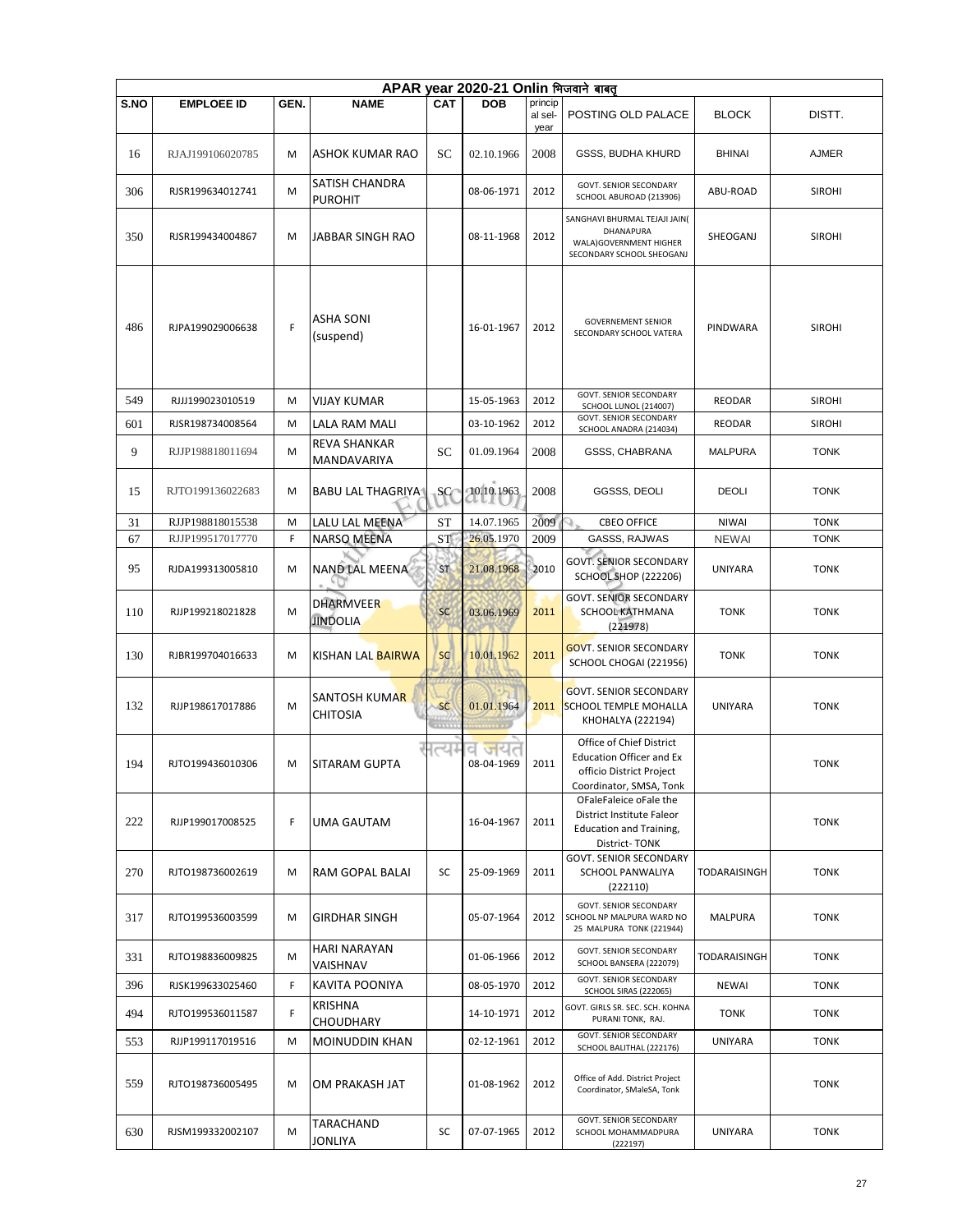|             | APAR year 2020-21 Onlin भिजवाने बाबत् |        |                                                           |                        |                          |                            |                                                                                                      |                        |                                  |  |  |  |  |
|-------------|---------------------------------------|--------|-----------------------------------------------------------|------------------------|--------------------------|----------------------------|------------------------------------------------------------------------------------------------------|------------------------|----------------------------------|--|--|--|--|
| <b>S.NO</b> | <b>EMPLOEE ID</b>                     | GEN.   | <b>NAME</b>                                               | <b>CAT</b>             | <b>DOB</b>               | princip<br>al sel-<br>year | POSTING OLD PALACE                                                                                   | <b>BLOCK</b>           | DISTT.                           |  |  |  |  |
| 16          | RJAJ199106020785                      | М      | <b>ASHOK KUMAR RAO</b>                                    | SС                     | 02.10.1966               | 2008                       | GSSS, BUDHA KHURD                                                                                    | <b>BHINAI</b>          | <b>AJMER</b>                     |  |  |  |  |
| 647         | RJJP198718015129                      | М      | PRAHLAD SAHAY                                             | SC                     | 01-06-1965               | 2012                       | GOVT. SENIOR SECONDARY<br>SCHOOL LAMBAHARISINGH ROAD<br>MORLA (221927)                               | <b>MALPURA</b>         | <b>TONK</b>                      |  |  |  |  |
| 652         | RJTO198936009319                      | М      | <b>HARI SINGH MEENA</b>                                   | ST                     | 12-07-1963               | 2012                       | GOVT. SENIOR SECONDARY<br>SCHOOL TODA KA GOTHRA<br>(222165)                                          | DEOLI                  | <b>TONK</b>                      |  |  |  |  |
| 676         | RJTO198636006078                      | M      | RAM BHAJAN<br><b>MEENA</b>                                | <b>ST</b>              | 08-07-1961               | 2012                       | <b>RTD</b>                                                                                           | UNIYARA                | <b>TONK</b>                      |  |  |  |  |
| 4           |                                       | M      | <b>HANS RAJ GIRI</b><br>GOSWAMI (susp)<br>Stran Education |                        | 05.07.1962               | 2008                       | SUSPEND, HQ JD OFFICE                                                                                | <b>UDAIPUR</b>         | <b>UDAIPUR</b>                   |  |  |  |  |
| 26          | RJUD199537000491                      | М      | LALU RAM GARASIYA                                         | <b>ST</b>              | 13.10.1970               | 2009                       | G.S.SEC.S.DABOK                                                                                      | <b>MAVLI</b>           | <b>UDAIPUR</b>                   |  |  |  |  |
|             |                                       |        |                                                           |                        |                          |                            |                                                                                                      |                        |                                  |  |  |  |  |
| 28<br>49    | RJUD198737000405<br>RJDA19843005062   | F<br>M | PARVATI DE <mark>VI</mark><br>HARKESH LAL                 | <b>SC</b><br><b>ST</b> | 20.04.1962<br>08.07.1972 | 2009<br>2009               | <b>GSSS BADI UNDARI</b><br><b>CBEO OFFICE</b>                                                        | <b>MAVLI</b><br>SARADA | <b>UDAIPUR</b><br><b>UDAIPUR</b> |  |  |  |  |
| 55          | RJUD199037001847                      | F      | <b>MEENA</b><br><b>KIRAN KOTIA</b>                        | ande<br>SC             | 31.05.1968               | 2009                       | GSSS, BATHARDA<br><b>KHURD</b>                                                                       | <b>BHINDER</b>         | <b>UDAIPUR</b>                   |  |  |  |  |
| 104         | RJCT198511009142                      | M      | <b>BHERU LAL SALVI</b>                                    | SC                     | 12.02.1963               | 2011                       | Office of Chief Block<br><b>Education Officer, Block-</b><br>BHINDER, District- UDAIPUR              | <b>BHINDER</b>         | <b>UDAIPUR</b>                   |  |  |  |  |
| 150         | RJUD199137014425                      | M      | KAMLENDRA SINGH<br>RANAWAT                                |                        | 14-02-1967               | 2011                       | <b>GOVT. GIRLS SENIOR</b><br>SECONDARY SCHOOL<br>CHAWAND (223463)                                    | SARADA                 | <b>UDAIPUR</b>                   |  |  |  |  |
| 177         | RJUD199637006660                      | M      | <b>DURGESH KUMAR</b><br><b>MENARIA</b>                    |                        | 16-05-1973               | 2011                       | <b>GOVT. SENIOR SECONDARY</b><br>SCHOOL PUROHITON KI<br>MADRI UDAIPUR (223310)                       | <b>GIRWA</b>           | <b>UDAIPUR</b>                   |  |  |  |  |
| 210         | RJBW199008008809                      | F      | SARASWATI<br>MAHESHWARI                                   |                        | 09-11-1962               | 2011                       | SIERT, UDAIPUR                                                                                       |                        | <b>UDAIPUR</b>                   |  |  |  |  |
| 236         | RJUD199137009919                      | M      | <b>SATISH GANDHI</b>                                      |                        | 19-12-1969               | 2011                       | Office of Chief Block<br><b>Education Officer, Block-</b><br>RISHABHDEV, District-<br><b>UDAIPUR</b> | RISHABHDEV             | <b>UDAIPUR</b>                   |  |  |  |  |
| 239         | RJUD199337006619                      | M      | <b>CHANDRA SHEKHAR</b><br><b>JOSHI</b>                    |                        | 14-05-1970               | 2011                       | Office of District Education<br>Officer (Head quarters)<br>EleMaleentary Education,<br>Udaipur       |                        | <b>UDAIPUR</b>                   |  |  |  |  |
| 242         | RJUD199637013625                      | M      | <b>NANIHAL SINGH</b><br>CHOUHAN                           |                        | 08-09-1970               | 2011                       | <b>GOVT. SENIOR SECONDARY</b><br><b>SCHOOL VARNI (223171)</b>                                        | <b>BHINDER</b>         | <b>UDAIPUR</b>                   |  |  |  |  |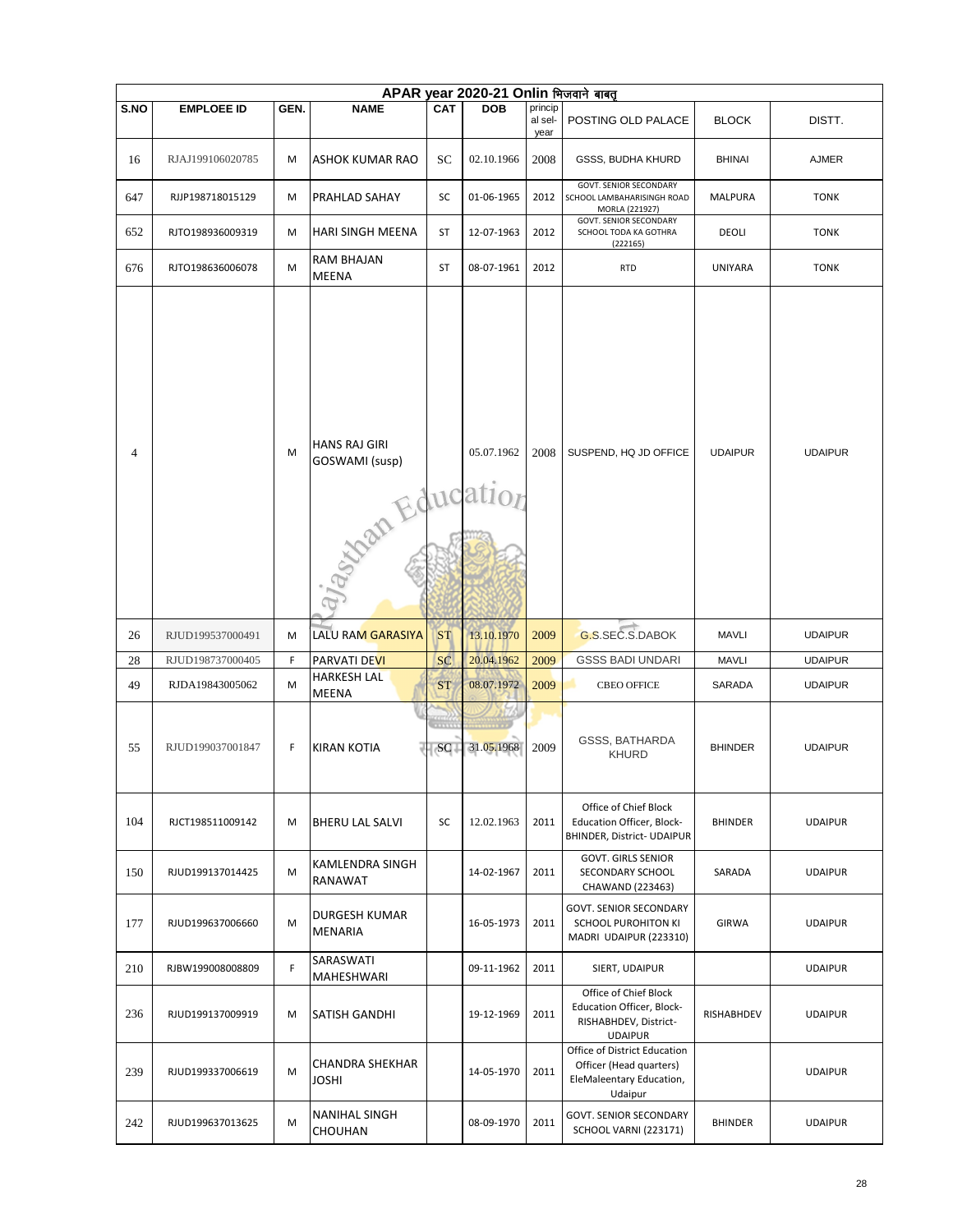|      | APAR year 2020-21 Onlin भिजवाने बाबत |      |                                   |            |                   |                            |                                                                                           |                |                |  |  |  |
|------|--------------------------------------|------|-----------------------------------|------------|-------------------|----------------------------|-------------------------------------------------------------------------------------------|----------------|----------------|--|--|--|
| S.NO | <b>EMPLOEE ID</b>                    | GEN. | <b>NAME</b>                       | <b>CAT</b> | <b>DOB</b>        | princip<br>al sel-<br>year | POSTING OLD PALACE                                                                        | <b>BLOCK</b>   | DISTT.         |  |  |  |
| 16   | RJAJ199106020785                     | M    | ASHOK KUMAR RAO                   | SC         | 02.10.1966        | 2008                       | <b>GSSS, BUDHA KHURD</b>                                                                  | <b>BHINAI</b>  | <b>AJMER</b>   |  |  |  |
| 256  | RJUD200437001327                     | F    | PRERNA NAUSALIA                   |            | 30-04-1970        | 2011                       | <b>GOVT. SENIOR SECONDARY</b><br>SCHOOL BHALLON KA<br>GUDA (223239)                       | <b>KURABAD</b> | <b>UDAIPUR</b> |  |  |  |
| 276  | RJSR198534015122                     | M    | <b>RAMESH LAL</b><br>MEGHWAL      | SC         | 25-04-1964        | 2011                       | OFFICE OF TRIBAL AREA<br>DEVELOPMaleENT,<br><b>UDAIPUR</b>                                |                | <b>UDAIPUR</b> |  |  |  |
| 291  | RJUD199237007832                     | M    | <b>MANNA LAL</b><br>MEGHWAL       | SC         | 02-01-1965        | 2011                       | GOVT. SENIOR SECONDARY<br>SCHOOL KANBAI (223440)                                          | KHERWARA       | <b>UDAIPUR</b> |  |  |  |
| 293  | RJUD198937004956                     | M    | <b>PUNAM CHAND</b><br>MEENA       | <b>ST</b>  | 05-04-1963        | 2011                       | <b>GOVT. SENIOR SECONDARY</b><br><b>SCHOOL NAYA GAON</b><br>(223416)                      | KHERWARA       | <b>UDAIPUR</b> |  |  |  |
| 311  | RJUD200437004339                     | M    | <b>LOKESH BHARTI</b>              |            | 23-10-1972        | 2012                       | <b>GOVT. SENIOR SECONDARY</b><br>SCHOOL SISARAMA GIRWA<br>(223251)                        | <b>GIRWA</b>   | <b>UDAIPUR</b> |  |  |  |
| 338  | RJUD199037009853                     | M    | RAJENDRA KUMAR<br><b>CHOUBISA</b> |            | 02-08-1967        | 2012                       | <b>GOVT. SENIOR SECONDARY</b><br>SCHOOL AMARPURA KHALSA<br>(223163)                       | <b>BHINDER</b> | <b>UDAIPUR</b> |  |  |  |
| 359  | RJUD199337007095                     | M    | MORDHWAJ VYAS                     |            | 12-02-1970        | 2012                       | Office of Chief Block Education<br>Officer, Block- JHADOL (PH),<br>District- UDAIPUR      | JHADOL (PH)    | <b>UDAIPUR</b> |  |  |  |
| 400  | RJUD199637001354                     | F.   | PRATIBHA GUPTA                    |            | 07-09-1970        | 2012                       | GOVT. GIRLS SENIOR SECONDARY<br>SCHOOL HIRAN MAGRI SECTOR -<br>11 (223303)                | <b>GIRWA</b>   | <b>UDAIPUR</b> |  |  |  |
| 418  | RJUD199737000368                     | F.   | SHEELA KAHALYA                    |            | 30-08-1972        | 2012                       | <b>GOVT. SENIOR SECONDARY</b><br>SCHOOL MANDESAR (223184)                                 | <b>BHINDER</b> | <b>UDAIPUR</b> |  |  |  |
| 461  | RJUD199437006715                     | F    | <b>PREETI SHARMA</b>              |            | 29-11-1968        | 2012                       | G.G.S.SEC.S.BHUPALPURA                                                                    | <b>GIRWA</b>   | <b>UDAIPUR</b> |  |  |  |
| 470  | rjud199437010419                     | F.   | <b>MEENA SHARMA</b>               |            | 21-02-1970        | 2012                       | GOVT. GIRLS SENIOR SECONDARY<br>SCHOOL KURABAD (223271)                                   | <b>KURABAD</b> | <b>UDAIPUR</b> |  |  |  |
| 478  | RJUD199337011162                     | F.   | <b>INDIRA SISODIYA</b>            |            | 24-05-1971        | 2012                       | <b>GOVT. SENIOR SECONDARY</b><br>SCHOOL VALLABHANAGAR<br>(223203)                         | BHINDER        | <b>UDAIPUR</b> |  |  |  |
| 481  | RJUD199437009746                     | F    | VIJAY LAKSHMI<br>SARASWAT         |            | 11-07-1972        | 2012                       | <b>GOVT. GIRLS SENIOR SECONDARY</b><br>SCHOOL BAMBORA (223269)                            | <b>KURABAD</b> | <b>UDAIPUR</b> |  |  |  |
| 491  | RJUD199337007764                     | F.   | <b>SUNITA DHANKHAR</b>            |            | 25-12-1970        | 2012                       | <b>GOVT. SENIOR SECONDARY</b><br>SCHOOL SHOBHAGPURA (214906)                              | <b>BADGAON</b> | <b>UDAIPUR</b> |  |  |  |
| 498  | RJUD198537000732                     | F.   | NIRMALA SHARMA                    | त्यः       | 23-11-1963<br>जयत | 2012                       | G.SINDHI BHASAI S.SEC.S.PRATAP<br>NAGAR UDAIPUR                                           | GIRWA          | <b>UDAIPUR</b> |  |  |  |
| 504  | RJSR199234011487                     | M    | <b>DEEPAK GAUR</b>                |            | 14-09-1968        | 2012                       | <b>GOVT. SENIOR SECONDARY</b><br>SCHOOL THOOR (214908)                                    | <b>BADGAON</b> | <b>UDAIPUR</b> |  |  |  |
| 519  | RJUD199037001856                     | F    | <b>INDU KHANNA</b>                |            | 28-06-1961        | 2012                       | <b>RTD</b>                                                                                | <b>GIRWA</b>   | <b>UDAIPUR</b> |  |  |  |
| 634  | RJRA198831012605                     | М    | KALU LAL AHARI                    | ST         | 27-08-1964        | 2012                       | Office of Chief Block Education<br>Officer, Block- SEMaleARI, District-<br><b>UDAIPUR</b> | SEMARI         | <b>UDAIPUR</b> |  |  |  |
| 5    |                                      | F    | RACHANA SHARMA                    |            | 19.07.1967        | 2008                       | Rajasthan Council of School<br>Education, Jaipur                                          |                |                |  |  |  |
| 17   |                                      | M    | <b>SURESH CHANDER</b><br>RAI      | SC         | 30.10.1965        | 2008                       | <b>GSS CHAINPURA GAWN</b>                                                                 |                |                |  |  |  |
| 19   |                                      | M    | <b>KISHORI LAL</b>                | SC         | 08.11.1962        | 2008                       | <b>GSSS NEHDAI</b>                                                                        |                |                |  |  |  |
| 20   |                                      | F    | ANJANA SHUBHAM                    | SC         | 25.02.1964        | 2008                       | RR DEO                                                                                    |                |                |  |  |  |
| 24   | RJJP199417014891                     | F    | SANTOSH VERMA                     | SС         | 17.03.1969        | 2009                       | <b>SHRI RAMKUMAR</b><br>GANESHNARAYAN<br>CHOUDHARY GOVT<br>ADARSH<br>SEN.SEC.SCH. SAMOD   |                |                |  |  |  |
| 45   | RJAL199102020294                     | M    | RAM GOPAL MEENA                   | <b>ST</b>  | 01.07.1968        | 2009                       | <b>GOVT. SENIOR</b><br>SECONDARY SCHOOL<br>ROOP WAS, BLOCK<br>TIJARA, ALWAR               |                |                |  |  |  |
| 70   | RJTO199536017173                     | F    | MANJU MEENA                       | <b>ST</b>  | 24.10.1973        | 2009                       | GOVT. GIRLS SR. SEC.<br>SCHOOL-NEWAI, TONK                                                |                |                |  |  |  |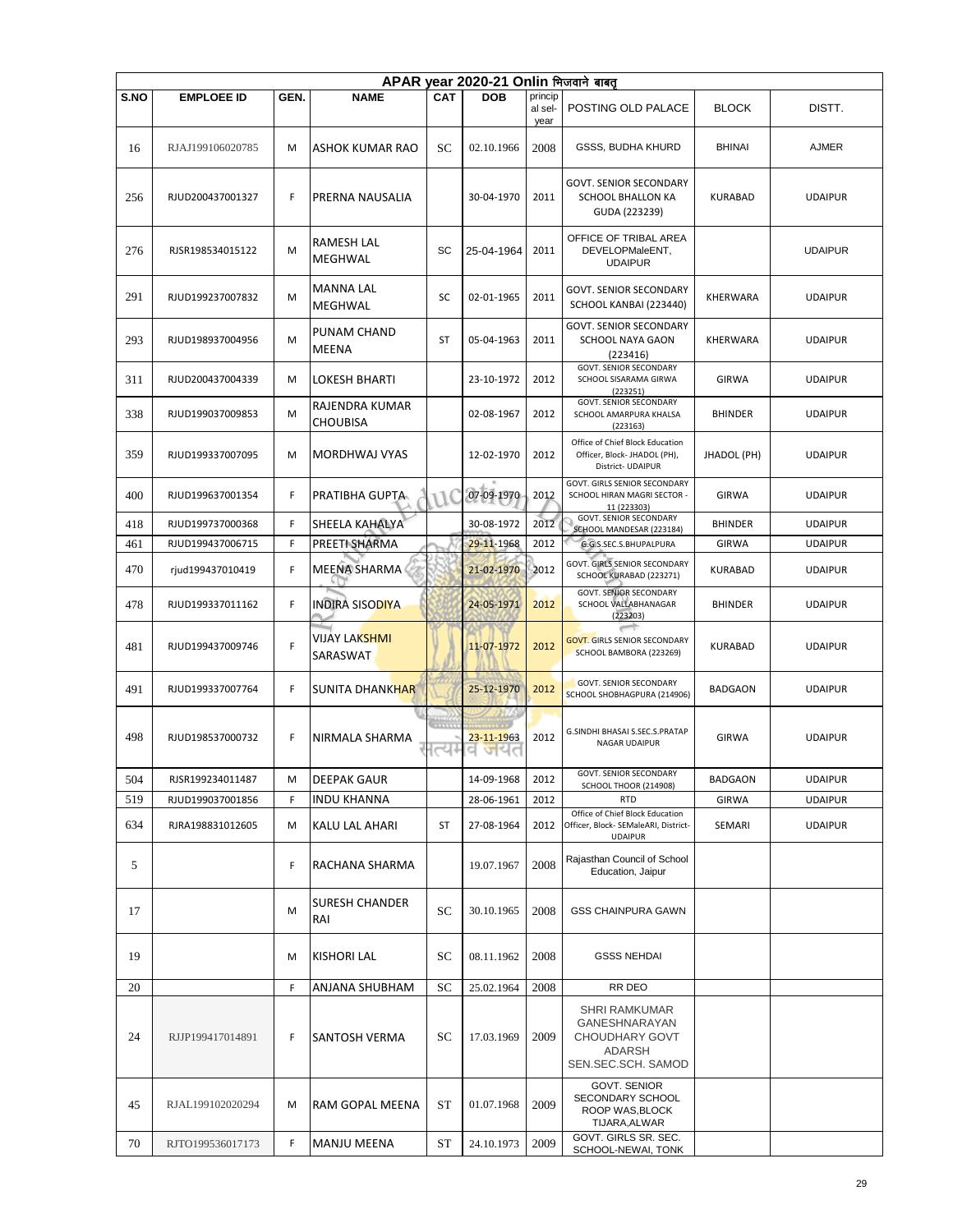|      | APAR year 2020-21 Onlin भिजवाने बाबत् |        |                               |            |                          |                 |                    |               |        |  |  |  |
|------|---------------------------------------|--------|-------------------------------|------------|--------------------------|-----------------|--------------------|---------------|--------|--|--|--|
| S.NO | <b>EMPLOEE ID</b>                     | GEN.   | <b>NAME</b>                   | <b>CAT</b> | <b>DOB</b>               | princip         |                    |               |        |  |  |  |
|      |                                       |        |                               |            |                          | al sel-<br>year | POSTING OLD PALACE | <b>BLOCK</b>  | DISTT. |  |  |  |
|      |                                       |        |                               |            |                          |                 |                    |               |        |  |  |  |
| 16   | RJAJ199106020785                      | M      | <b>ASHOK KUMAR RAO</b>        | SС         | 02.10.1966               | 2008            | GSSS, BUDHA KHURD  | <b>BHINAI</b> | AJMER  |  |  |  |
|      |                                       |        |                               |            |                          |                 |                    |               |        |  |  |  |
|      |                                       |        |                               |            |                          |                 |                    |               |        |  |  |  |
| 79   | RJJO200525028124                      | F      | KIRANRANI                     |            | 21.05.1961               | 2010            | <b>RTD</b>         |               |        |  |  |  |
|      |                                       |        | SRIVASTAV                     |            |                          |                 |                    |               |        |  |  |  |
|      |                                       |        |                               |            |                          |                 |                    |               |        |  |  |  |
|      |                                       |        |                               |            |                          |                 |                    |               |        |  |  |  |
| 82   | rjjw198622019233                      | М      | KALUA RAM VERMA               | SC         | 15.09.1961               | 2010            | <b>RTD</b>         |               |        |  |  |  |
|      |                                       |        | <b>MOTILAL</b>                |            |                          |                 |                    |               |        |  |  |  |
| 116  | RJSR199034008474                      | M      | GOYAL(VRS 01-08-              | SC         | 01.01.1965               | 2011            | <b>RTD</b>         |               |        |  |  |  |
|      |                                       |        | 21)                           |            |                          |                 |                    |               |        |  |  |  |
|      |                                       |        |                               |            |                          |                 |                    |               |        |  |  |  |
| 330  | RJBP199507000043                      | M      | LAKHAN PAL SINGH              |            | 02-04-1966               | 2012            |                    |               |        |  |  |  |
|      |                                       |        |                               |            |                          |                 |                    |               |        |  |  |  |
| 680  | RJUD199137022679                      | F      | <b>ASHA SONI</b>              |            | 05-07-1968               | 2013            |                    |               |        |  |  |  |
| 681  | RJJP199017012766                      | F      | <b>ANGELICA BHALLA</b>        |            | 28-06-1962               | 2013            |                    |               |        |  |  |  |
| 682  | RJJP199017008214                      | F      | SAROJ KANWAR                  |            | 25-04-1965               | 2013            |                    |               |        |  |  |  |
|      |                                       |        | <b>INDA</b>                   |            |                          |                 |                    |               |        |  |  |  |
| 683  | RJAJ199001014564                      | F      | <b>MANJU YADAV</b>            |            | 16-06-1966               | 2013            |                    |               |        |  |  |  |
| 684  | RJSK199033009722                      | F      | VINEETA SHARMA                |            | 27-08-1962               | 2013            |                    |               |        |  |  |  |
| 685  | RJBW199008007030                      | F      | <b>HANSA GOSWAML</b>          |            | 24-02-1964               | 2013            |                    |               |        |  |  |  |
| 686  | RJAJ199001010156                      | F      | <b>ALKA MATHUR</b>            |            | 14-04-1966               | 2013            |                    |               |        |  |  |  |
| 687  | RJJP199017010781                      | F      | <b>FARZANA BEGAM</b>          |            | 04-01-1963               | 2013            |                    |               |        |  |  |  |
| 688  | RJJP199017015479                      | F      | RAJANDBHARDWAJ                |            | 05-07-1968               | 2013            |                    |               |        |  |  |  |
| 689  | RJCT199111010023                      | F      | SADHANA GHOSH                 |            | 13-04-1964               | 2013            |                    |               |        |  |  |  |
| 690  | RJJP199018012791                      | F      | SANGEETA KAPOOR               |            | 18-09-1964               | 2013            |                    |               |        |  |  |  |
| 691  | RJJP199018013959                      | F      | <b>ASHA SHARMA</b>            |            | 10-01-1962               | 2013            | $\rightarrow$      |               |        |  |  |  |
| 692  | RJSM199032002602                      | F      | <b>BEENA MISHRA</b>           |            | 22-06-1966               | 2013            |                    |               |        |  |  |  |
| 693  | RJAL199002011536                      | F      | <b>MANJU GUPTA</b>            |            | 16-07-1966               | 2013            |                    |               |        |  |  |  |
| 694  | RJJP198619002805                      | F      | NEETA RAJVAN <mark>SHI</mark> |            | 27-09-1962               | 2013            |                    |               |        |  |  |  |
| 695  | RJDA199113007588                      | F      | <b>MAMTA SHARMA</b>           |            | 06-09-1964               | 2013            |                    |               |        |  |  |  |
| 696  | RJAJ199001001782                      | F<br>F | TARA VERMA                    |            | 06-12-1964<br>05-07-1965 | 2013<br>2013    |                    |               |        |  |  |  |
| 697  | RJBP199007014134                      |        | MADHULATA<br>CHANDRAPRABHA    | $\sim$     |                          |                 |                    |               |        |  |  |  |
| 698  | RJSK199033008304                      | F      | KULHARI                       |            | 17-06-1963               | 2013            |                    |               |        |  |  |  |
| 699  | RJAJ199101004459                      | F      | LEELAMANI GUPTA               |            | 17-08-1965               | 2013            |                    |               |        |  |  |  |
|      |                                       |        | DR. SMT ROOPA                 |            |                          |                 |                    |               |        |  |  |  |
| 700  | RJBW198508026546                      | F      | PAREEK                        |            | 05-07-1961               | 2013            | <b>RTD</b>         |               |        |  |  |  |
| 701  | RJAJ199001009736                      | F      | VINAYPRABHA                   |            | 21-07-1961               | 2013            | <b>RTD</b>         |               |        |  |  |  |
|      |                                       |        | VIJAYVARGIA                   |            |                          |                 |                    |               |        |  |  |  |
| 702  | RJJP199017008448                      | F      | SHEELA MISHRA                 |            | 17-03-1963               | 2013            |                    |               |        |  |  |  |
| 703  | RJBW199108003269                      | F      | VINODBALA                     |            | 27-03-1963               | 2013            |                    |               |        |  |  |  |
|      |                                       |        | SHRIMALI                      |            |                          |                 |                    |               |        |  |  |  |
| 704  | RJUD198937006093                      | F      | REKHA SHARMA                  |            | 09-12-1961               | 2013            |                    |               |        |  |  |  |
| 705  | RJSR199134010953                      | F      | ALKA GUPTA                    |            | 19-07-1962               | 2013            |                    |               |        |  |  |  |
| 706  | RJJP199017008212                      | F      | LAXMI SHARMA                  |            | 01-07-1965               | 2013            |                    |               |        |  |  |  |
| 707  | RJJP198618014923                      | F      | PURNIMA DAS                   |            | 25-08-1965               | 2013            |                    |               |        |  |  |  |
| 708  | RJAL199102008540                      | F      | AGARWAL<br>ANITA ARORA        |            | 15-11-1966               | 2013            |                    |               |        |  |  |  |
| 709  | RJAJ199101019849                      | F      | Sulbha sharma                 |            | 27-10-1963               | 2013            |                    |               |        |  |  |  |
|      |                                       |        | GIRIRAJ KISHORI               |            |                          |                 |                    |               |        |  |  |  |
| 710  | RJKO199027018529                      | F      | DADHICH                       |            | 01-06-1964               | 2013            |                    |               |        |  |  |  |
|      |                                       |        |                               |            |                          |                 |                    |               |        |  |  |  |
| 711  | RJBR198604011464                      | M      | <b>BHUVNESH KUMAR</b>         |            | 27-09-1961               | 2013            | <b>RTD</b>         |               |        |  |  |  |
|      |                                       |        | BHARGAVA                      |            |                          |                 |                    |               |        |  |  |  |
| 712  | RJJJ199023010260                      | М      | KAMLESH KUMAR                 |            | 15-10-1962               | 2013            |                    |               |        |  |  |  |
| 713  | RJGA198735004887                      | F      | Praveen Rani                  |            | 03-08-1963               | 2013            |                    |               |        |  |  |  |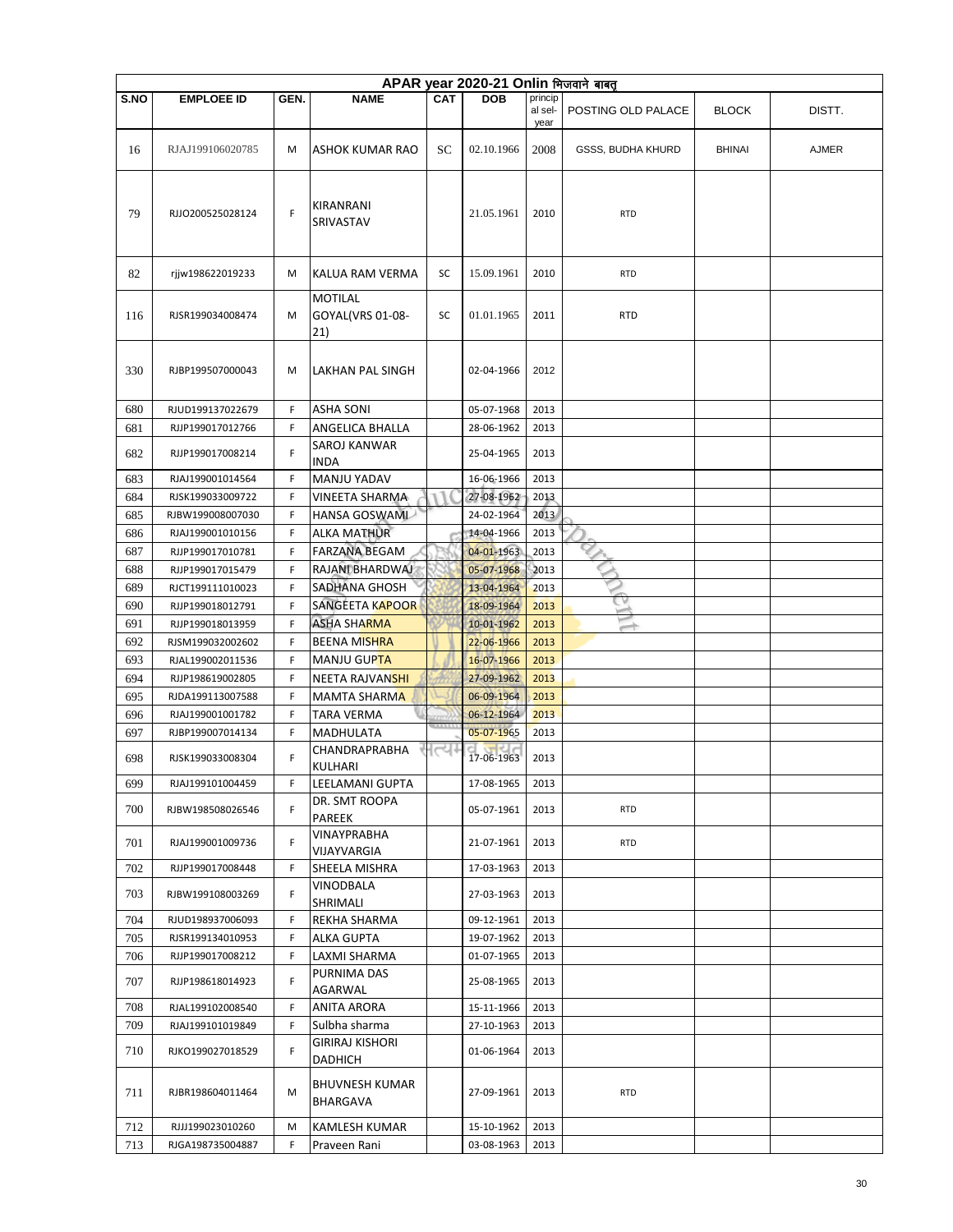|      | APAR year 2020-21 Onlin भिजवाने बाबत् |      |                                       |            |            |                 |                          |               |        |  |  |  |
|------|---------------------------------------|------|---------------------------------------|------------|------------|-----------------|--------------------------|---------------|--------|--|--|--|
| S.NO | <b>EMPLOEE ID</b>                     | GEN. | <b>NAME</b>                           | <b>CAT</b> | <b>DOB</b> | princip         |                          |               |        |  |  |  |
|      |                                       |      |                                       |            |            | al sel-<br>year | POSTING OLD PALACE       | <b>BLOCK</b>  | DISTT. |  |  |  |
| 16   | RJAJ199106020785                      | M    | <b>ASHOK KUMAR RAO</b>                | SС         | 02.10.1966 | 2008            | <b>GSSS, BUDHA KHURD</b> | <b>BHINAI</b> | AJMER  |  |  |  |
| 714  | RJCT199111006306                      | М    | <b>SHAMBHU LAL</b><br><b>BHATT</b>    |            | 05-11-1963 | 2013            |                          |               |        |  |  |  |
| 715  | RJCR198812005975                      | M    | <b>BHANWAR SINGH</b><br><b>BATAR</b>  |            | 11-06-1964 | 2013            |                          |               |        |  |  |  |
| 716  | RJAJ198701004019                      | M    | <b>SHAMBHOO SINGH</b><br>LAMBA        |            | 02-10-1964 | 2013            |                          |               |        |  |  |  |
| 717  | RJJW199122021772                      | М    | KALYAN MAL VERMA                      |            | 24-11-1966 | 2013            |                          |               |        |  |  |  |
| 718  | RJHA198816013346                      | F    | <b>VEERPAL KAUR</b>                   |            | 15-01-1967 | 2013            |                          |               |        |  |  |  |
| 719  | RJJP199117010926                      | F    | <b>INDIRA</b>                         |            | 05-07-1963 | 2013            |                          |               |        |  |  |  |
| 720  | RJDU198615011045                      | F    | KALPANA CHOBISA                       |            | 19-09-1961 | 2013            | <b>RTD</b>               |               |        |  |  |  |
| 721  | RJHA199016014960                      | F    | RAJESH CHOUDHARY                      |            | 03-03-1962 | 2013            |                          |               |        |  |  |  |
| 722  | RJJP198818010634                      | F    | MADHU SHARMA                          |            | 01-07-1963 | 2013            |                          |               |        |  |  |  |
| 723  | RJAJ198706000018                      | F    | <b>RENU CHOUDHRY</b>                  |            | 20-06-1964 | 2013            |                          |               |        |  |  |  |
| 724  | RJSK199133010773                      | M    | RAMAWTAR RUHELA                       |            | 15-02-1965 | 2013            |                          |               |        |  |  |  |
| 725  | RJSK199133007685                      | M    | <b>KAILASH CHAND</b><br><b>MOOWAL</b> |            | 01-02-1962 | 2013            |                          |               |        |  |  |  |
| 726  | RJJP199118012000                      | F    | SEEMA BHATNAGAR                       |            | 07-05-1964 | 2013            |                          |               |        |  |  |  |
| 727  | RJAJ198501016398                      | М    | Kennedy Solomon                       |            | 30-09-1962 | 2013            |                          |               |        |  |  |  |
| 728  | RJJP198918014553                      | M    | MOHAN LAL GUPTA                       |            | 20-04-1966 | 2013            |                          |               |        |  |  |  |
| 729  | RJJO199125004858                      | M    | <b>LADU RAM SIRAVI</b>                |            | 01-07-1961 | 2013            | <b>RTD</b>               |               |        |  |  |  |
| 730  | RJBP198407007730                      | М    | RATAN LAL GUPTA                       |            | 23-07-1961 | 2013            | RTD                      |               |        |  |  |  |
| 731  | RJPA199129006869                      | M    | <b>GAJENDRA SINGH</b><br>RANAWAT      |            | 12-12-1965 | 2013            | $\rightarrow$            |               |        |  |  |  |
| 732  | RJJP198618017186                      | M    | JAGBIR SINGH                          |            | 04-04-1961 | 2013            | <b>RTD</b>               |               |        |  |  |  |
| 733  | RJGA198835001529                      | M    | <b>KIRPA RAM</b>                      |            | 01-05-1961 | 2013            | <b>RTD</b>               |               |        |  |  |  |
| 734  | RJJJ198523000449                      | M    | <b>JAI SINGH</b>                      |            | 07-07-1962 | 2013            |                          |               |        |  |  |  |
| 735  | RJHA198616016547                      | M    | AJEET KUMAR                           |            | 24-08-1962 | 2013            |                          |               |        |  |  |  |
| 736  | RJNA199128001973                      | M    | CHET RAM DEHARU                       | $\cdots$   | 29-08-1962 | 2013            |                          |               |        |  |  |  |
| 737  | RJGA198635005527                      | М    | <b>ANAND KUMAR</b><br><b>BISHNOI</b>  | त्य        | 24-11-1962 | 2013            |                          |               |        |  |  |  |
| 738  | RJHA198716016113                      | M    | <b>BALRAM MATORIA</b>                 |            | 31-08-1963 | 2013            |                          |               |        |  |  |  |
| 739  | RJBU198710001524                      | м    | HARISH CHANDRA<br><b>KUSHWAH</b>      |            | 01-07-1964 | 2013            |                          |               |        |  |  |  |
| 740  | RJJP199118018675                      | M    | SURJEET SINGH                         |            | 01-04-1966 | 2013            |                          |               |        |  |  |  |
| 741  | RJGA199135012206                      | M    | RAM KUMAR SILLU                       |            | 02-06-1966 | 2013            |                          |               |        |  |  |  |
| 742  | RJBI199009002802                      | М    | <b>MAHAVIR DHAKA</b>                  |            | 05-10-1966 | 2013            |                          |               |        |  |  |  |
| 743  | RJTO199136002834                      | М    | OM PRAKASH<br>SHARMA                  |            | 08-12-1966 | 2013            |                          |               |        |  |  |  |
| 744  | RJJP199117019500                      | М    | NEERENDRA KUMAR<br>GOYAL              |            | 16-02-1967 | 2013            |                          |               |        |  |  |  |
| 745  | RJJP199118017649                      | М    | MURLI DHAR YADAV                      |            | 30-03-1967 | 2013            |                          |               |        |  |  |  |
| 746  | RJJP199118020151                      | М    | RAMESHWAR<br>PRASAD JAT               |            | 01-07-1967 | 2013            |                          |               |        |  |  |  |
| 747  | RJJP199119002801                      | М    | GIRIJASHANKER<br>MISHRA               |            | 31-07-1967 | 2013            |                          |               |        |  |  |  |
| 748  | RJJJ199123013507                      | М    | Omprakash thalor                      |            | 15-07-1961 | 2013            | <b>RTD</b>               |               |        |  |  |  |
| 749  | RJHA199116023555                      | М    | <b>KRISHAN LAL</b>                    |            | 20-07-1961 | 2013            | <b>RTD</b>               |               |        |  |  |  |
|      |                                       |      | <b>GEHLOT</b>                         |            |            |                 |                          |               |        |  |  |  |
| 750  | RJAJ199106006497                      | М    | PRATAP BHANU<br><b>SINGH</b>          |            | 05-12-1961 | 2013            |                          |               |        |  |  |  |
| 751  | RJBI198709015265                      | М    | DALVIR SINGH<br>JAKHAR                |            | 26-01-1962 | 2013            |                          |               |        |  |  |  |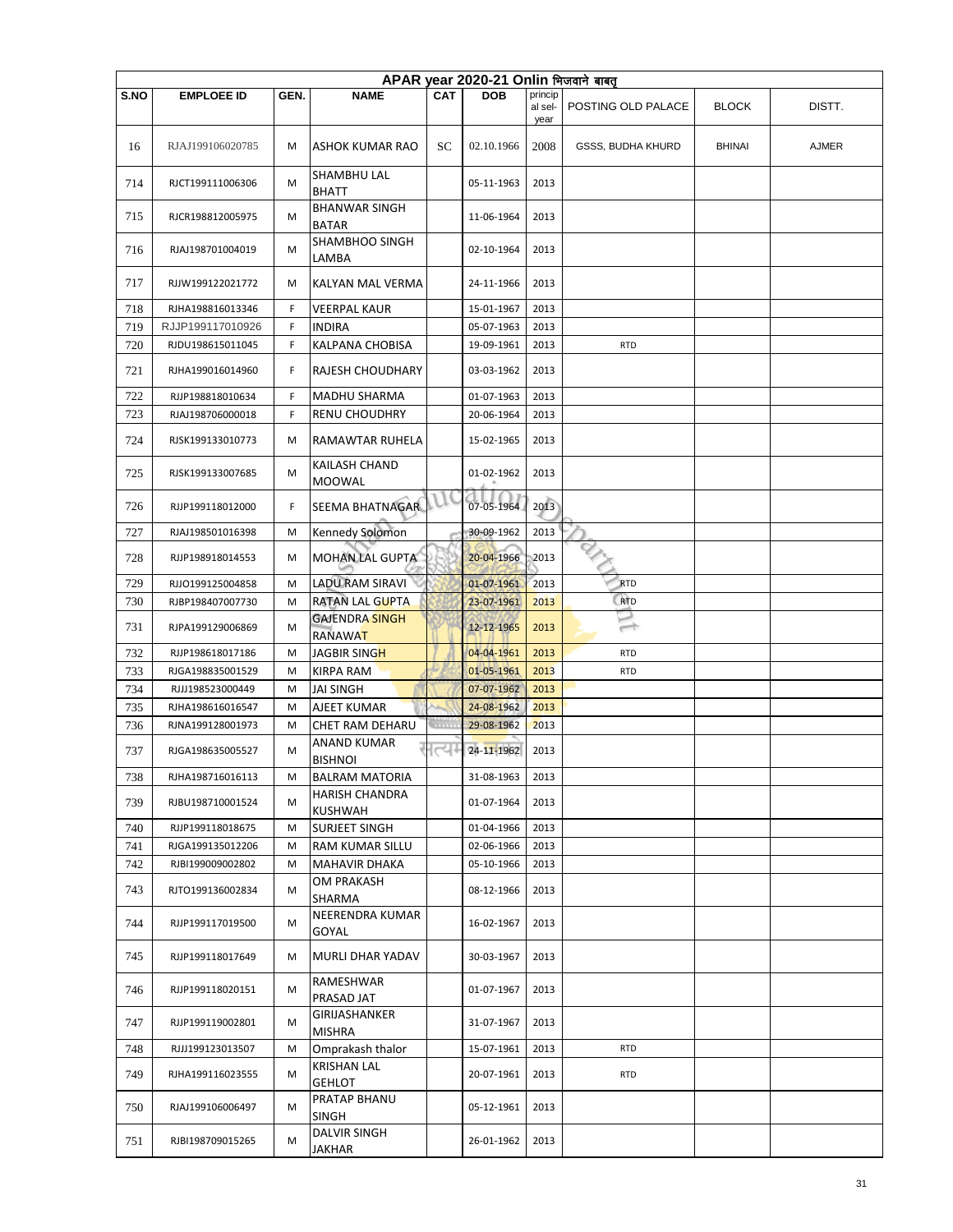|      | APAR year 2020-21 Onlin भिजवाने बाबत् |      |                                 |            |            |         |                          |               |        |  |  |  |
|------|---------------------------------------|------|---------------------------------|------------|------------|---------|--------------------------|---------------|--------|--|--|--|
| S.NO | <b>EMPLOEE ID</b>                     | GEN. | <b>NAME</b>                     | <b>CAT</b> | <b>DOB</b> | princip |                          |               |        |  |  |  |
|      |                                       |      |                                 |            |            | al sel- | POSTING OLD PALACE       | <b>BLOCK</b>  | DISTT. |  |  |  |
|      |                                       |      |                                 |            |            | year    |                          |               |        |  |  |  |
| 16   | RJAJ199106020785                      | M    | <b>ASHOK KUMAR RAO</b>          | SС         | 02.10.1966 | 2008    | GSSS, BUDHA KHURD        | <b>BHINAI</b> | AJMER  |  |  |  |
|      |                                       |      |                                 |            |            |         |                          |               |        |  |  |  |
| 752  | RJAJ199106000994                      | М    | <b>INDER CHAND</b>              |            | 02-06-1962 | 2013    |                          |               |        |  |  |  |
|      |                                       |      | RANKAWAT                        |            |            |         |                          |               |        |  |  |  |
| 753  | RJBU198910000810                      | M    | LAKHAMI SINGH                   |            | 12-08-1962 | 2013    |                          |               |        |  |  |  |
| 754  | RJBI198709019799                      | M    | <b>BHOOP SINGH</b><br>TIWARI    |            | 01-01-1963 | 2013    |                          |               |        |  |  |  |
|      |                                       |      | MAHENDER SINGH                  |            |            |         |                          |               |        |  |  |  |
| 755  | RJBI199109004157                      | М    | SAHARAN                         |            | 15-08-1963 | 2013    |                          |               |        |  |  |  |
|      |                                       |      | <b>GUTTI RAM</b>                |            |            |         |                          |               |        |  |  |  |
| 756  | RJHA198816017535                      | М    | <b>CHOUDHARY</b>                |            | 15-09-1963 | 2013    |                          |               |        |  |  |  |
|      |                                       |      | RAJENDER KUMAR                  |            |            |         |                          |               |        |  |  |  |
| 757  | RJGA200635003268                      | M    | <b>SIHAG</b>                    |            | 01-09-1964 | 2013    |                          |               |        |  |  |  |
| 758  | RJJJ199123016140                      | М    | PRABHUDAYAL                     |            | 19-12-1964 | 2013    |                          |               |        |  |  |  |
|      |                                       |      | MANJU                           |            |            |         |                          |               |        |  |  |  |
| 759  | RJKA199226019577                      | M    | AKHILESH KUMAR                  |            | 01-01-1965 | 2013    |                          |               |        |  |  |  |
| 760  | RJJO199125010482                      | M    | Shambhu Singh                   |            | 01-11-1965 | 2013    |                          |               |        |  |  |  |
|      |                                       |      | Jodha                           |            |            |         |                          |               |        |  |  |  |
| 761  | RJJP199119002797                      | M    | <b>BABU LAL GUPTA</b>           |            | 04-03-1966 | 2013    |                          |               |        |  |  |  |
| 762  | RJDA198913004870                      | М    | <b>SUNIL KUMAR</b>              |            | 10-11-1965 | 2013    |                          |               |        |  |  |  |
|      |                                       |      | VERMA                           |            |            |         |                          |               |        |  |  |  |
| 763  | RJJP199019000433                      | F    | KAVITA ATREYA                   | E a        | 20-02-1966 | 2013    |                          |               |        |  |  |  |
| 764  | RJBW199008002777                      | F    | SADHANA JHANWAR                 |            | 28-06-1966 | 2013    |                          |               |        |  |  |  |
|      |                                       |      | RAMPRASAD                       |            |            |         |                          |               |        |  |  |  |
| 765  | RJJL198521020057                      | М    | <b>PALIWAL</b>                  |            | 23-06-1961 | 2013    | <b>RTD</b>               |               |        |  |  |  |
| 766  | RJSK199133010776                      | M    | UMENDAR SINGH                   |            | 08-07-1961 | 2013    | <b>RTD</b>               |               |        |  |  |  |
| 767  | RJAL199102009010                      | M    | DEVI LAL YADAV                  |            | 18-07-1961 | 2013    | <b>RTD</b>               |               |        |  |  |  |
| 768  | RJBI198609000875                      | F    | Shashi Verma                    |            | 12-12-1961 | 2013    |                          |               |        |  |  |  |
|      |                                       |      | <b>RASHMI JAYA</b>              |            |            |         | $\overline{\phantom{0}}$ |               |        |  |  |  |
| 769  | RJJP198918008111                      | F    | <b>TRIPATHI</b>                 |            | 18-02-1963 | 2013    |                          |               |        |  |  |  |
| 770  | RJHA199016011528                      | M    | SURENDER DHURIA                 |            | 30-12-1965 | 2013    |                          |               |        |  |  |  |
| 771  | RJBN199003001897                      | М    | DALCHAND GUPTA                  |            | 05-04-1966 | 2013    |                          |               |        |  |  |  |
| 772  | RJJP199118012314                      | М    | NAHAR SINGH                     |            | 01-07-1966 | 2013    |                          |               |        |  |  |  |
|      |                                       |      |                                 |            |            |         |                          |               |        |  |  |  |
| 773  | RJGA199135013043                      | М    | MOOLCHAND TYAGI                 |            | 30-06-1967 | 2013    |                          |               |        |  |  |  |
| 774  | RJAJ199101007582                      | м    | <b>BHASKAR VYAS</b>             | ।⊂৭+       | 30-10-1967 | 2013    |                          |               |        |  |  |  |
| 775  | RJSR199034007867                      | F    | RANJANA KOTESA                  |            | 25-10-1961 | 2013    | <b>RTD</b>               |               |        |  |  |  |
| 776  | RJJO198524001306                      | F    | <b>TARA SANKHLA</b>             |            | 12-07-1961 | 2013    | <b>RTD</b>               |               |        |  |  |  |
| 777  | RJJO198625007878                      | M    | Hari Singh Bhati                |            | 04-10-1961 | 2013    | <b>RTD</b>               |               |        |  |  |  |
| 778  | rjbp199107017132                      | M    | <b>SHORAB KHAN</b>              |            | 15-04-1962 | 2013    |                          |               |        |  |  |  |
| 779  | RJHA199016014707                      | F    | USHA KUMARI                     |            | 15-06-1962 | 2013    |                          |               |        |  |  |  |
|      |                                       |      | RAJESH RANI                     |            |            |         |                          |               |        |  |  |  |
| 780  | RJJP199117010624                      | F    | <b>MATHUR</b>                   |            | 22-06-1962 | 2013    |                          |               |        |  |  |  |
| 781  | RJAJ198601002988                      | М    | DINESH CHANDRA                  |            | 30-06-1962 | 2013    |                          |               |        |  |  |  |
|      |                                       |      | PAREEK                          |            |            |         |                          |               |        |  |  |  |
| 782  | RJBI199109005186                      | М    | <b>AHSAN ALI</b>                |            | 01-07-1963 | 2013    |                          |               |        |  |  |  |
| 783  | RJKO198927002336                      | F    | <b>NAVEEN KUMARI</b>            |            | 22-08-1968 | 2013    |                          |               |        |  |  |  |
|      |                                       |      | ARORA                           |            |            |         |                          |               |        |  |  |  |
| 784  | RJJP199119003621                      | М    | <b>ASHOK KUMAR</b>              |            | 10-03-1965 | 2013    |                          |               |        |  |  |  |
|      |                                       |      | <b>GUPTA</b>                    |            |            |         |                          |               |        |  |  |  |
| 785  | RJBI199109003063                      | F    | <b>MANJU VERMA</b>              |            | 05-07-1962 | 2013    |                          |               |        |  |  |  |
| 786  | RJJO199124014871                      | F    | VANDANA DEORA                   |            | 09-12-1962 | 2013    |                          |               |        |  |  |  |
| 787  | RJBI198809005604                      | F    | USHA KHATRI                     |            | 12-08-1963 | 2013    |                          |               |        |  |  |  |
| 788  | RJHA198816013339                      | F    | Sunita Bhateja                  |            | 30-01-1967 | 2013    |                          |               |        |  |  |  |
| 789  | RJJP198518019774                      | F    | <b>VIMLA RAO</b>                |            | 27-08-1961 | 2013    | <b>RTD</b>               |               |        |  |  |  |
| 790  | RJKO199127001421                      | F    | <b>KUSUM LATA</b><br>CHATURVEDI |            | 30-10-1961 | 2013    | <b>RTD</b>               |               |        |  |  |  |
|      |                                       |      | SALLAUDEEN                      |            |            |         |                          |               |        |  |  |  |
| 791  | RJBI198809003803                      | M    | <b>KALLAR</b> (vrs)             |            | 16-04-1962 | 2013    |                          |               |        |  |  |  |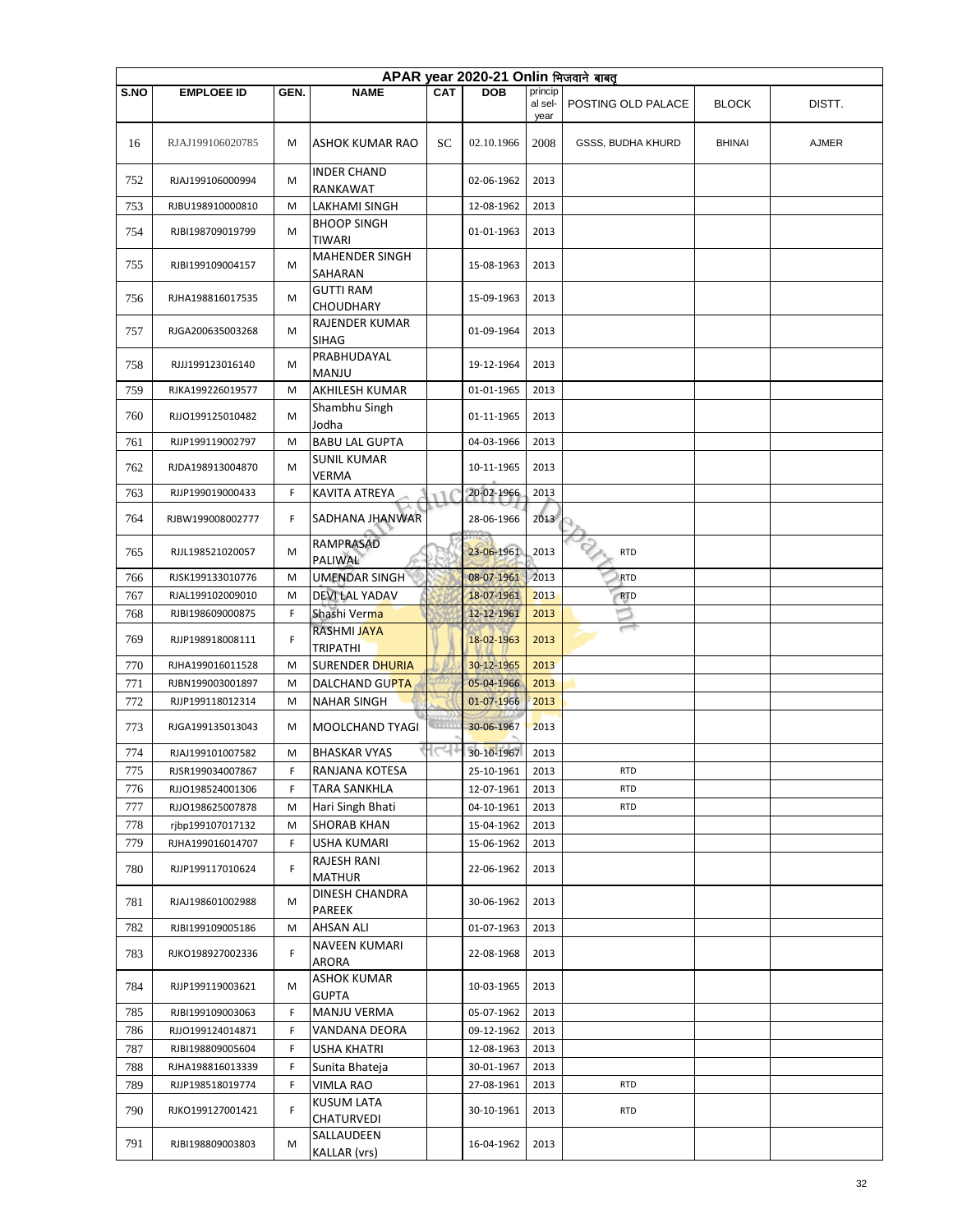|      | APAR year 2020-21 Onlin भिजवाने बाबत् |      |                                      |            |            |                    |                          |               |              |  |  |  |
|------|---------------------------------------|------|--------------------------------------|------------|------------|--------------------|--------------------------|---------------|--------------|--|--|--|
| S.NO | <b>EMPLOEE ID</b>                     | GEN. | <b>NAME</b>                          | <b>CAT</b> | <b>DOB</b> | princip<br>al sel- | POSTING OLD PALACE       | <b>BLOCK</b>  | DISTT.       |  |  |  |
| 16   | RJAJ199106020785                      | M    | <b>ASHOK KUMAR RAO</b>               | SС         | 02.10.1966 | year<br>2008       | <b>GSSS, BUDHA KHURD</b> | <b>BHINAI</b> | <b>AJMER</b> |  |  |  |
| 792  | RJBI198909000653                      | M    | Subhash Chandra<br>Bisnoi            |            | 02-06-1963 | 2013               |                          |               |              |  |  |  |
| 793  | RJBI199109000830                      | F    | <b>MADHU BALA</b><br>SHARMA (vrs)    |            | 19-09-1963 | 2013               |                          |               |              |  |  |  |
| 794  | RJJP199117002516                      | F    | MOHITA KASLIWAL                      |            | 10-10-1964 | 2013               |                          |               |              |  |  |  |
| 795  | RJJL199121007847                      | м    | UDA RAM VAISHNAV                     |            | 10-07-1961 | 2013               | <b>RTD</b>               |               |              |  |  |  |
| 796  | RJUD199137006042                      | F    | <b>SAROJ VYAS</b>                    |            | 02-09-1962 | 2013               |                          |               |              |  |  |  |
| 797  | RJSK199133010858                      | M    | <b>GOPAL PRASAD</b><br>SHARMA        |            | 26-07-1964 | 2013               |                          |               |              |  |  |  |
| 798  | RJKO198527000977                      | M    | YADU NANDAN<br><b>GAUTAM</b>         |            | 22-06-1962 | 2013               |                          |               |              |  |  |  |
| 799  | RJSK199133009846                      | M    | RAJENDRA KUMAR<br>TAILOR             |            | 01-07-1964 | 2013               |                          |               |              |  |  |  |
| 800  | RJSK198633005617                      | M    | <b>OMPRAKASH BATAD</b>               |            | 17-05-1964 | 2013               |                          |               |              |  |  |  |
| 801  | RJJW198722013499                      | м    | SURENDRA KUMAR<br><b>GUPTA</b>       |            | 12-04-1965 | 2013               |                          |               |              |  |  |  |
| 802  | RJBP199007006229                      | M    | <b>RAKESH KUMAR</b>                  |            | 08-06-1965 | 2013               |                          |               |              |  |  |  |
| 803  | RJAL199102020511                      | M    | JEETRAM JAT                          | ТT         | 17-06-1964 | 2013               |                          |               |              |  |  |  |
| 804  | RJAL199102017279                      | M    | <b>RAM KISHOR</b><br><b>SHARMA</b>   |            | 15-07-1965 | 2013               |                          |               |              |  |  |  |
| 805  | RJBU198810010597                      | м    | OMPRAKASHA<br><b>GOSWAMI</b>         |            | 15-07-1965 | 2013               |                          |               |              |  |  |  |
| 806  | RJUD199137017475                      | M    | JAGDISH CHANDRA<br><b>DWIVEDI</b>    |            | 01-09-1965 | 2013               |                          |               |              |  |  |  |
| 807  | RJUD199137023975                      | м    | <b>SURESH CHAND</b><br>YOGI          |            | 10-02-1964 | 2013               |                          |               |              |  |  |  |
| 808  | RJCR198812014642                      | M    | <b>MEWA SINGH</b>                    |            | 03-07-1961 | 2013               | <b>RTD</b>               |               |              |  |  |  |
| 809  | RJPG198430019882                      | м    | DURGA SHANKAR<br>SUTHAR              |            | 05-03-1963 | 2013               |                          |               |              |  |  |  |
| 810  | RJJP199118016900                      | M    | Surendra Singh                       |            | 10-09-1963 | 2013               |                          |               |              |  |  |  |
| 811  | RJBM199105014126                      | м    | <b>VIJAY SINGH</b><br><b>RATHORE</b> | 111111     | 02-11-1962 | 2013               |                          |               |              |  |  |  |
| 812  | RJJO198725008015                      | м    | <b>GHANSHYAM GAUR</b>                |            | 15-12-1962 | 2013               |                          |               |              |  |  |  |
| 813  | RJDA198813015956                      | м    | PUSHPENDRA<br>KUMAR SHARMA           |            | 05-07-1963 | 2013               |                          |               |              |  |  |  |
| 814  | RJSM198832001567                      | м    | HANUMAN PRASAD<br>GARG               |            | 04-07-1964 | 2013               |                          |               |              |  |  |  |
| 815  | RJCR199112019687                      | M    | DINESH KUMAR<br>LATA                 |            | 08-10-1964 | 2013               |                          |               |              |  |  |  |
| 816  | RJAL198902013930                      | M    | <b>DINESH KUMAR</b><br>SHARMA        |            | 16-03-1965 | 2013               |                          |               |              |  |  |  |
| 817  | RJNA198728005618                      | M    | UMMED SINGH                          |            | 10-12-1961 | 2013               |                          |               |              |  |  |  |
| 818  | RJSK199133008446                      | м    | pyare lal Poonia                     |            | 05-01-1964 | 2013               |                          |               |              |  |  |  |
| 819  | RJSK199133019109                      | M    | <b>CHOUTH MAL SAINI</b>              |            | 05-01-1965 | 2013               |                          |               |              |  |  |  |
| 820  | RJBW199108009283                      | M    | <b>BHAGWAN DAS</b><br>VAISHNAV       |            | 25-01-1965 | 2013               |                          |               |              |  |  |  |
| 821  | RJBI199009003092                      | м    | BHANWAR LAL<br><b>BHADU</b>          |            | 15-06-1965 | 2013               |                          |               |              |  |  |  |
| 822  | RJBM198705003020                      | М    | BHANWARA RAM<br>CHOUDHARY            |            | 01-07-1965 | 2013               |                          |               |              |  |  |  |
| 823  | RJJP199017012767                      | М    | SUSHIL KUMAR<br>SHARMA               |            | 02-01-1966 | 2013               |                          |               |              |  |  |  |
| 824  | RJDA199113007592                      | M    | AKHILESH KUMAR<br>SHARMA             |            | 04-11-1966 | 2013               |                          |               |              |  |  |  |
| 825  | RJHA198616014240                      | M    | PARMESHWAR DAS                       |            | 01-07-1961 | 2013               | <b>RTD</b>               |               |              |  |  |  |